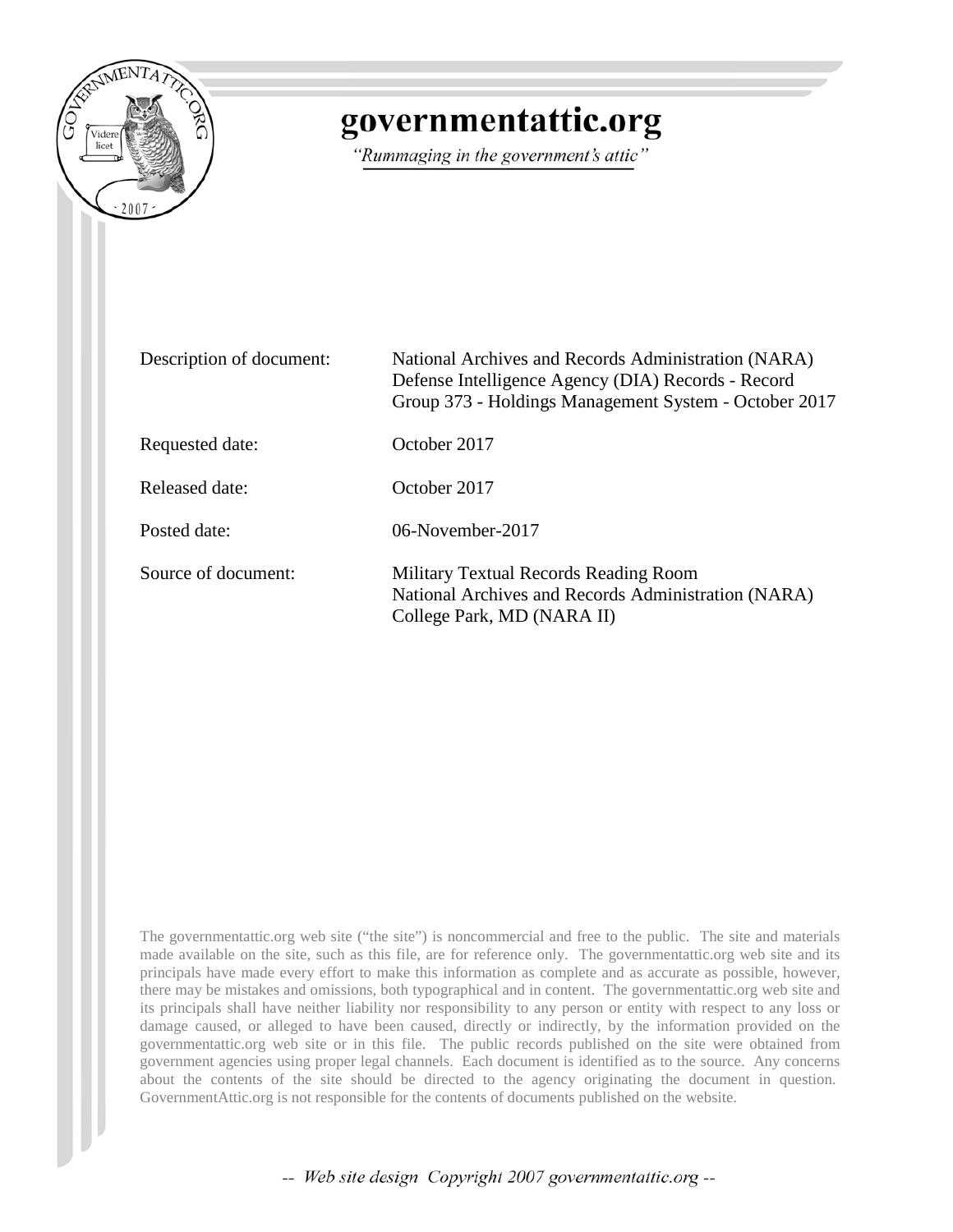## **Hierarchical Reference Report by Record Group**

|                                                                                                        | <b>RECORD GROUP : 0373 Defense Intelligence Agency</b>                   |                           |                            |          |
|--------------------------------------------------------------------------------------------------------|--------------------------------------------------------------------------|---------------------------|----------------------------|----------|
| <b>FINDING AID:</b>                                                                                    | ENTRY#:                                                                  | <b>SEC CLASS:</b>         | Classified                 | ARC ID#: |
| <b>TITLE: NND 74956</b><br><b>CONTEXT INFORMATION:</b>                                                 |                                                                          |                           |                            |          |
| A2: 00630: 015/003 /00 - 015/003 /00<br>Legal Archives Box Narrow (15 5/8 x 2 5/8 x 10 5/8)<br>1       |                                                                          |                           | <b>CONTAINER #s: 3 - 3</b> |          |
| 2                                                                                                      | Legal Archives Box, Standard (15 $5/8 \times 5$ 1/4 $\times$ 10 $5/8$ )  |                           | <b>CONTAINER #s: 1 - 2</b> |          |
| TOTAL CUBIC FEET:<br>1.26                                                                              |                                                                          | <b>TOTAL LINEAR FEET:</b> | 1.09375                    |          |
| <b>Transactions:</b> NN3-373-05-041; 373-86-0069; RC 508; NND 74956<br>Related Record Entry: UD05D 20; |                                                                          |                           |                            |          |
| <b>FINDING AID:</b>                                                                                    | <b>ENTRY#:</b>                                                           | <b>SEC CLASS:</b>         | Classified                 | ARC ID#: |
| <b>TITLE: NND 72740</b><br><b>CONTEXT INFORMATION:</b>                                                 |                                                                          |                           |                            |          |
| A2: 00630: 015/005 /00 - 015/005 /00<br>3                                                              | Legal Archives Box, Standard (15 $5/8 \times 5$ 1/4 $\times$ 10 $5/8$ )  |                           | <b>CONTAINER #s: 2 - 4</b> |          |
| Legal Archives Box Narrow (15 $5/8 \times 25/8 \times 105/8$ )<br>1                                    |                                                                          |                           | <b>CONTAINER #s: 1 - 1</b> |          |
| TOTAL CUBIC FEET:<br>1.764                                                                             |                                                                          | <b>TOTAL LINEAR FEET:</b> | 1.53125                    |          |
| Transactions:NN3-373-05-036; 373-82-0005; NND 72740<br>Related Record Entry: UD05D 18;                 |                                                                          |                           |                            |          |
| <b>FINDING AID:</b><br><b>TITLE: NND 73625</b><br><b>CONTEXT INFORMATION:</b>                          | ENTRY#:                                                                  | <b>SEC CLASS:</b>         | Classified                 | ARC ID#: |
| A2: 00630: 016/021 /00 - 016/021 /00<br>2                                                              | Legal Archives Box, Standard (15 $5/8 \times 5$ 1/4 $\times$ 10 $5/8$ )  |                           | <b>CONTAINER #s: 1 - 2</b> |          |
| Legal Archives Box Narrow (15 5/8 x 2 5/8 x 10 5/8)<br>1                                               |                                                                          |                           | <b>CONTAINER #s: 3 - 3</b> |          |
| TOTAL CUBIC FEET:<br>1.26                                                                              |                                                                          | <b>TOTAL LINEAR FEET:</b> | 1.09375                    |          |
| Transactions:NN3-373-05-047; 373-83-0091; NND 73625<br>Related Record Entry: UD05D 21;                 |                                                                          |                           |                            |          |
| <b>FINDING AID:</b>                                                                                    | ENTRY#:                                                                  | <b>SEC CLASS:</b>         | Classified                 | ARC ID#: |
| <b>TITLE: NND 73236</b><br><b>CONTEXT INFORMATION:</b>                                                 |                                                                          |                           |                            |          |
| A2: 00630: 016/021 /00 - 016/021 /00<br>Legal Archives Box Narrow (15 5/8 x 2 5/8 x 10 5/8)<br>1       |                                                                          |                           | <b>CONTAINER #s: 3 - 3</b> |          |
| 2                                                                                                      | Legal Archives Box, Standard (15 $5/8 \times 5$ 1/4 $\times$ 10 $5/8$ )  |                           | <b>CONTAINER #s: 1 - 2</b> |          |
| TOTAL CUBIC FEET:<br>1.26                                                                              |                                                                          | <b>TOTAL LINEAR FEET:</b> | 1.09375                    |          |
| Related Record Entry: UD05D 101;                                                                       | Transactions: NN3-373-05-182; 373-84-0114; RC 1931; NND 73236; NND 49080 |                           |                            |          |
| <b>FINDING AID:</b>                                                                                    | <b>ENTRY#:</b>                                                           | <b>SEC CLASS:</b>         | Classified                 | ARC ID#: |
| <b>TITLE: NND 73230</b><br><b>CONTEXT INFORMATION:</b>                                                 |                                                                          |                           |                            |          |
| A2: 00630: 016/024 /00 - 016/024 /00<br>Legal Archives Box Narrow (15 5/8 x 2 5/8 x 10 5/8)<br>1       |                                                                          |                           | <b>CONTAINER #s: 1 - 1</b> |          |
| TOTAL CUBIC FEET:<br>0.252                                                                             |                                                                          | <b>TOTAL LINEAR FEET:</b> | 0.21875                    |          |
| Related Record Entry: UD05D 96;                                                                        | Transactions:NN3-373-05-177; 373-74-0017; RC 2242; NND 73230; NND 49320  |                           |                            |          |
| <b>FINDING AID:</b>                                                                                    | <b>ENTRY#:</b>                                                           | <b>SEC CLASS:</b>         | Classified                 | ARC ID#: |
| <b>TITLE: NND 73229</b><br><b>CONTEXT INFORMATION:</b>                                                 |                                                                          |                           |                            |          |
| A2: 00630: 027/005/01 - 027/005/02<br>2                                                                | Legal Archives Box, Standard (15 $5/8 \times 5$ 1/4 $\times$ 10 $5/8$ )  |                           | <b>CONTAINER #s: 1 - 2</b> |          |
| TOTAL CUBIC FEET:<br>1.008                                                                             |                                                                          | <b>TOTAL LINEAR FEET:</b> | 0.875                      |          |
| Related Record Entry: UD05D 94;                                                                        |                                                                          |                           |                            |          |
| <b>FINDING AID:</b>                                                                                    | ENTRY#:                                                                  | <b>SEC CLASS:</b>         | Classified                 | ARC ID#: |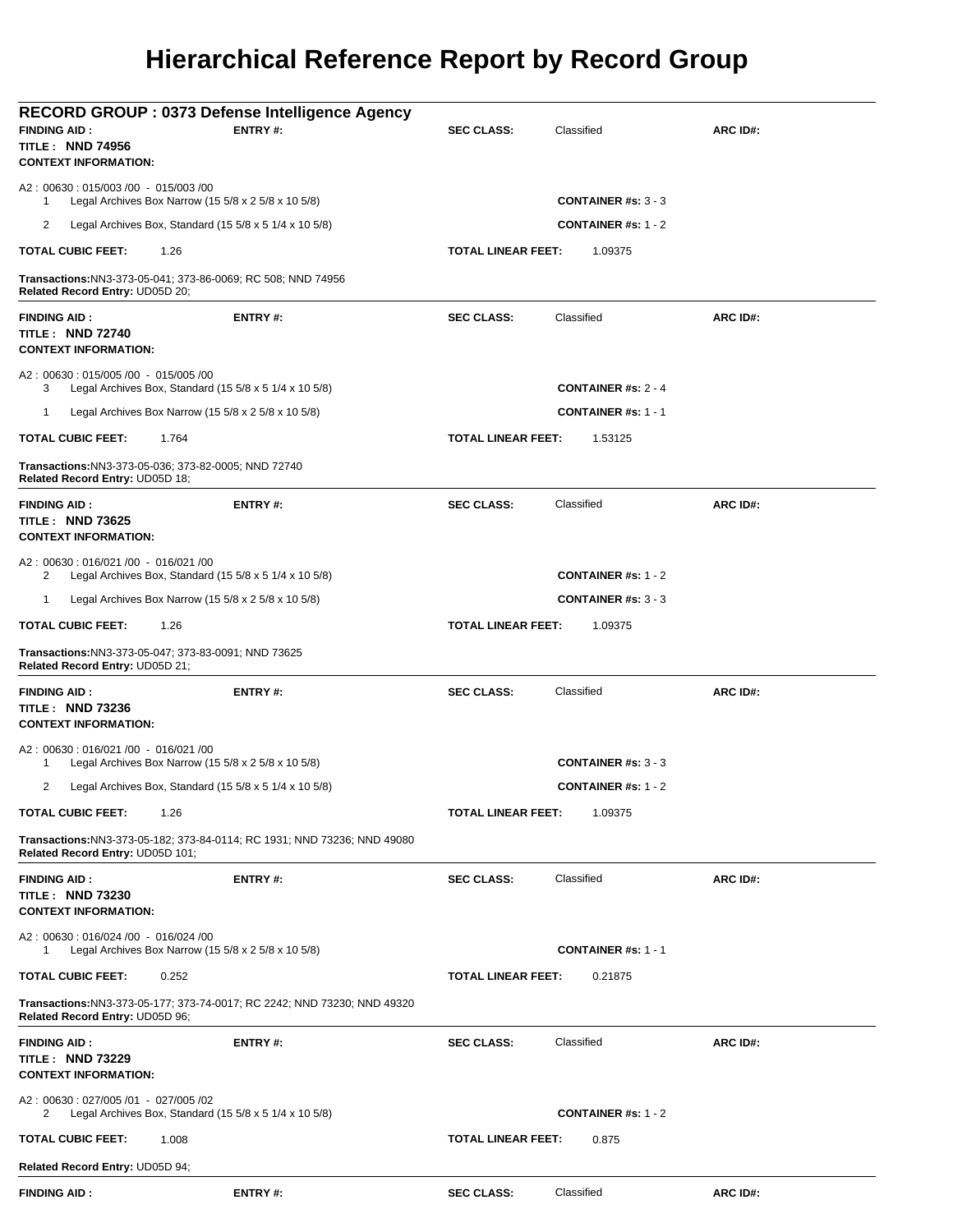| <b>CONTEXT INFORMATION:</b>                                                                                          |                |                           |                                |          |
|----------------------------------------------------------------------------------------------------------------------|----------------|---------------------------|--------------------------------|----------|
| A2: 00630: 027/005/02 - 027/005/02<br>Legal Archives Box, Standard (15 $5/8 \times 5$ 1/4 $\times$ 10 $5/8$ )<br>1   |                |                           | <b>CONTAINER #s: 1 - 1</b>     |          |
| <b>TOTAL CUBIC FEET:</b><br>0.504                                                                                    |                | <b>TOTAL LINEAR FEET:</b> | 0.4375                         |          |
| Related Record Entry: UD05D 50;                                                                                      |                |                           |                                |          |
| <b>FINDING AID:</b><br>TITLE : NND 77742 SM<br><b>CONTEXT INFORMATION:</b>                                           | ENTRY#:        | <b>SEC CLASS:</b>         | Classified                     | ARC ID#: |
| A2: 00630: 027/023/04 - 027/023/04<br>Legal Archives Box, Standard (15 5/8 x 5 1/4 x 10 5/8)<br>1                    |                |                           | <b>CONTAINER #s: 998 - 998</b> |          |
| <b>TOTAL CUBIC FEET:</b><br>0.1008                                                                                   |                | <b>TOTAL LINEAR FEET:</b> | 0.4375                         |          |
| Related Record Entry: UD11D 6;                                                                                       |                |                           |                                |          |
| <b>FINDING AID:</b><br><b>TITLE: NND 72755</b><br><b>CONTEXT INFORMATION:</b>                                        | ENTRY#:        | <b>SEC CLASS:</b>         | Classified                     | ARC ID#: |
| A2: 00630: 031/004 /00 - 031/004 /00<br>FRC Carton, Standard (15 x 12.25 x 10 1/8)<br>1                              |                |                           | <b>CONTAINER #s: 1 - 1</b>     |          |
| TOTAL CUBIC FEET:<br>1.077                                                                                           |                | <b>TOTAL LINEAR FEET:</b> | 1.0208333                      |          |
| Related Record Entry: UD05D 36;                                                                                      |                |                           |                                |          |
| <b>FINDING AID:</b><br><b>TITLE: NND 73180</b><br><b>CONTEXT INFORMATION:</b>                                        | <b>ENTRY#:</b> | <b>SEC CLASS:</b>         | Classified                     | ARC ID#: |
| A2: 00630: 031/004 /00 - 031/004 /00<br>Legal Archives Box, Standard (15 $5/8 \times 5$ 1/4 $\times$ 10 $5/8$ )<br>1 |                |                           | <b>CONTAINER #s: 1 - 1</b>     |          |
| TOTAL CUBIC FEET:<br>0.504                                                                                           |                | <b>TOTAL LINEAR FEET:</b> | 0.4375                         |          |
| Related Record Entry: UD05D 51;                                                                                      |                |                           |                                |          |
| <b>FINDING AID :</b><br><b>TITLE: NND 72756</b><br><b>CONTEXT INFORMATION:</b>                                       | ENTRY#:        | <b>SEC CLASS:</b>         | Classified                     | ARC ID#: |
| A2: 00630: 031/005/00 - 031/005/00<br>Legal Archives Box Narrow (15 $5/8 \times 2$ 5/8 $\times$ 10 5/8)<br>1         |                |                           | <b>CONTAINER #s: 1 - 1</b>     |          |
| TOTAL CUBIC FEET:<br>0.252                                                                                           |                | <b>TOTAL LINEAR FEET:</b> | 0.21875                        |          |
| Related Record Entry: UD05D 39;                                                                                      |                |                           |                                |          |
| <b>FINDING AID:</b><br><b>TITLE: NND 72741</b><br><b>CONTEXT INFORMATION:</b>                                        | ENTRY#:        | <b>SEC CLASS:</b>         | Classified                     | ARC ID#: |
| A2: 00630: 032/018 /00 - 032/018 /00<br>Legal Archives Box Narrow (15 5/8 x 2 5/8 x 10 5/8)<br>1                     |                |                           | <b>CONTAINER #s: 1 - 1</b>     |          |
| <b>TOTAL CUBIC FEET:</b><br>0.252                                                                                    |                | <b>TOTAL LINEAR FEET:</b> | 0.21875                        |          |
| Related Record Entry: UD05D 23;                                                                                      |                |                           |                                |          |
| <b>FINDING AID :</b><br><b>TITLE: NND 72754</b><br><b>CONTEXT INFORMATION:</b>                                       | ENTRY#:        | <b>SEC CLASS:</b>         | Classified                     | ARC ID#: |
| A2: 00630: 043/016 /00 - 043/016 /00<br>Legal Archives Box, Standard $(15\ 5/8 \times 5\ 1/4 \times 10\ 5/8)$<br>1   |                |                           | <b>CONTAINER #s: 1 - 1</b>     |          |
| TOTAL CUBIC FEET:<br>0.504                                                                                           |                | <b>TOTAL LINEAR FEET:</b> | 0.4375                         |          |
| Related Record Entry: UD05D 35;                                                                                      |                |                           |                                |          |
| <b>FINDING AID :</b><br><b>TITLE: NND 73192</b><br><b>CONTEXT INFORMATION:</b>                                       | <b>ENTRY#:</b> | <b>SEC CLASS:</b>         | Classified                     | ARC ID#: |
| A2: 00630: 043/016 /00 - 043/016 /00<br>Legal Archives Box, Standard (15 $5/8 \times 5$ 1/4 $\times$ 10 $5/8$ )<br>1 |                |                           | <b>CONTAINER #s: 1 - 1</b>     |          |
| TOTAL CUBIC FEET:<br>0.504                                                                                           |                | <b>TOTAL LINEAR FEET:</b> | 0.4375                         |          |
| Related Record Entry: UD05D 63;                                                                                      |                |                           |                                |          |

**TITLE : NND 73179**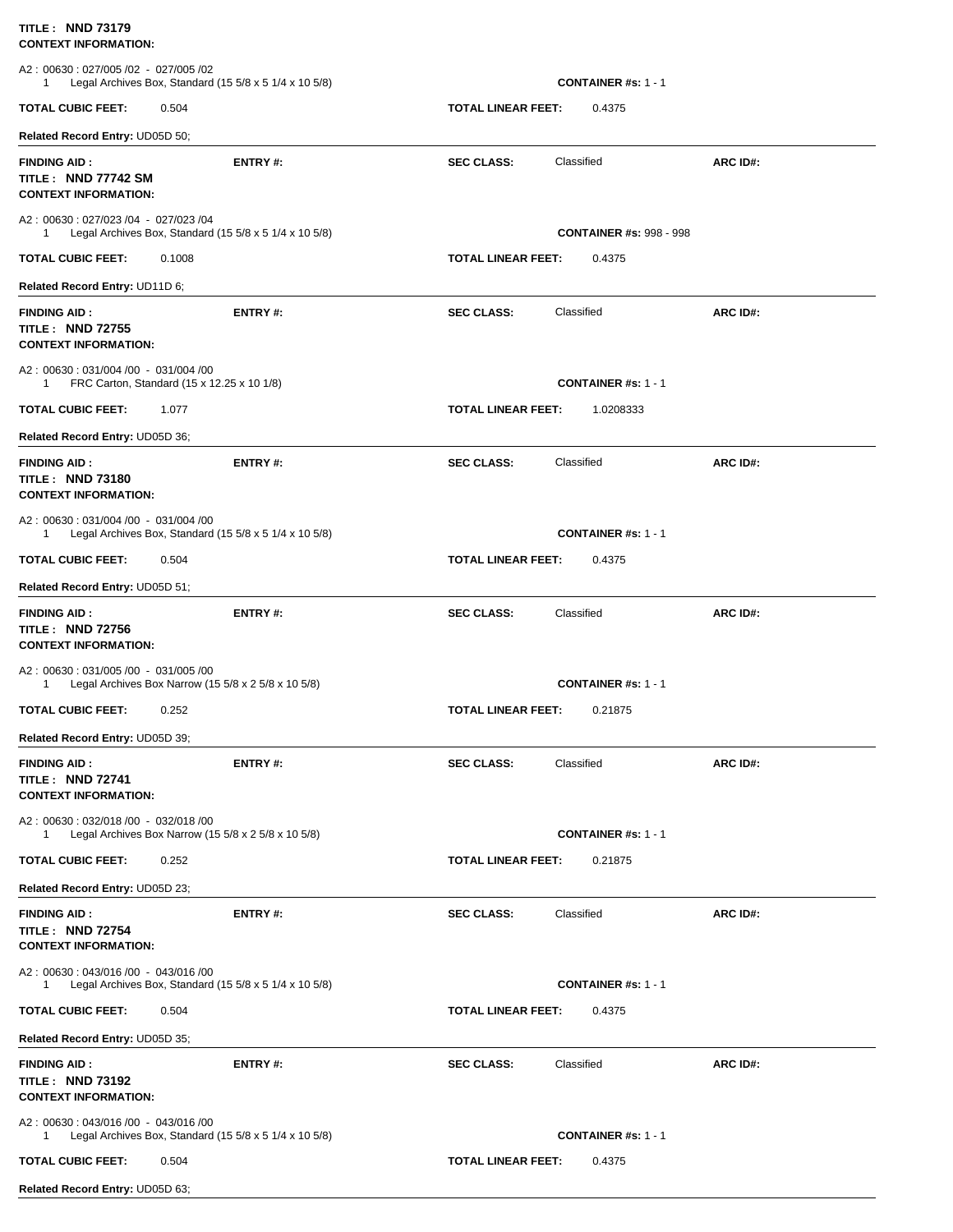| <b>FINDING AID:</b><br><b>TITLE: NND 73183</b><br><b>CONTEXT INFORMATION:</b>                                       | <b>ENTRY#:</b>                                                                                                                                      | <b>SEC CLASS:</b>         | Classified                  | ARC ID#: |
|---------------------------------------------------------------------------------------------------------------------|-----------------------------------------------------------------------------------------------------------------------------------------------------|---------------------------|-----------------------------|----------|
|                                                                                                                     |                                                                                                                                                     |                           |                             |          |
| A2: 00630: 044/012 /00 - 044/012 /00<br>Legal Archives Box, Standard $(15\,5/8 \times 5\,1/4 \times 10\,5/8)$<br>1  |                                                                                                                                                     |                           | <b>CONTAINER #s: 1 - 1</b>  |          |
| TOTAL CUBIC FEET:<br>0.504                                                                                          |                                                                                                                                                     | <b>TOTAL LINEAR FEET:</b> | 0.4375                      |          |
| Related Record Entry: UD05D 60;                                                                                     |                                                                                                                                                     |                           |                             |          |
| <b>FINDING AID:</b><br><b>TITLE: NND 72742</b><br><b>CONTEXT INFORMATION:</b>                                       | <b>ENTRY#:</b>                                                                                                                                      | <b>SEC CLASS:</b>         | Classified                  | ARC ID#: |
| A2: 00630: 044/017 /00 - 044/017 /00<br>Legal Archives Box Narrow (15 $5/8 \times 2$ 5/8 $\times$ 10 5/8)<br>1      |                                                                                                                                                     |                           | <b>CONTAINER #s: 1 - 1</b>  |          |
| <b>TOTAL CUBIC FEET:</b><br>0.252                                                                                   |                                                                                                                                                     | <b>TOTAL LINEAR FEET:</b> | 0.21875                     |          |
| Related Record Entry: UD05D 24;                                                                                     |                                                                                                                                                     |                           |                             |          |
| <b>FINDING AID:</b><br><b>TITLE: NND 72753</b><br><b>CONTEXT INFORMATION:</b>                                       | ENTRY#:                                                                                                                                             | <b>SEC CLASS:</b>         | Classified                  | ARC ID#: |
| A2: 00630: 044/023 /00 - 044/023 /00<br>Legal Archives Box, Standard $(15\ 5/8 \times 5\ 1/4 \times 10\ 5/8)$<br>1  |                                                                                                                                                     |                           | <b>CONTAINER #s: 1 - 1</b>  |          |
| <b>TOTAL CUBIC FEET:</b><br>0.504                                                                                   |                                                                                                                                                     | <b>TOTAL LINEAR FEET:</b> | 0.4375                      |          |
| Related Record Entry: UD05D 28;                                                                                     |                                                                                                                                                     |                           |                             |          |
| <b>FINDING AID:</b><br>TITLE : NND 53094/RC 1138<br><b>CONTEXT INFORMATION:</b>                                     | <b>ENTRY#:</b>                                                                                                                                      | <b>SEC CLASS:</b>         | Withheld in Full            | ARC ID#: |
| A2: 00630: 901/002/06 - 901/002/06<br>Legal Archives Box, Standard (15 $5/8 \times 5$ 1/4 $\times$ 10 $5/8$ )<br>10 |                                                                                                                                                     |                           | <b>CONTAINER #s: 1 - 10</b> |          |
| TOTAL CUBIC FEET:<br>5.04<br><b>COMMENTS:</b> Original boxes have been processed from RG 373 UD-05D 14.             |                                                                                                                                                     | <b>TOTAL LINEAR FEET:</b> | 4.375                       |          |
| Transactions:NN3-373-05-054; 373-84-0109; RC 1138; NND 53094<br>Related Record Entry: P 3;                          |                                                                                                                                                     |                           |                             |          |
| <b>FINDING AID:</b><br><b>TITLE: NND 73175</b><br><b>CONTEXT INFORMATION:</b>                                       | <b>ENTRY#:</b>                                                                                                                                      | <b>SEC CLASS:</b>         | Classified                  | ARC ID#: |
| A2: 00631: 058/017 /02 - 058/017 /02<br>Legal Archives Box, Standard $(155/8 \times 51/4 \times 105/8)$<br>1        |                                                                                                                                                     |                           | <b>CONTAINER #s: 1 - 1</b>  |          |
| TOTAL CUBIC FEET:<br>0.504                                                                                          |                                                                                                                                                     | TOTAL LINEAR FEET:        | 0.4375                      |          |
| Related Record Entry: UD05D 41;                                                                                     |                                                                                                                                                     |                           |                             |          |
| <b>FINDING AID:</b><br><b>TITLE: NND 73239</b><br><b>CONTEXT INFORMATION:</b>                                       | ENTRY#:                                                                                                                                             | <b>SEC CLASS:</b>         | Classified                  | ARC ID#: |
| A2: 00631: 058/017 /03 - 058/017 /03<br>Legal Archives Box, Standard (15 5/8 x 5 1/4 x 10 5/8)<br>1                 |                                                                                                                                                     |                           | <b>CONTAINER #s: 1 - 1</b>  |          |
| TOTAL CUBIC FEET:<br>0.504                                                                                          |                                                                                                                                                     | <b>TOTAL LINEAR FEET:</b> | 0.4375                      |          |
| Related Record Entry: UD05D 107;                                                                                    | Notes: Due to consolidation of withdrawn items following release of declassified documents, withdrawal box 2 no longer exists and has been deleted. |                           |                             |          |
| <b>FINDING AID: A1</b><br><b>CONTEXT INFORMATION:</b>                                                               | <b>ENTRY#:</b><br>2<br>TITLE: JFK Collection: Records of the Defense Intelligence Agency 1959 1978                                                  | <b>SEC CLASS:</b>         | Unclassified                | ARC ID#: |
| A2: 650L1: 068/011 /02 - 068/011 /02<br>Legal Archives Box, Standard $(15\ 5/8 \times 5\ 1/4 \times 10\ 5/8)$<br>1  |                                                                                                                                                     |                           | <b>CONTAINER #s: 1 - 1</b>  |          |
| TOTAL CUBIC FEET:<br>0.504                                                                                          | <b>COMMENTS: Records are stored in controlled stack area. Contact Special Access and FOIA for access.</b>                                           | <b>TOTAL LINEAR FEET:</b> | 0.4375                      |          |
| <b>FINDING AID: A1</b><br><b>TITLE: JFK Collection: Consent Releases</b><br><b>CONTEXT INFORMATION:</b>             | <b>ENTRY#:</b><br>3                                                                                                                                 | <b>SEC CLASS:</b>         | Unclassified                | ARC ID#: |
| A2: 650L1: 068/011 /03 - 068/011 /03<br>Legal Archives Box Narrow (15 $5/8 \times 2$ 5/8 $\times$ 10 5/8)<br>1      |                                                                                                                                                     |                           | <b>CONTAINER #s: 1 - 1</b>  |          |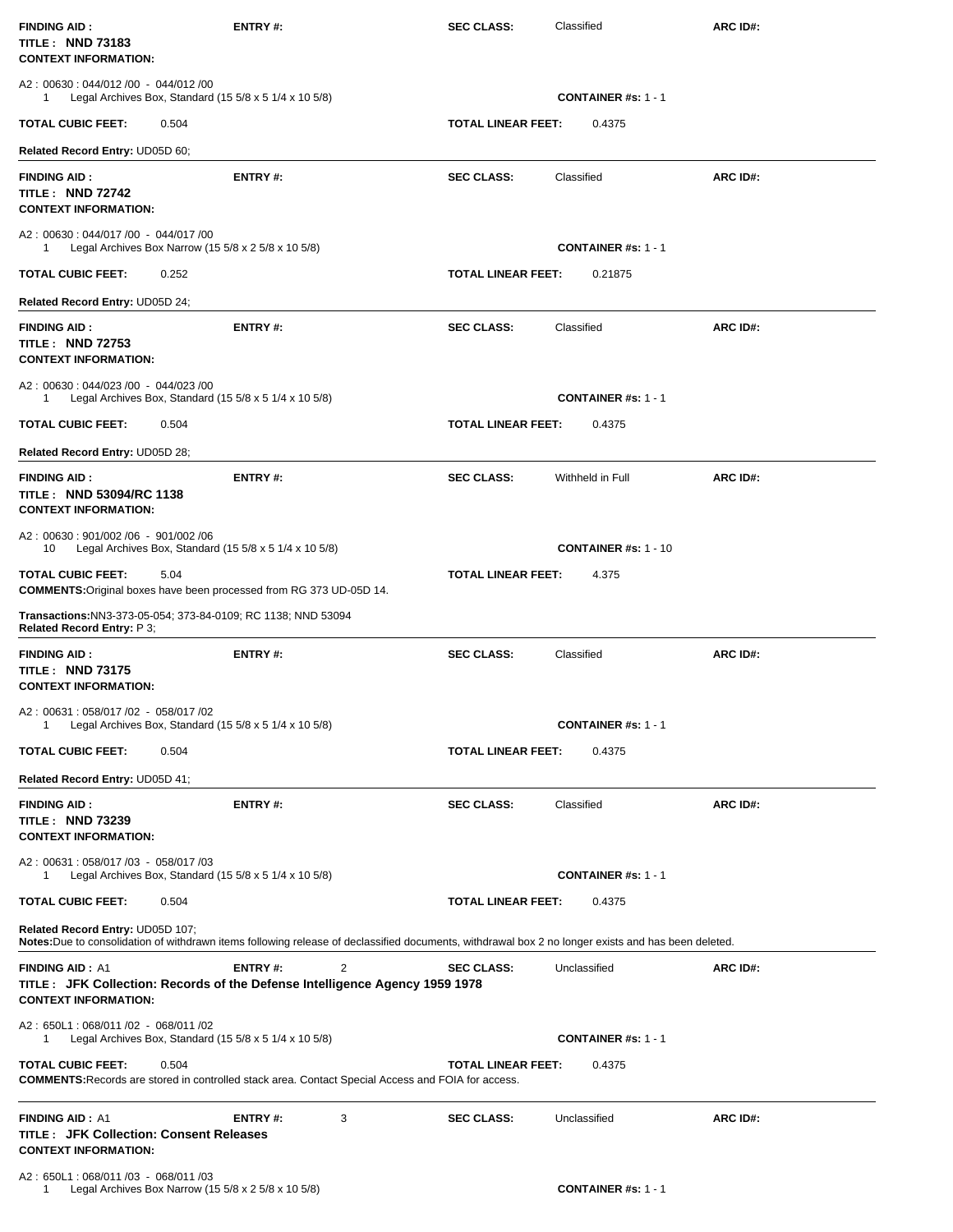| <b>TOTAL CUBIC FEET:</b>                                                                     | 0.252                                                                                                                                                                                                                                                                                                                                                                                      | TOTAL LINEAR FEET:        | 0.21875                        |                         |
|----------------------------------------------------------------------------------------------|--------------------------------------------------------------------------------------------------------------------------------------------------------------------------------------------------------------------------------------------------------------------------------------------------------------------------------------------------------------------------------------------|---------------------------|--------------------------------|-------------------------|
| <b>FINDING AID: P</b><br><b>CONTEXT INFORMATION:</b>                                         | ENTRY#:<br>1<br>TITLE : {Classified Records of the Defense Intelligence Agency, Budget}                                                                                                                                                                                                                                                                                                    | <b>SEC CLASS:</b>         | Declassified in Full           | ARC ID#: 2642479        |
| A2: 00650: 038/019 /01 - 038/019 /04<br>26                                                   | Legal Archives Box, Standard $(155/8 \times 51/4 \times 105/8)$                                                                                                                                                                                                                                                                                                                            |                           | <b>CONTAINER #s: 1 - 26</b>    |                         |
| <b>TOTAL CUBIC FEET:</b>                                                                     | 13.104<br>COMMENTS: Processed from entry 373 UD-05D 12. Some material remains classified.                                                                                                                                                                                                                                                                                                  | TOTAL LINEAR FEET:        | 11.375                         |                         |
|                                                                                              | Transactions:NN3-373-05-067; 373-79-0003; 1137; NND 52497                                                                                                                                                                                                                                                                                                                                  |                           |                                |                         |
| <b>FINDING AID: P</b><br>TITLE: Foreign Report Files, 1945-61<br><b>CONTEXT INFORMATION:</b> | $\overline{2}$<br>ENTRY#:                                                                                                                                                                                                                                                                                                                                                                  | <b>SEC CLASS:</b>         | Declassified in Full           | <b>ARC ID#: 2745797</b> |
| A2: 00650: 038/019 /04 - 038/019 /07<br>23                                                   | Legal Archives Box, Standard (15 $5/8 \times 5$ 1/4 $\times$ 10 $5/8$ )                                                                                                                                                                                                                                                                                                                    |                           | <b>CONTAINER #s: 1 - 23</b>    |                         |
| A2: 00650: 038/020 /01 - 038/020 /04<br>28                                                   | Legal Archives Box, Standard (15 $5/8 \times 5$ 1/4 $\times$ 10 $5/8$ )                                                                                                                                                                                                                                                                                                                    |                           | <b>CONTAINER #s: 24 - 51</b>   |                         |
| <b>TOTAL CUBIC FEET:</b>                                                                     | 25.704<br><b>COMMENTS:</b> This series was processed from entry UD-05D 10. Some of the material remains classified.                                                                                                                                                                                                                                                                        | TOTAL LINEAR FEET:        | 22.3125                        |                         |
|                                                                                              | Transactions: NN3-373-05-030; 373-70-A5901; 1136; NND 52943                                                                                                                                                                                                                                                                                                                                |                           |                                |                         |
| <b>FINDING AID: P</b><br><b>CONTEXT INFORMATION:</b>                                         | 3<br>ENTRY#:<br>TITLE: Biographical Files of Brazilian Military Figures 1961 1979                                                                                                                                                                                                                                                                                                          | <b>SEC CLASS:</b>         | Declassified in Part           | ARC ID#: 2805724        |
| A2: 00650: 038/020 /05 - 038/020 /07<br>16                                                   | Legal Archives Box, Standard (15 5/8 x 5 1/4 x 10 5/8)                                                                                                                                                                                                                                                                                                                                     |                           | <b>CONTAINER #s: 1 - 16</b>    |                         |
| <b>TOTAL CUBIC FEET:</b>                                                                     | 8.064<br><b>COMMENTS:</b> This series has been processed from RG 373 UD-05D 14.                                                                                                                                                                                                                                                                                                            | TOTAL LINEAR FEET:        | 7                              |                         |
|                                                                                              | <b>Transactions:</b> NN3-373-05-054; 373-84-0109; RC 1138; NND 53094                                                                                                                                                                                                                                                                                                                       |                           |                                |                         |
| <b>FINDING AID: UD</b><br><b>CONTEXT INFORMATION:</b>                                        | ENTRY#:<br>1<br>TITLE: Personnel Management Information System (PMIS) 1985 2006                                                                                                                                                                                                                                                                                                            | <b>SEC CLASS:</b>         | Classified                     | ARC ID#:                |
| A2: 30AL1: 035/001 /01 - 035/001 /01<br>1                                                    | Legal Archives Box Narrow (15 $5/8 \times 2$ 5/8 $\times$ 10 5/8)                                                                                                                                                                                                                                                                                                                          |                           | <b>CONTAINER #s: 2 - 2</b>     |                         |
| 1                                                                                            | Legal Archives Box, Standard (15 $5/8 \times 5$ 1/4 $\times$ 10 $5/8$ )                                                                                                                                                                                                                                                                                                                    |                           | <b>CONTAINER #s: 1 - 1</b>     |                         |
| TOTAL CUBIC FEET: 0.756                                                                      | <b>COMMENTS: Records found on Stack 24 shelving at C/1/1 and relocated to Row 2 12/07/06.</b>                                                                                                                                                                                                                                                                                              | <b>TOTAL LINEAR FEET:</b> | 0.65625                        |                         |
| Transactions:NN3-373-06-091                                                                  | Notes: These records comprise metadata and other documentation for an electronic system. Most records date 1985-1999, but "example printouts" were generated in 2006.                                                                                                                                                                                                                      |                           |                                |                         |
| <b>FINDING AID: UD</b>                                                                       | ENTRY#:<br>$1-A$<br>TITLE: Records Relating to Foreign Chemical, Radiological, and Biological Warfare<br>{Edgewood Arsenal Technical Files Relating To Foreign Chemical, Radiological, And Biological Warfare Retired To The Defense Intelligence<br>Agency For Reference Purposes. Ca. 1920-50} 1920 1950<br><b>CONTEXT INFORMATION: Edgewood Arsenal (Md.)</b>                           | <b>SEC CLASS:</b>         | Classified                     | ARC ID#: 12000996       |
| A2: 00631: 047/006/06 - 047/006/07<br>14                                                     | Legal Archives Box, Standard (15 5/8 x 5 1/4 x 10 5/8)                                                                                                                                                                                                                                                                                                                                     |                           | <b>CONTAINER #s: 1 - 14</b>    |                         |
| A2: 00631: 047/007 /01 - 047/007 /07<br>49                                                   | Legal Archives Box, Standard $(155/8 \times 51/4 \times 105/8)$                                                                                                                                                                                                                                                                                                                            |                           | <b>CONTAINER #s: 15 - 480</b>  |                         |
| A2: 00631: 047/008 /01 - 047/008 /02<br>14                                                   | Legal Archives Box, Standard $(155/8 \times 51/4 \times 105/8)$                                                                                                                                                                                                                                                                                                                            |                           | <b>CONTAINER #s: 49 - 48T</b>  |                         |
| TOTAL CUBIC FEET:                                                                            | 38.808<br><b>COMMENTS:</b> Boxes 1-48, 48A-48F, 48H-48U, 49-57. Boxes 1-17 are the secret segment; boxes 18-57 are the confidential segment                                                                                                                                                                                                                                                | TOTAL LINEAR FEET:        | 33.6875                        |                         |
| Transactions:NN3-373-88-1; NND 72718                                                         |                                                                                                                                                                                                                                                                                                                                                                                            |                           |                                |                         |
| <b>FINDING AID: UD</b><br><b>CONTEXT INFORMATION:</b>                                        | ENTRY#:<br>$1 - B$<br>TITLE: Department of Defense. Defense Intelligence Agency. Technical Files Relating to Foreign Chemical, Radiological, and Biological Warfare<br>Retired for Reference Purposes [Edgewood Arsenal Technical Files Relating to Foreign Chemical, Radiological, and Biological Warfare Retired<br>to the Defense Intelligence Agency for Reference Purposes] 1920 1986 | <b>SEC CLASS:</b>         | Declassified in Full           | ARC ID#: 7323967        |
| A2: 00190: 034/013/01 - 034/017/06<br>9                                                      | Letter Archives Box, Standard $(12 5/8 x 5 1/4 x 10 5/8)$                                                                                                                                                                                                                                                                                                                                  |                           | <b>CONTAINER #s: 142 - 150</b> |                         |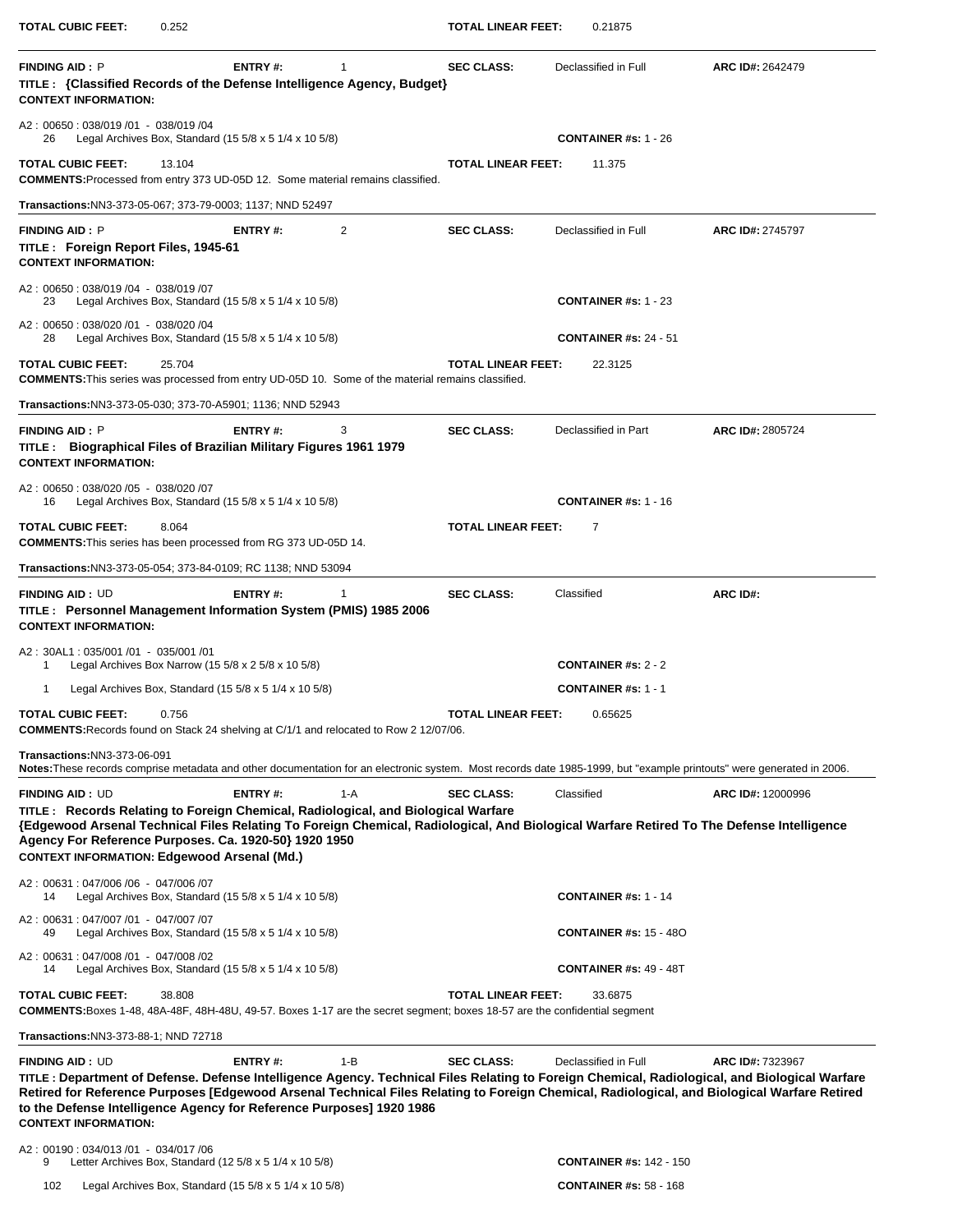| A2: 650L1: 064/009 /02 - 064/009 /02<br>Legal Archives Box Narrow (15 5/8 x 2 5/8 x 10 5/8)                                                                                                                                                                                                                        |         |              |                           | <b>CONTAINER #s: 1W - 1W</b> |                   |
|--------------------------------------------------------------------------------------------------------------------------------------------------------------------------------------------------------------------------------------------------------------------------------------------------------------------|---------|--------------|---------------------------|------------------------------|-------------------|
| <b>TOTAL CUBIC FEET:</b><br>55.332<br><b>COMMENTS: Records declassified at the item level by the agency</b>                                                                                                                                                                                                        |         |              | <b>TOTAL LINEAR FEET:</b> | 48.78125                     |                   |
| Transactions: NN3-373-88-001; 34150; NND 988100                                                                                                                                                                                                                                                                    |         |              |                           |                              |                   |
| <b>FINDING AID: UD-04D</b><br>TITLE: Records Relating to Force Labor and Prison Camps in Eastern Europe and the Soviet Union {Intelligence Reports of the Defense<br>Intelligence Agency, 1944-1957} 1944 1957<br><b>CONTEXT INFORMATION: Edgewood Arsenal (Md.)</b>                                               | ENTRY#: | 1            | <b>SEC CLASS:</b>         | Classified                   | ARC ID#: 12005683 |
| A2: 00631: 025/019 /06 - 025/019 /07<br>FRC Carton, Standard (15 x 12.25 x 10 1/8)<br>3                                                                                                                                                                                                                            |         |              |                           | <b>CONTAINER #s: 1 - 4</b>   |                   |
| X-Ray Film Box (19 x 15 x 5)<br>-1                                                                                                                                                                                                                                                                                 |         |              |                           | <b>CONTAINER #s: 2 - 2</b>   |                   |
| <b>TOTAL CUBIC FEET:</b><br>4.056                                                                                                                                                                                                                                                                                  |         |              | <b>TOTAL LINEAR FEET:</b> | 4.3125                       |                   |
| Transactions:NN3-373-04-001; 373-65A-3364; 2237; NND 72722                                                                                                                                                                                                                                                         |         |              |                           |                              |                   |
| <b>FINDING AID: UD-05D</b><br>TITLE : Intelligence Records [Intelligence Reports] 1965 1969<br><b>CONTEXT INFORMATION: Department of Defense. Defense Intelligence Agency.</b>                                                                                                                                     | ENTRY#: | $\mathbf{1}$ | <b>SEC CLASS:</b>         | Withheld in Full             | ARC ID#: 12192256 |
| A2: 490L1: 065/004 /03 - 065/004 /07<br>FRC Carton, Standard (15 x 12.25 x 10 1/8)<br>15                                                                                                                                                                                                                           |         |              |                           | <b>CONTAINER #s: 1 - 15</b>  |                   |
| A2: 490L1: 065/005 /01 - 065/005 /07<br>FRC Carton, Standard (15 x 12.25 x 10 1/8)<br>21                                                                                                                                                                                                                           |         |              |                           | <b>CONTAINER #s: 16 - 36</b> |                   |
| A2: 490L1: 065/006 /01 - 065/006 /04<br>FRC Carton, Standard (15 x 12.25 x 10 1/8)<br>10                                                                                                                                                                                                                           |         |              |                           | <b>CONTAINER #s: 37 - 46</b> |                   |
| <b>TOTAL CUBIC FEET:</b><br>49.542                                                                                                                                                                                                                                                                                 |         |              | <b>TOTAL LINEAR FEET:</b> | 46.9583333                   |                   |
| Transactions: NN3-373-04-138; 373-72-A7855; RC 1855; NND 72733; NND 49006                                                                                                                                                                                                                                          |         |              |                           |                              |                   |
| TITLE: Records Relating to the Yom Kippur War {Classified Records of the Defense Intelligence Agency (Internal Intelligence Policy; The<br>October 1973 Middle East War), 1973-1993} 1973 1993<br>CONTEXT INFORMATION: Department of Defense. Defense Intelligence Agency.<br>A2: 490L1: 065/006 /04 - 065/006 /05 |         |              |                           |                              |                   |
| FRC Carton, Standard (15 x 12.25 x 10 1/8)<br>5                                                                                                                                                                                                                                                                    |         |              |                           | <b>CONTAINER #s: 1 - 5</b>   |                   |
| <b>TOTAL CUBIC FEET:</b><br>5.385                                                                                                                                                                                                                                                                                  |         |              | <b>TOTAL LINEAR FEET:</b> | 5.1041667                    |                   |
| Transactions: NN3-373-04-140; 373-94-0003; 1849; 81977                                                                                                                                                                                                                                                             |         |              |                           |                              |                   |
| <b>FINDING AID: UD-05D</b><br>TITLE: Attache Files 1966 1972<br><b>CONTEXT INFORMATION: Department of Defense. Defense Intelligence Agency</b><br>A2: 490L1: 065/006 /06 - 065/006 /06                                                                                                                             | ENTRY#: | З            | <b>SEC CLASS:</b>         | Classified                   | ARC ID#: 12006058 |
| FRC Carton, Standard (15 x 12.25 x 10 1/8)<br>1                                                                                                                                                                                                                                                                    |         |              |                           | <b>CONTAINER #s: 1 - 1</b>   |                   |
| <b>TOTAL CUBIC FEET:</b><br>1.077                                                                                                                                                                                                                                                                                  |         |              | <b>TOTAL LINEAR FEET:</b> | 1.0208333                    |                   |
| Transactions: RC 1856; NN3-373-04-142; 373-77-0004; NND 72734; NND 49007                                                                                                                                                                                                                                           |         |              |                           |                              |                   |
| <b>FINDING AID: UD-05D</b><br>TITLE : Intelligence Report Files {Intelligence Reports} 1970 1982<br><b>CONTEXT INFORMATION: Department of Defense. Defense Intelligence Agency.</b>                                                                                                                                | ENTRY#: | 4            | <b>SEC CLASS:</b>         | Classified                   | ARC ID#: 12006997 |
| A2: 490L1: 065/006 /06 - 065/006 /06<br>FRC Carton, Standard (15 x 12.25 x 10 1/8)                                                                                                                                                                                                                                 |         |              |                           | <b>CONTAINER #s: 1 - 1</b>   |                   |
| <b>TOTAL CUBIC FEET:</b><br>1.077                                                                                                                                                                                                                                                                                  |         |              | <b>TOTAL LINEAR FEET:</b> | 1.0208333                    |                   |
| Transactions: NN3-373-04-143; 373-84-0106; RC 1857; NND 72735; NND 49008                                                                                                                                                                                                                                           |         |              |                           |                              |                   |
| <b>FINDING AID: UD-05D</b><br>TITLE : Defense Intelligence Agency. Foreign Intelligence Report Files {Intelligence Reports} 1971 1976<br>CONTEXT INFORMATION: Department of Defense. Defense Intelligence Agency.                                                                                                  | ENTRY#: | 5            | <b>SEC CLASS:</b>         | Declassified in Part         | ARC ID#: 12012067 |
| A2: 00190: 021/009 /06 - 021/009 /06<br>FRC Carton, Standard (15 x 12.25 x 10 1/8)<br>2                                                                                                                                                                                                                            |         |              |                           | <b>CONTAINER #s: 1 - 2</b>   |                   |
| <b>TOTAL CUBIC FEET:</b><br>2.154                                                                                                                                                                                                                                                                                  |         |              | <b>TOTAL LINEAR FEET:</b> | 2.0416667                    |                   |
| Transactions:NN3-373-04-144; 373-88-0045; NND 72736                                                                                                                                                                                                                                                                |         |              |                           |                              |                   |

**TITLE : Defense Intelligence Agency. Attache Files 1982 1987**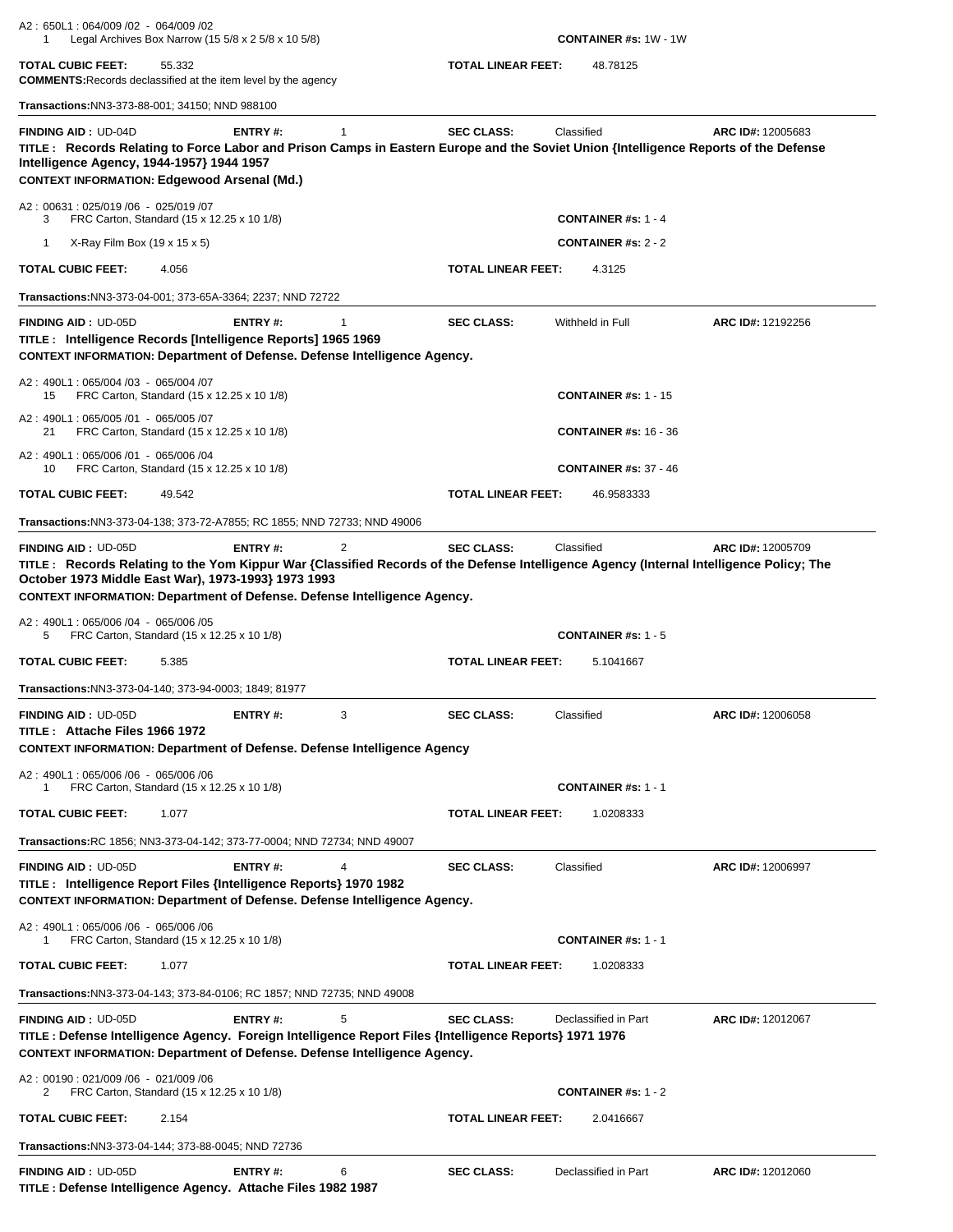| <b>CONTEXT INFORMATION: Department of Defense. Defense Intelligence Agency.</b>                                                                                                                                       |                |    |                           |                              |                   |
|-----------------------------------------------------------------------------------------------------------------------------------------------------------------------------------------------------------------------|----------------|----|---------------------------|------------------------------|-------------------|
| A2: 00350: 072/033 /06 - 072/033 /07<br>FRC Carton, Standard (15 x 12.25 x 10 1/8)<br>2                                                                                                                               |                |    |                           | <b>CONTAINER #s: 1 - 2</b>   |                   |
| TOTAL CUBIC FEET:<br>2.154                                                                                                                                                                                            |                |    | <b>TOTAL LINEAR FEET:</b> | 2.0416667                    |                   |
| <b>Transactions:</b> NN3-373-04-145; 373-91-0002; RC 1859; NND 72723; NND 49010                                                                                                                                       |                |    |                           |                              |                   |
| <b>FINDING AID: UD-05D</b><br>TITLE: Security Processing Report Files [Security Processing Reports] 1980 1986<br>CONTEXT INFORMATION: Department of Defense. Defense Intelligence Agency.                             | ENTRY#:        | 7  | <b>SEC CLASS:</b>         | Classified                   | ARC ID#: 12192260 |
| A2: 490L1: 065/007 /01 - 065/007 /01<br>FRC Carton, Standard (15 x 12.25 x 10 1/8)<br>1                                                                                                                               |                |    |                           | <b>CONTAINER #s: 1 - 1</b>   |                   |
| <b>TOTAL CUBIC FEET:</b><br>1.077                                                                                                                                                                                     |                |    | TOTAL LINEAR FEET:        | 1.0208333                    |                   |
| <b>Transactions:</b> NN3-373-04-146; 373-88-0051; 1858; NND 72737; NND 49009                                                                                                                                          |                |    |                           |                              |                   |
| <b>FINDING AID: UD-05D</b><br>TITLE : Intelligence Report Files on Foreign Countries {Intelligence Reports (Argentina-Belgium)} 1947 1948<br><b>CONTEXT INFORMATION: Department of Defense.</b>                       | ENTRY#:        | 8  | <b>SEC CLASS:</b>         | Declassified in Part         | ARC ID#: 12013031 |
| A2: 00290: 005/029 /07 - 005/029 /07<br>FRC Carton, Standard (15 x 12.25 x 10 1/8)<br>1                                                                                                                               |                |    |                           | <b>CONTAINER #s: 1 - 1</b>   |                   |
| A2: 00290: 005/030 /01 - 005/030 /07<br>FRC Carton, Standard (15 x 12.25 x 10 1/8)<br>21                                                                                                                              |                |    |                           | <b>CONTAINER #s: 2 - 22</b>  |                   |
| A2: 00290: 005/031 /01 - 005/031 /01<br>FRC Carton, Standard (15 x 12.25 x 10 1/8)<br>2                                                                                                                               |                |    |                           | <b>CONTAINER #s: 23 - 24</b> |                   |
| TOTAL CUBIC FEET:<br>25.848000000000003                                                                                                                                                                               |                |    | <b>TOTAL LINEAR FEET:</b> | 24.5                         |                   |
| Transactions: NN3-373-04-147; 373-00-7770; RC 1860; NND 49011; NND 72738                                                                                                                                              |                |    |                           |                              |                   |
| <b>FINDING AID: UD-05D</b><br>TITLE : Receipt Files {Budget Receipts} 1969 1970<br><b>CONTEXT INFORMATION: Department of Defense. Defense Intelligence Agency.</b>                                                    | <b>ENTRY#:</b> | 13 | <b>SEC CLASS:</b>         | Declassified in Part         | ARC ID#: 12006704 |
| A2: 490L2: 066/004 /01 - 066/004 /02<br>FRC Carton, Standard (15 x 12.25 x 10 1/8)<br>5                                                                                                                               |                |    |                           | <b>CONTAINER #s: 1 - 5</b>   |                   |
|                                                                                                                                                                                                                       |                |    |                           |                              |                   |
| <b>TOTAL CUBIC FEET:</b><br>5.385                                                                                                                                                                                     |                |    | <b>TOTAL LINEAR FEET:</b> | 5.1041667                    |                   |
| Transactions:NN3-373-05-052; 373-72-A6452; RC 1887; NND 72758; NND 49038                                                                                                                                              |                |    |                           |                              |                   |
| <b>FINDING AID: UD-05D</b><br>TITLE : Administrative Publication Records {Administrative Publications} 1975 1980<br>CONTEXT INFORMATION: Department of Defense. Department of the Navy. Office of Naval Intelligence. | ENTRY#:        | 15 | <b>SEC CLASS:</b>         | Classified                   | ARC ID#: 12006467 |
| A2: 490L2: 066/003 /05 - 066/003 /05<br>FRC Carton, Standard (15 x 12.25 x 10 1/8)                                                                                                                                    |                |    |                           | <b>CONTAINER #s: 1 - 1</b>   |                   |
| TOTAL CUBIC FEET:<br>1.077                                                                                                                                                                                            |                |    | <b>TOTAL LINEAR FEET:</b> | 1.0208333                    |                   |
| <b>Transactions:</b> NN3-373-05-045; 373-82-0037; RC 1889; NND 72759; NND 49040                                                                                                                                       |                |    |                           |                              |                   |
| <b>FINDING AID: UD-05D</b><br>TITLE : Defense Intelligence Agency. Budget Records 1972 1972<br>CONTEXT INFORMATION: Department of Defense. Defense Intelligence Agency.                                               | <b>ENTRY#:</b> | 16 | <b>SEC CLASS:</b>         | Declassified in Part         | ARC ID#: 12015255 |
| A2: 00290: 006/013/06 - 006/013/07<br>FRC Carton, Standard (15 x 12.25 x 10 1/8)<br>4                                                                                                                                 |                |    |                           | <b>CONTAINER #s: 1 - 4</b>   |                   |
| A2: 00290: 006/014 /01 - 006/014 /01<br>FRC Carton, Standard (15 x 12.25 x 10 1/8)<br>2                                                                                                                               |                |    |                           | <b>CONTAINER #s: 5 - 6</b>   |                   |
| TOTAL CUBIC FEET:<br>6.462                                                                                                                                                                                            |                |    | <b>TOTAL LINEAR FEET:</b> | 6.125                        |                   |
| Transactions:NN3-373-05-039; 373-75-0008; RC 868; NND 54112; RC 1139; NND 72760; NND 48528                                                                                                                            |                |    |                           |                              |                   |
| <b>FINDING AID: UD-05D</b><br>TITLE: Inspection Report Files {Inspection Files} 1963 1966<br><b>CONTEXT INFORMATION: Department of Defense. Defense Intelligence Agency.</b>                                          | <b>ENTRY#:</b> | 17 | <b>SEC CLASS:</b>         | Classified                   | ARC ID#: 12007159 |
| A2: 490L1: 069/011 /02 - 069/011 /02<br>FRC Carton, Standard (15 x 12.25 x 10 1/8)<br>1                                                                                                                               |                |    |                           | <b>CONTAINER #s: 2 - 2</b>   |                   |
| <b>TOTAL CUBIC FEET:</b><br>1.077                                                                                                                                                                                     |                |    | <b>TOTAL LINEAR FEET:</b> | 1.0208333                    |                   |
| Transactions: NN3-373-05-046; 373-71-A6881; RC 509; NND 74955                                                                                                                                                         |                |    |                           |                              |                   |

**CONTEXT INFORMATION: Department of Defense. Defense Intelligence Agency.**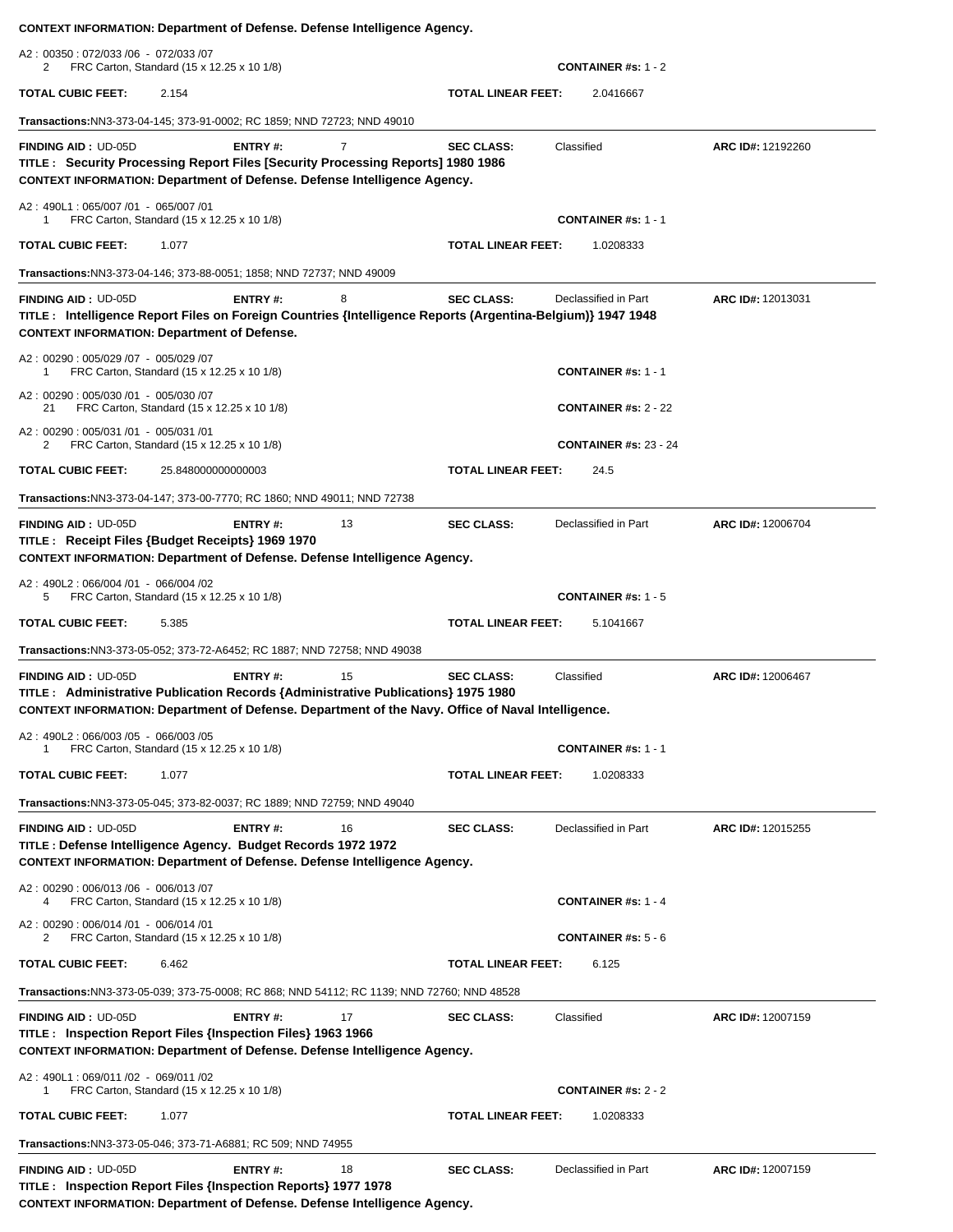| A2: 00390: 055/013 /00 - 055/013 /00<br>FRC Carton, Standard (15 x 12.25 x 10 1/8)                                                                                                                                                 |                |    |                           | <b>CONTAINER #s: 1 - 1</b> |                   |
|------------------------------------------------------------------------------------------------------------------------------------------------------------------------------------------------------------------------------------|----------------|----|---------------------------|----------------------------|-------------------|
| <b>TOTAL CUBIC FEET:</b><br>1.077<br><b>COMMENTS: No referrals.</b>                                                                                                                                                                |                |    | <b>TOTAL LINEAR FEET:</b> | 1.0208333                  |                   |
| Transactions: NN3-373-05-036; 373-82-0005; NND 72740                                                                                                                                                                               |                |    |                           |                            |                   |
| <b>FINDING AID: UD-05D</b><br>TITLE : Administrative Publication Records {Administrative Publications} 1973 1976<br>CONTEXT INFORMATION: Department of Defense. Department of the Navy. Office of Naval Intelligence.              | ENTRY#:        | 19 | <b>SEC CLASS:</b>         | Classified                 | ARC ID#: 12006467 |
| A2: 490L2: 066/004 /03 - 066/004 /03<br>FRC Carton, Standard (15 x 12.25 x 10 1/8)                                                                                                                                                 |                |    |                           | <b>CONTAINER #s: 1 - 1</b> |                   |
| <b>TOTAL CUBIC FEET:</b><br>1.077                                                                                                                                                                                                  |                |    | <b>TOTAL LINEAR FEET:</b> | 1.0208333                  |                   |
| Transactions:NN3-373-05-040; 373-83-0126; RC 507; NND 48293; NND 72749                                                                                                                                                             |                |    |                           |                            |                   |
| <b>FINDING AID: UD-05D</b><br>TITLE : Inspection Report Files {Inspection Reports} 1977 2005<br>CONTEXT INFORMATION: Department of Defense. Defense Intelligence Agency.                                                           | ENTRY#:        | 20 | <b>SEC CLASS:</b>         | Declassified in Part       | ARC ID#: 12007159 |
| A2: 00390: 055/013 /00 - 055/013 /00<br>FRC Carton, Standard (15 x 12.25 x 10 1/8)<br>1                                                                                                                                            |                |    |                           | <b>CONTAINER #s: 1 - 1</b> |                   |
| <b>TOTAL CUBIC FEET:</b><br>1.077                                                                                                                                                                                                  |                |    | <b>TOTAL LINEAR FEET:</b> | 1.0208333                  |                   |
| Transactions: NN3-373-05-041; 373-86-0069; RC 508; NND 74956                                                                                                                                                                       |                |    |                           |                            |                   |
| <b>FINDING AID: UD-05D</b><br>TITLE : Inspection Report Files {Inspection Reports} 1975 1979<br><b>CONTEXT INFORMATION: Department of Defense. Defense Intelligence Agency.</b>                                                    | ENTRY#:        | 21 | <b>SEC CLASS:</b>         | Declassified in Part       | ARC ID#: 12007159 |
| A2: 00390: 055/013 /00 - 055/013 /00<br>FRC Carton, Standard (15 x 12.25 x 10 1/8)<br>1                                                                                                                                            |                |    |                           | <b>CONTAINER #s: 1 - 1</b> |                   |
| <b>TOTAL CUBIC FEET:</b><br>1.077                                                                                                                                                                                                  |                |    | <b>TOTAL LINEAR FEET:</b> | 1.0208333                  |                   |
| Transactions: NN3-373-05-047; 373-83-0091; NND 73625                                                                                                                                                                               |                |    |                           |                            |                   |
| <b>FINDING AID: UD-05D</b><br>TITLE : Investigation Reports 1976 1976<br><b>CONTEXT INFORMATION:</b>                                                                                                                               | ENTRY#:        | 22 | <b>SEC CLASS:</b>         | Classified                 | ARC ID#: 12192257 |
| A2: 490L2: 066/004 /05 - 066/004 /05<br>FRC Carton, Standard (15 x 12.25 x 10 1/8)                                                                                                                                                 |                |    |                           | <b>CONTAINER #s: 1 - 1</b> |                   |
| <b>TOTAL CUBIC FEET:</b><br>1.077                                                                                                                                                                                                  |                |    | <b>TOTAL LINEAR FEET:</b> | 1.0208333                  |                   |
| Transactions: NN3-373-05-049; 373-83-0103; RC 511; NND 48296; NND 72750                                                                                                                                                            |                |    |                           |                            |                   |
| <b>FINDING AID: UD-05D</b><br>TITLE: Defense Intelligence Agency. Records Relating to Inspection Surveys {Inspection Surveys} 1966 1971<br><b>CONTEXT INFORMATION: Department of Defense. Defense Intelligence Agency.</b>         | ENTRY#:        | 23 | <b>SEC CLASS:</b>         | Declassified in Part       | ARC ID#: 12012331 |
| A2: 00290: 006/013/05 - 006/013/06<br>FRC Carton, Standard (15 x 12.25 x 10 1/8)<br>3                                                                                                                                              |                |    |                           | <b>CONTAINER #s: 1 - 3</b> |                   |
| <b>TOTAL CUBIC FEET:</b><br>3.231                                                                                                                                                                                                  |                |    | <b>TOTAL LINEAR FEET:</b> | 3.0625                     |                   |
| <b>Transactions:</b> NN3-373-05-053; 373-72-A2499; RC 512; NND 72741; NND 48297                                                                                                                                                    |                |    |                           |                            |                   |
| <b>FINDING AID: UD-05D</b><br>TITLE: Foreign Country Liaison Files 1971 1973<br><b>CONTEXT INFORMATION: Department of Defense. Defense Intelligence Agency.</b>                                                                    | <b>ENTRY#:</b> | 24 | <b>SEC CLASS:</b>         | Declassified in Part       | ARC ID#: 12011433 |
| A2: 00350: 073/002 /01 - 073/002 /03<br>FRC Carton, Standard (15 x 12.25 x 10 1/8)<br>5                                                                                                                                            |                |    |                           | <b>CONTAINER #s: 1 - 5</b> |                   |
| <b>TOTAL CUBIC FEET:</b><br>5.385                                                                                                                                                                                                  |                |    | <b>TOTAL LINEAR FEET:</b> | 5.1041667                  |                   |
| Transactions:NN3-373-05-032; 373-75-0041; 505; NND 72742; NND 48292                                                                                                                                                                |                |    |                           |                            |                   |
| <b>FINDING AID: UD-05D</b><br>TITLE: Defense Intelligence Agency. Records Relating to Organizational Studies {Organizational Studies} 1962 1966<br><b>CONTEXT INFORMATION: Department of Defense. Defense Intelligence Agency.</b> | ENTRY#:        | 25 | <b>SEC CLASS:</b>         | Declassified in Part       | ARC ID#: 12012321 |
| A2: 00350: 073/006 /02 - 073/006 /04<br>FRC Carton, Standard (15 x 12.25 x 10 1/8)<br>5                                                                                                                                            |                |    |                           | <b>CONTAINER #s: 1 - 5</b> |                   |
| <b>TOTAL CUBIC FEET:</b><br>5.385                                                                                                                                                                                                  |                |    | <b>TOTAL LINEAR FEET:</b> | 5.1041667                  |                   |
| Transactions:NN3-373-05-068; 373-88-0001; 513; NND 48298; NND 72751                                                                                                                                                                |                |    |                           |                            |                   |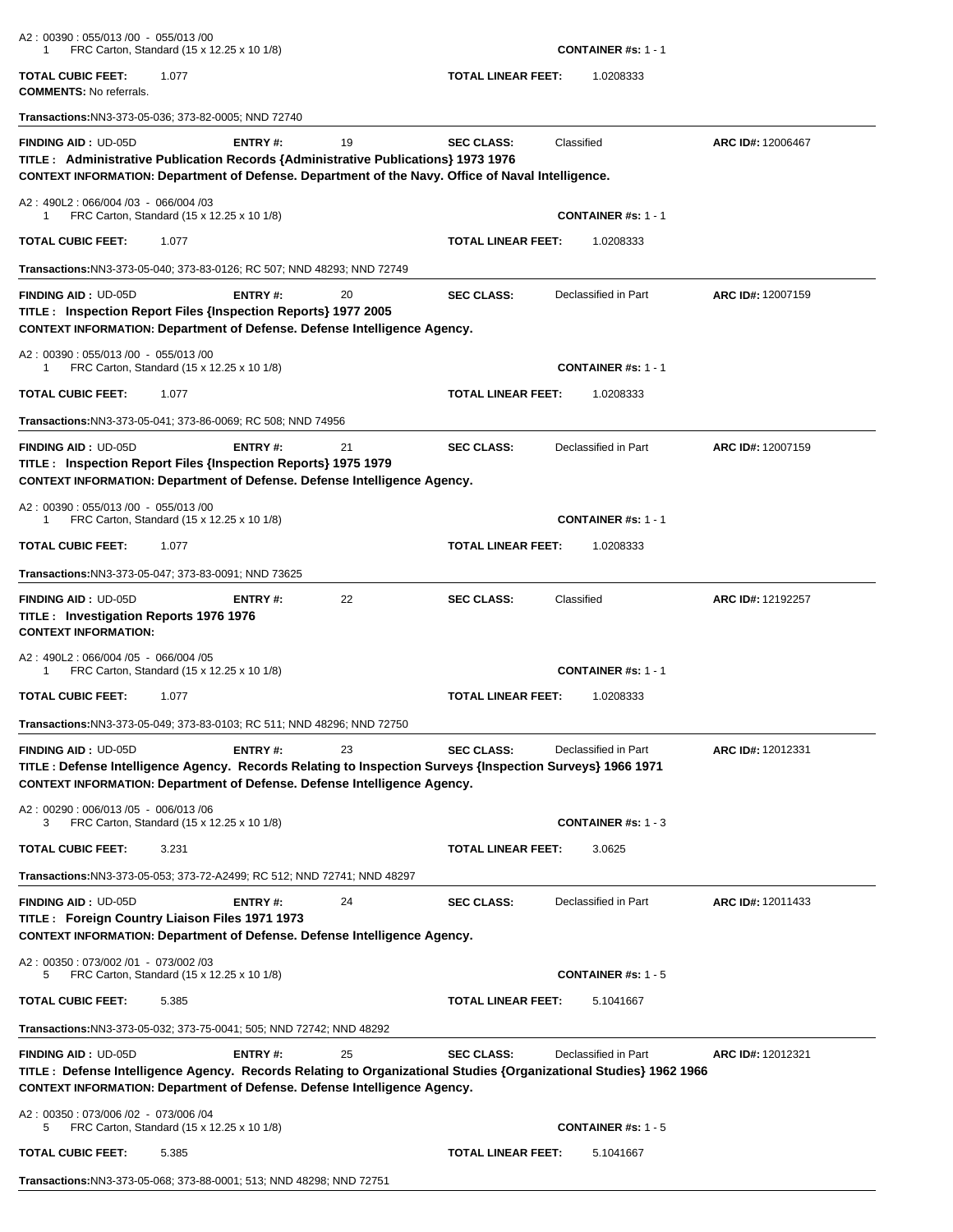| <b>FINDING AID: UD-05D</b>                                                                                                                                                                                            | ENTRY#:        | 26 | <b>SEC CLASS:</b>         | Declassified in Part       | ARC ID#: 12015255 |
|-----------------------------------------------------------------------------------------------------------------------------------------------------------------------------------------------------------------------|----------------|----|---------------------------|----------------------------|-------------------|
| TITLE : Defense Intelligence Agency. Budget Records {Budget Files} 1972 1974<br><b>CONTEXT INFORMATION: Department of Defense. Defense Intelligence Agency.</b>                                                       |                |    |                           |                            |                   |
| A2: 00290: 006/013 /04 - 006/013 /05<br>FRC Carton, Standard (15 x 12.25 x 10 1/8)<br>4                                                                                                                               |                |    |                           | <b>CONTAINER #s: 1 - 4</b> |                   |
| <b>TOTAL CUBIC FEET:</b><br>4.308                                                                                                                                                                                     |                |    | <b>TOTAL LINEAR FEET:</b> | 4.0833333                  |                   |
| Transactions:NN3-373-05-035; 373-77-0036; RC 1141; NND 54114; NND 72752                                                                                                                                               |                |    |                           |                            |                   |
| <b>FINDING AID: UD-05D</b><br>TITLE: Biographical Files 1960 1970<br><b>CONTEXT INFORMATION: Department of Defense.</b>                                                                                               | ENTRY#:        | 27 | <b>SEC CLASS:</b>         | Classified                 | ARC ID#: 12006063 |
| A2: 490L2: 066/005 /03 - 066/005 /03<br>FRC Carton, Standard (15 x 12.25 x 10 1/8)<br>1                                                                                                                               |                |    |                           | <b>CONTAINER #s: 1 - 1</b> |                   |
| <b>TOTAL CUBIC FEET:</b><br>1.077                                                                                                                                                                                     |                |    | TOTAL LINEAR FEET:        | 1.0208333                  |                   |
| Transactions: NN3-373-05-055; 373-84-0108; RC 1142; NND 73169; NND 54115                                                                                                                                              |                |    |                           |                            |                   |
| <b>FINDING AID: UD-05D</b><br>TITLE : Defense Intelligence Agency. Systems Development Records 1977 1977<br>CONTEXT INFORMATION: Department of Defense. Defense Intelligence Agency.                                  | ENTRY#:        | 28 | <b>SEC CLASS:</b>         | Declassified in Part       | ARC ID#: 12011798 |
| A2: 00350: 073/001 /06 - 073/001 /07<br>FRC Carton, Standard (15 x 12.25 x 10 1/8)<br>4                                                                                                                               |                |    |                           | CONTAINER #s: $1 - 4$      |                   |
| A2: 00350: 073/002 /01 - 073/002 /01<br>FRC Carton, Standard (15 x 12.25 x 10 1/8)<br>2                                                                                                                               |                |    |                           | <b>CONTAINER #s: 5 - 6</b> |                   |
| <b>TOTAL CUBIC FEET:</b><br>6.462<br><b>COMMENTS:</b> No referrals.                                                                                                                                                   |                |    | <b>TOTAL LINEAR FEET:</b> | 6.125                      |                   |
| Transactions: NN3-373-05-070; 373-78-0056; NND 72753                                                                                                                                                                  |                |    |                           |                            |                   |
| <b>FINDING AID: UD-05D</b><br>TITLE : Financial Planning Records {Financial Plans} 1963 1965<br><b>CONTEXT INFORMATION: Department of Defense. Defense Intelligence Agency.</b>                                       | ENTRY#:        | 29 | <b>SEC CLASS:</b>         | Classified                 | ARC ID#: 12006765 |
| A2: 490L2: 066/005 /05 - 066/005 /05<br>FRC Carton, Standard (15 x 12.25 x 10 1/8)<br>1                                                                                                                               |                |    |                           | <b>CONTAINER #s: 1 - 1</b> |                   |
| <b>TOTAL CUBIC FEET:</b><br>1.077                                                                                                                                                                                     |                |    | <b>TOTAL LINEAR FEET:</b> | 1.0208333                  |                   |
| Transactions: NN3-373-05-044; 373-67-A4692; RC 1143; NND 72743; NND 54116                                                                                                                                             |                |    |                           |                            |                   |
| <b>FINDING AID: UD-05D</b><br>TITLE : Defense Intelligence Agency. Budget Records {Budget Files} 1975 1976<br>CONTEXT INFORMATION: Department of Defense. Defense Intelligence Agency.                                | ENTRY#:        | 30 | <b>SEC CLASS:</b>         | Declassified in Part       | ARC ID#: 12015255 |
| A2: 00290: 006/015 /03 - 006/015 /03<br>FRC Carton, Standard (15 x 12.25 x 10 1/8)<br>2                                                                                                                               |                |    |                           | <b>CONTAINER #s: 1 - 2</b> |                   |
| <b>TOTAL CUBIC FEET:</b><br>2.154                                                                                                                                                                                     |                |    | <b>TOTAL LINEAR FEET:</b> | 2.0416667                  |                   |
| Transactions: NN3-373-05-066; 373-81-0007; RC 1890; NND 72744; NND 49041                                                                                                                                              |                |    |                           |                            |                   |
| <b>FINDING AID: UD-05D</b><br>TITLE : Administrative Publication Records {Administrative Publications} 1973 1978<br>CONTEXT INFORMATION: Department of Defense. Department of the Navy. Office of Naval Intelligence. | <b>ENTRY#:</b> | 31 | <b>SEC CLASS:</b>         | Classified                 | ARC ID#: 12006467 |
| A2: 490L2: 066/005 /06 - 066/005 /06<br>FRC Carton, Standard (15 x 12.25 x 10 1/8)                                                                                                                                    |                |    |                           | <b>CONTAINER #s: 1 - 1</b> |                   |
| TOTAL CUBIC FEET:<br>1.077                                                                                                                                                                                            |                |    | <b>TOTAL LINEAR FEET:</b> | 1.0208333                  |                   |
| <b>Transactions:</b> NN3-373-05-031; 373-80-0027; RC 1891; NND 73170; NND 49042                                                                                                                                       |                |    |                           |                            |                   |
| <b>FINDING AID: UD-05D</b><br>TITLE : Defense Intelligence Agency. Budget Records {Budget Files} 1977 1977<br>CONTEXT INFORMATION: Department of Defense. Defense Intelligence Agency.                                | ENTRY#:        | 32 | <b>SEC CLASS:</b>         | Declassified in Part       | ARC ID#: 12015255 |
| A2: 00290: 006/015 /02 - 006/015 /02<br>FRC Carton, Standard (15 x 12.25 x 10 1/8)<br>3                                                                                                                               |                |    |                           | <b>CONTAINER #s: 1 - 3</b> |                   |
| <b>TOTAL CUBIC FEET:</b><br>3.231                                                                                                                                                                                     |                |    | <b>TOTAL LINEAR FEET:</b> | 3.0625                     |                   |
| Transactions:NN3-373-05-064; 373-80-0028; RC 1892; NND 73171; NND 49043                                                                                                                                               |                |    |                           |                            |                   |
| FINDING AID: UD-05D<br>TITLE : Defense Intelligence Agency. Foreign Intelligence Report Files {Intelligence Reports} 1977 1980<br><b>CONTEXT INFORMATION: Department of Defense. Defense Intelligence Agency.</b>     | ENTRY#:        | 33 | <b>SEC CLASS:</b>         | Declassified in Part       | ARC ID#: 12012067 |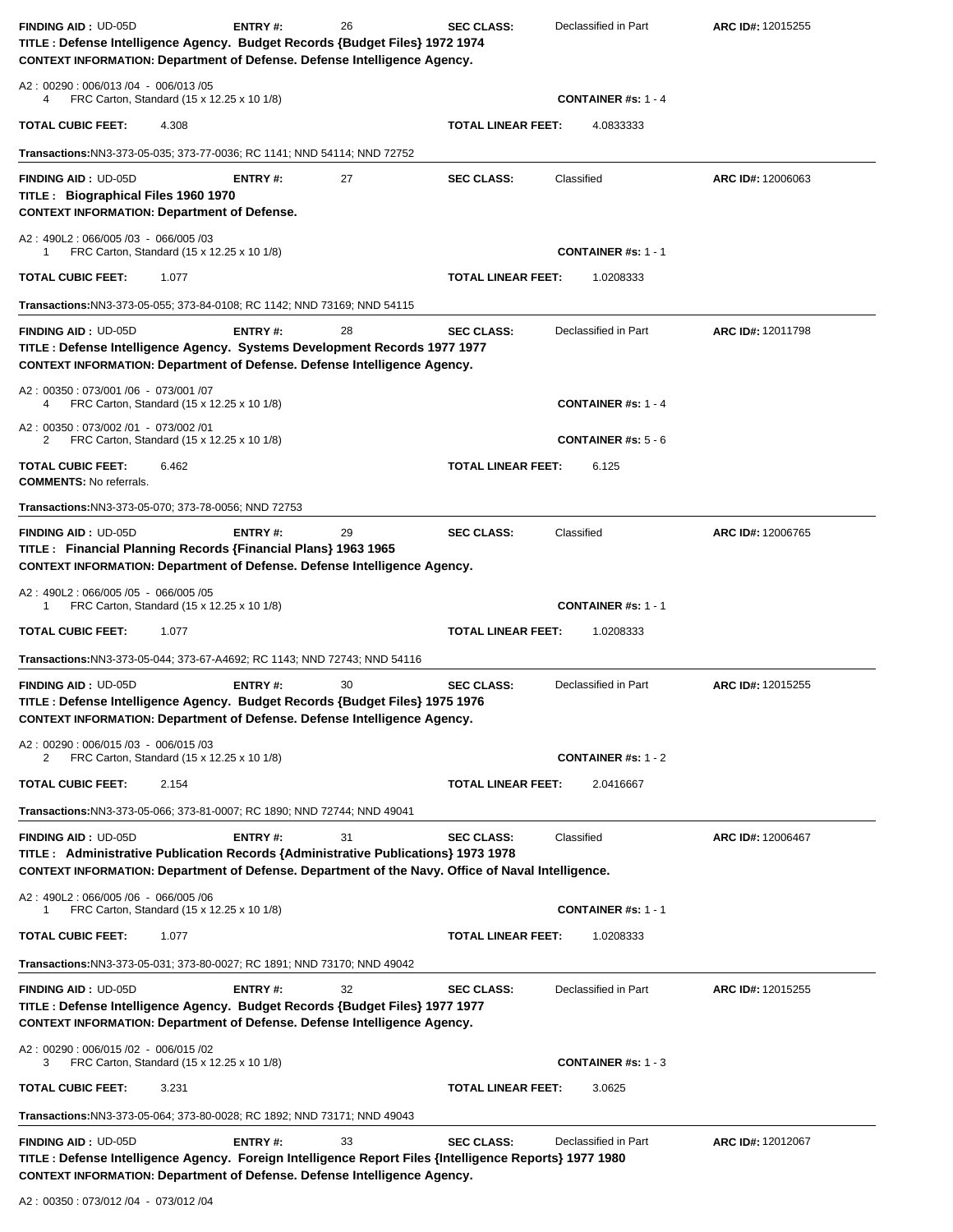| FRC Carton, Standard (15 x 12.25 x 10 1/8)<br>1                                                                                                                                                                                                                                                   |                |    |                           | <b>CONTAINER #s: 1 - 1</b>              |                   |
|---------------------------------------------------------------------------------------------------------------------------------------------------------------------------------------------------------------------------------------------------------------------------------------------------|----------------|----|---------------------------|-----------------------------------------|-------------------|
| <b>TOTAL CUBIC FEET:</b><br>1.077                                                                                                                                                                                                                                                                 |                |    | <b>TOTAL LINEAR FEET:</b> | 1.0208333                               |                   |
| <b>Transactions:</b> NN3-373-05-028; 373-83-0104; RC 1912; NND 72745; NND 49063                                                                                                                                                                                                                   |                |    |                           |                                         |                   |
| <b>FINDING AID: UD-05D</b><br>TITLE : Political Files [Political File] 1977 1977<br><b>CONTEXT INFORMATION: Department of Defense. Defense Intelligence Agency.</b>                                                                                                                               | <b>ENTRY#:</b> | 34 | <b>SEC CLASS:</b>         | Classified                              | ARC ID#: 12192259 |
| A2: 490L2: 066/006 /01 - 066/006 /01<br>FRC Carton, Standard (15 x 12.25 x 10 1/8)<br>1                                                                                                                                                                                                           |                |    |                           | <b>CONTAINER #s: 1 - 1</b>              |                   |
| <b>TOTAL CUBIC FEET:</b><br>1.077                                                                                                                                                                                                                                                                 |                |    | <b>TOTAL LINEAR FEET:</b> | 1.0208333                               |                   |
| <b>Transactions:</b> NN3-373-05-033; 373-79-0008; RC 1911; NND 49062; NND 72746                                                                                                                                                                                                                   |                |    |                           |                                         |                   |
| <b>FINDING AID: UD-05D</b><br>TITLE : Defense Intelligence Agency. Budget Records {Budget Reports} 1969 1973<br>CONTEXT INFORMATION: Department of Defense. Defense Intelligence Agency.                                                                                                          | ENTRY#:        | 35 | <b>SEC CLASS:</b>         | Declassified in Part                    | ARC ID#: 12015255 |
| A2: 00350: 073/006 /04 - 073/006 /06<br>FRC Carton, Standard (15 x 12.25 x 10 1/8)<br>6                                                                                                                                                                                                           |                |    |                           | <b>CONTAINER</b> #s: $1 - 6$            |                   |
| <b>TOTAL CUBIC FEET:</b><br>6.462                                                                                                                                                                                                                                                                 |                |    | <b>TOTAL LINEAR FEET:</b> | 6.125                                   |                   |
| <b>Transactions:</b> NN3-373-05-034; 373-75-0075; RC 1893; NND 49044; NND 72754                                                                                                                                                                                                                   |                |    |                           |                                         |                   |
| <b>FINDING AID: UD-05D</b><br>TITLE : Administrative Publication Records {Standard Publications} 1965 1977<br><b>CONTEXT INFORMATION: Department of Defense.</b>                                                                                                                                  | <b>ENTRY#:</b> | 36 | <b>SEC CLASS:</b>         | Declassified in Part                    | ARC ID#: 12019910 |
| A2: 00290: 006/014 /07 - 006/014 /07<br>FRC Carton, Standard (15 x 12.25 x 10 1/8)<br>1                                                                                                                                                                                                           |                |    |                           | <b>CONTAINER #s: 1 - 1</b>              |                   |
| A2: 00290: 006/015 /01 - 006/015 /01<br>3<br>FRC Carton, Standard (15 x 12.25 x 10 1/8)                                                                                                                                                                                                           |                |    |                           | CONTAINER #s: $2 - 4$                   |                   |
| <b>TOTAL CUBIC FEET:</b><br>4.308                                                                                                                                                                                                                                                                 |                |    | <b>TOTAL LINEAR FEET:</b> | 4.0833333                               |                   |
| <b>Transactions:</b> NN3-373-05-050; 373-71-A5389; RC 869; NND 48529; NND 72755                                                                                                                                                                                                                   |                |    |                           |                                         |                   |
| TITLE: Budget Records {Budget Records of the Defense Intelligence Agency} 1978 1978<br><b>CONTEXT INFORMATION: Department of Defense. Defense Intelligence Agency.</b><br>A2: 490L2: 066/006 /05 - 066/006 /05<br>FRC Carton, Standard (15 x 12.25 x 10 1/8)<br><b>TOTAL CUBIC FEET:</b><br>1.077 |                |    | <b>TOTAL LINEAR FEET:</b> | <b>CONTAINER #s: 1 - 1</b><br>1.0208333 |                   |
| Transactions:NN3-373-05-058; 373-81-0049; RC 540; NND 73172; NND 48321; NDI 100229                                                                                                                                                                                                                |                |    |                           |                                         |                   |
| <b>FINDING AID: UD-05D</b><br>TITLE : Defense Intelligence Agency. Budget Records {Budget Files} 1977 1979<br><b>CONTEXT INFORMATION: Department of Defense. Defense Intelligence Agency.</b>                                                                                                     | <b>ENTRY#:</b> | 38 | <b>SEC CLASS:</b>         | Declassified in Part                    | ARC ID#: 12015255 |
| A2: 00290: 006/014 /07 - 006/014 /07<br>FRC Carton, Standard (15 x 12.25 x 10 1/8)<br>2                                                                                                                                                                                                           |                |    |                           | <b>CONTAINER #s: 1 - 2</b>              |                   |
| <b>TOTAL CUBIC FEET:</b><br>2.154                                                                                                                                                                                                                                                                 |                |    | <b>TOTAL LINEAR FEET:</b> | 2.0416667                               |                   |
| Transactions:NN3-373-05-059; 373-81-0048; RC 541; NND 73173; NND 48322                                                                                                                                                                                                                            |                |    |                           |                                         |                   |
| <b>FINDING AID: UD-05D</b><br>TITLE : Foreign Country Liaison Files {General Foreign Liaison Files} 1964 1966<br>CONTEXT INFORMATION: Department of Defense. Defense Intelligence Agency.                                                                                                         | ENTRY#:        | 39 | <b>SEC CLASS:</b>         | Declassified in Part                    | ARC ID#: 12011433 |
| A2: 00290: 006/014 /05 - 006/014 /06<br>FRC Carton, Standard (15 x 12.25 x 10 1/8)<br>4                                                                                                                                                                                                           |                |    |                           | <b>CONTAINER #s: 1 - 4</b>              |                   |
| <b>TOTAL CUBIC FEET:</b><br>4.308                                                                                                                                                                                                                                                                 |                |    | <b>TOTAL LINEAR FEET:</b> | 4.0833333                               |                   |
| <b>Transactions:</b> NN3-373-05-048; 373-68-A3490; RC 543; NND 48324; NND 72756                                                                                                                                                                                                                   |                |    |                           |                                         |                   |
| <b>FINDING AID: UD-05D</b><br>TITLE : Defense Intelligence Agency. Records Relating to Financial Plans and Adjustments {Financial Plans Adjustments} 1962 1963<br><b>CONTEXT INFORMATION: Department of Defense. Defense Intelligence Agency.</b>                                                 | ENTRY#:        | 40 | <b>SEC CLASS:</b>         | Declassified in Part                    | ARC ID#: 12011783 |
| A2: 00290: 006/014 /05 - 006/014 /05<br>FRC Carton, Standard (15 x 12.25 x 10 1/8)<br>2                                                                                                                                                                                                           |                |    |                           | CONTAINER #s: $1 - 2$                   |                   |
| <b>TOTAL CUBIC FEET:</b><br>2.154                                                                                                                                                                                                                                                                 |                |    | <b>TOTAL LINEAR FEET:</b> | 2.0416667                               |                   |
| Transactions: NN3-373-05-051; 373-66-A3470; RC 542; NND 48323; NND 72747                                                                                                                                                                                                                          |                |    |                           |                                         |                   |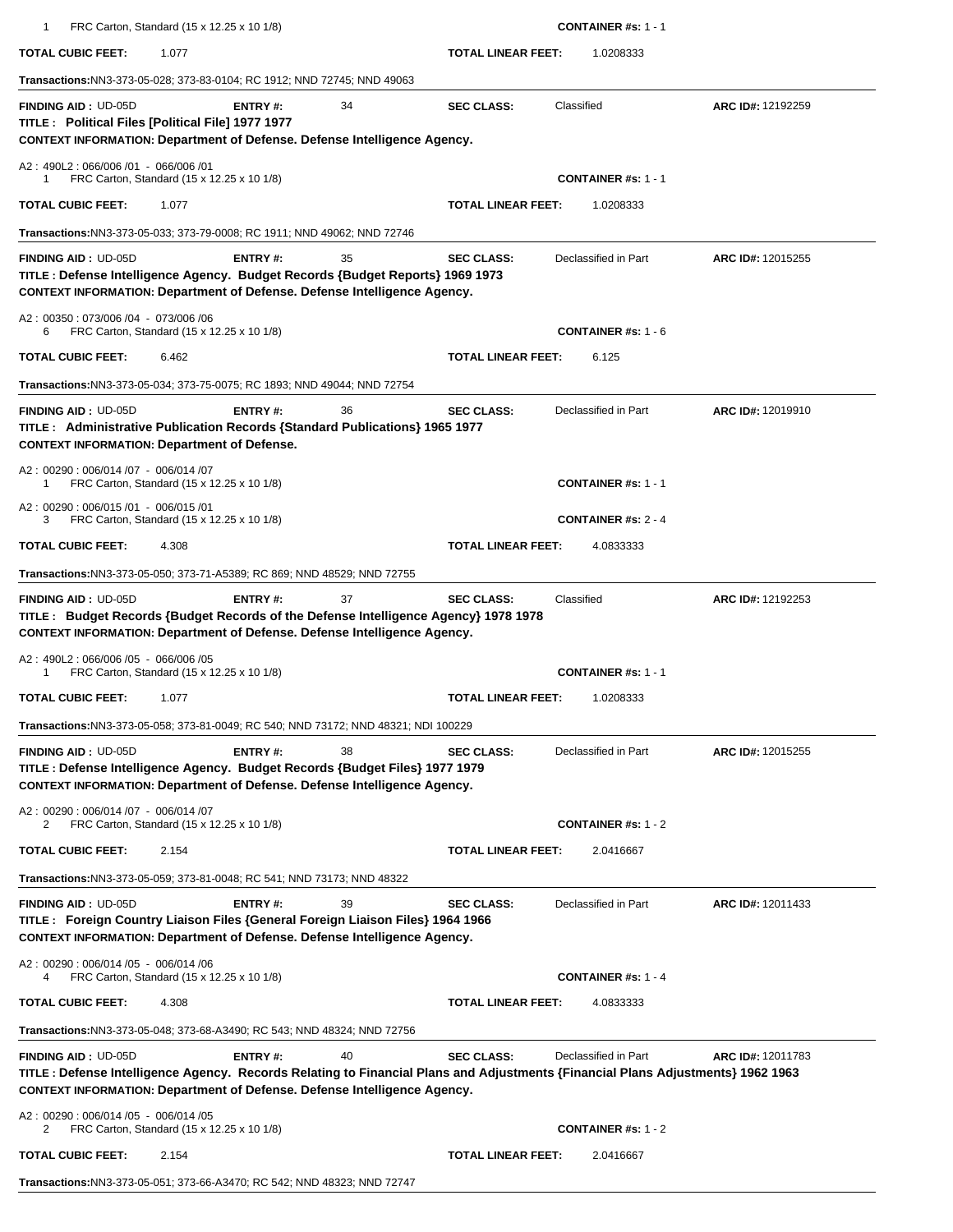| <b>FINDING AID: UD-05D</b><br>TITLE : Director's Correspondence 1977 1977<br><b>CONTEXT INFORMATION:</b>                                                                                                             | <b>ENTRY#:</b> | 41 | <b>SEC CLASS:</b>         | Declassified in Part       | ARC ID#: 12192254 |
|----------------------------------------------------------------------------------------------------------------------------------------------------------------------------------------------------------------------|----------------|----|---------------------------|----------------------------|-------------------|
| A2:00350:003/002 /00 - 003/002 /00<br>FRC Carton, Standard (15 x 12.25 x 10 1/8)                                                                                                                                     |                |    |                           | <b>CONTAINER #s: 1 - 1</b> |                   |
| A2: 00350: 003/003 /00 - 003/003 /00<br>FRC Carton, Standard (15 x 12.25 x 10 1/8)                                                                                                                                   |                |    |                           | <b>CONTAINER #s: 2 - 2</b> |                   |
| <b>TOTAL CUBIC FEET:</b><br>2.154<br><b>COMMENTS:</b> Box 1 is marked as RD.                                                                                                                                         |                |    | <b>TOTAL LINEAR FEET:</b> | 2.0416666                  |                   |
| Transactions:NN3-373-05-061; 373-81-0030; RC 538; NND 73175; NND 48319                                                                                                                                               |                |    |                           |                            |                   |
| <b>FINDING AID: UD-05D</b>                                                                                                                                                                                           | <b>ENTRY#:</b> | 42 | <b>SEC CLASS:</b>         | Declassified in Part       | ARC ID#: 12015255 |
| TITLE : Defense Intelligence Agency. Budget Records 1974 1974<br>CONTEXT INFORMATION: Department of Defense. Defense Intelligence Agency.                                                                            |                |    |                           |                            |                   |
| A2: 00290: 006/013/04 - 006/013/04<br>FRC Carton, Standard (15 x 12.25 x 10 1/8)<br>-1                                                                                                                               |                |    |                           | <b>CONTAINER #s: 1 - 1</b> |                   |
| TOTAL CUBIC FEET:<br>1.077<br><b>COMMENTS:No referrals.</b>                                                                                                                                                          |                |    | TOTAL LINEAR FEET:        | 1.0208333                  |                   |
| Transactions:NN3-373-05-037; 373-77-0037; NND 73176                                                                                                                                                                  |                |    |                           |                            |                   |
| <b>FINDING AID: UD-05D</b>                                                                                                                                                                                           | <b>ENTRY#:</b> | 43 | <b>SEC CLASS:</b>         | Declassified in Part       | ARC ID#: 12012230 |
| TITLE : Defense Intelligence Agency. Records Relating to Exchange Information on Israel {Exchange Information - Israel} 1977 1977<br><b>CONTEXT INFORMATION: Department of Defense. Defense Intelligence Agency.</b> |                |    |                           |                            |                   |
| A2: 00131: 001/025/02 - 001/025/02<br>FRC Carton, Standard (15 x 12.25 x 10 1/8)                                                                                                                                     |                |    |                           | <b>CONTAINER #s: 1 - 1</b> |                   |
| TOTAL CUBIC FEET:<br>1.077                                                                                                                                                                                           |                |    | <b>TOTAL LINEAR FEET:</b> | 1.0208333                  |                   |
| Transactions:NN3-373-05-026; 373-79-0007; RC 535; NND 73177; NND 48316                                                                                                                                               |                |    |                           |                            |                   |
| <b>FINDING AID: UD-05D</b><br>TITLE : Director's Correspondence 1976 1976<br><b>CONTEXT INFORMATION:</b>                                                                                                             | <b>ENTRY#:</b> | 44 | <b>SEC CLASS:</b>         | Declassified in Part       | ARC ID#: 12192254 |
| A2: 00390: 055/001/03 - 055/001/03<br>FRC Carton, Standard (15 x 12.25 x 10 1/8)                                                                                                                                     |                |    |                           | <b>CONTAINER #s: 1 - 1</b> |                   |
| <b>TOTAL CUBIC FEET:</b><br>1.077                                                                                                                                                                                    |                |    | TOTAL LINEAR FEET:        | 1.0208333                  |                   |
| Transactions:NN3-373-05-065; 373-80-0018; RC 531; NND 48313; NND 72748                                                                                                                                               |                |    |                           |                            |                   |
| <b>FINDING AID: UD-05D</b>                                                                                                                                                                                           | <b>ENTRY#:</b> | 45 | <b>SEC CLASS:</b>         | Classified                 | ARC ID#: 12192257 |
| TITLE: Investigation Reports 1975 1976<br><b>CONTEXT INFORMATION:</b>                                                                                                                                                |                |    |                           |                            |                   |
| A2: 490L2: 066/006 /01 - 066/006 /01<br>FRC Carton, Standard (15 x 12.25 x 10 1/8)<br>1                                                                                                                              |                |    |                           | <b>CONTAINER #s: 1 - 1</b> |                   |
| TOTAL CUBIC FEET:<br>1.077                                                                                                                                                                                           |                |    | TOTAL LINEAR FEET:        | 1.0208333                  |                   |
| <b>Transactions:</b> NN3-373-05-069; 373-80-0005; RC 530; NND 72757; NND 48312                                                                                                                                       |                |    |                           |                            |                   |
| <b>FINDING AID: UD-05D</b><br>TITLE : Defense Intelligence Agency. Budget Records {Budget Files} 1972 1977<br><b>CONTEXT INFORMATION: Department of Defense. Defense Intelligence Agency.</b>                        | <b>ENTRY#:</b> | 46 | <b>SEC CLASS:</b>         | Declassified in Part       | ARC ID#: 12015255 |
| A2: 00290: 006/014 /04 - 006/014 /04<br>FRC Carton, Standard (15 x 12.25 x 10 1/8)<br>1                                                                                                                              |                |    |                           | <b>CONTAINER #s: 1 - 1</b> |                   |
| <b>TOTAL CUBIC FEET:</b><br>1.077                                                                                                                                                                                    |                |    | TOTAL LINEAR FEET:        | 1.0208333                  |                   |
| Transactions:NN3-373-05-057; 373-81-0050; RC 533; NND 73178; NND 48315                                                                                                                                               |                |    |                           |                            |                   |
| <b>FINDING AID: UD-05D</b><br>TITLE: Budget Records {Budget Files} 1976 1978<br><b>CONTEXT INFORMATION: Department of Defense. Defense Intelligence Agency.</b>                                                      | ENTRY#:        | 47 | <b>SEC CLASS:</b>         | Classified                 | ARC ID#: 12192253 |
| A2: 490L2: 066/007 /03 - 066/007 /04<br>FRC Carton, Standard (15 x 12.25 x 10 1/8)<br>3                                                                                                                              |                |    |                           | <b>CONTAINER #s: 1 - 3</b> |                   |
| TOTAL CUBIC FEET:<br>3.231                                                                                                                                                                                           |                |    | TOTAL LINEAR FEET:        | 3.0625                     |                   |
| Transactions:NN3-373-05-063; 373-80-0029; RC 532; NND 48314; NND 73626                                                                                                                                               |                |    |                           |                            |                   |
| <b>FINDING AID: UD-05D</b>                                                                                                                                                                                           | <b>ENTRY#:</b> | 48 | <b>SEC CLASS:</b>         |                            | ARC ID#:          |
| TITLE : {Classified Records of the Defense Intelligence Agency, Budget}<br><b>CONTEXT INFORMATION:</b>                                                                                                               |                |    |                           | Classified                 |                   |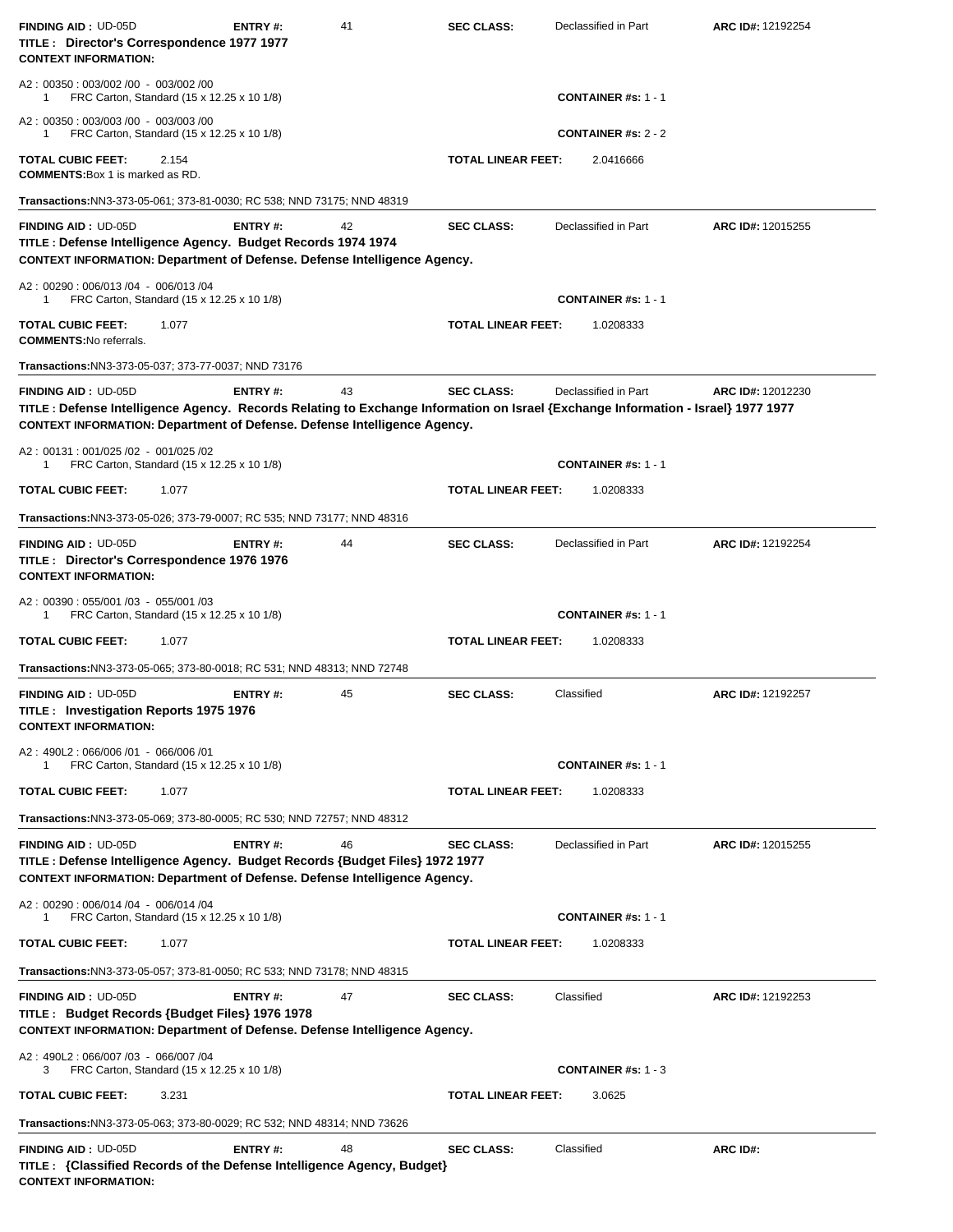| A2: 490L2: 066/007 /04 - 066/007 /04<br>FRC Carton, Standard (15 x 12.25 x 10 1/8)                                                                                                                                |                |    |                           | <b>CONTAINER #s: 1 - 1</b>  |                   |
|-------------------------------------------------------------------------------------------------------------------------------------------------------------------------------------------------------------------|----------------|----|---------------------------|-----------------------------|-------------------|
| <b>TOTAL CUBIC FEET:</b><br>1.077                                                                                                                                                                                 |                |    | <b>TOTAL LINEAR FEET:</b> | 1.0208333                   |                   |
| <b>Transactions:</b> NN3-373-05-060; 373-81-0047; RC 536; NND 48317; NND 73627                                                                                                                                    |                |    |                           |                             |                   |
| <b>FINDING AID: UD-05D</b><br>TITLE: Budget Records {Classified Records of the Defense Intelligence Agency, Budget} 1977 1977<br><b>CONTEXT INFORMATION: Department of Defense. Defense Intelligence Agency.</b>  | <b>ENTRY#:</b> | 49 | <b>SEC CLASS:</b>         | Classified                  | ARC ID#: 12192253 |
| A2: 631L7: 077/066 /04 - 077/066 /05<br>FRC Carton, Standard (15 x 12.25 x 10 1/8)<br>2                                                                                                                           |                |    |                           | <b>CONTAINER #s: 1 - 2</b>  |                   |
| 2.154<br><b>TOTAL CUBIC FEET:</b>                                                                                                                                                                                 |                |    | TOTAL LINEAR FEET:        | 2.0416667                   |                   |
| Transactions: NN3-373-05-062; 373-81-0013; RC 539; NND 74957                                                                                                                                                      |                |    |                           |                             |                   |
| <b>FINDING AID: UD-05D</b><br>TITLE: Director's Correspondence 1974 1975<br><b>CONTEXT INFORMATION:</b>                                                                                                           | <b>ENTRY#:</b> | 50 | <b>SEC CLASS:</b>         | Declassified in Part        | ARC ID#: 12192254 |
| A2: 00170: 903/015/06 - 903/015/06<br>FRC Carton, Standard (15 x 12.25 x 10 1/8)<br>2                                                                                                                             |                |    |                           | <b>CONTAINER #s: 1 - 2</b>  |                   |
| <b>TOTAL CUBIC FEET:</b><br>2.154                                                                                                                                                                                 |                |    | <b>TOTAL LINEAR FEET:</b> | 2.0416667                   |                   |
| Transactions:NN3-373-05-042; 373-79-0050; RC 537; NND 73179; NND 48318                                                                                                                                            |                |    |                           |                             |                   |
| <b>FINDING AID: UD-05D</b><br>TITLE : Defense Intelligence Agency. Foreign Intelligence Report Files {Intelligence Reports} 1976 1977<br>CONTEXT INFORMATION: Department of Defense. Defense Intelligence Agency. | <b>ENTRY#:</b> | 51 | <b>SEC CLASS:</b>         | Declassified in Part        | ARC ID#: 12012067 |
| A2: 00190: 021/012 /04 - 021/012 /05<br>FRC Carton, Standard (15 x 12.25 x 10 1/8)<br>4                                                                                                                           |                |    |                           | <b>CONTAINER #s: 1 - 4</b>  |                   |
| <b>TOTAL CUBIC FEET:</b><br>4.308                                                                                                                                                                                 |                |    | <b>TOTAL LINEAR FEET:</b> | 4.0833333                   |                   |
| <b>Transactions:</b> NN3-373-04-141; 373-84-0110; RC 689; NND 73180; NND 48407                                                                                                                                    |                |    |                           |                             |                   |
| <b>FINDING AID: UD-05D</b><br>TITLE : Intelligence Report Files {Intelligence Reports} 1971 1973<br><b>CONTEXT INFORMATION: Department of Defense. Defense Intelligence Agency.</b>                               | <b>ENTRY#:</b> | 52 | <b>SEC CLASS:</b>         | Declassified in Part        | ARC ID#: 12006997 |
| A2: 00390: 065/027 /04 - 065/027 /04<br>FRC Carton, Standard (15 x 12.25 x 10 1/8)<br>1                                                                                                                           |                |    |                           | <b>CONTAINER #s: 1 - 1</b>  |                   |
| <b>TOTAL CUBIC FEET:</b><br>1.077                                                                                                                                                                                 |                |    | <b>TOTAL LINEAR FEET:</b> | 1.0208333                   |                   |
| Transactions:NN3-373-04-149; 373-77-0039; RC 691; NND 73181; NND 48409                                                                                                                                            |                |    |                           |                             |                   |
| <b>FINDING AID: UD-05D</b><br>TITLE : Intelligence Report Files {Intelligence Reports} 1972 1972<br><b>CONTEXT INFORMATION: Department of Defense. Defense Intelligence Agency.</b>                               | <b>ENTRY#:</b> | 53 | <b>SEC CLASS:</b>         | Declassified in Part        | ARC ID#: 12006997 |
| A2: 00390: 065/027 /04 - 065/027 /04<br>FRC Carton, Standard (15 x 12.25 x 10 1/8)<br>1                                                                                                                           |                |    |                           | <b>CONTAINER #s: 1 - 1</b>  |                   |
| <b>TOTAL CUBIC FEET:</b><br>1.077                                                                                                                                                                                 |                |    | <b>TOTAL LINEAR FEET:</b> | 1.0208333                   |                   |
| Transactions:NN3-373-04-130; 373-73-0033; RC 690; NND 73165; NND 48408                                                                                                                                            |                |    |                           |                             |                   |
| <b>FINDING AID: UD-05D</b><br>TITLE: {DIA Produced Intelligence Products, 1955-1994} 1951 1994<br><b>CONTEXT INFORMATION:</b>                                                                                     | <b>ENTRY#:</b> | 55 | <b>SEC CLASS:</b>         | Classified                  | ARC ID#:          |
| A2: 0630A: 022/022 /04 - 022/022 /07<br>FRC Carton, Standard (15 x 12.25 x 10 1/8)<br>10                                                                                                                          |                |    |                           | <b>CONTAINER #s: 1 - 10</b> |                   |
| <b>TOTAL CUBIC FEET:</b><br>10.77<br><b>COMMENTS:</b> See Notes tab for Special Media information.                                                                                                                |                |    | <b>TOTAL LINEAR FEET:</b> | 10.2083333                  |                   |
| Transactions: NN3-373-05-142; 373-02-0066; NND 82810<br>Notes: This series contains printed still photographs throughout.                                                                                         |                |    |                           |                             |                   |
| <b>FINDING AID: UD-05D</b><br>TITLE: Budget Records {Budget Files, 1967-1968} 1967 1968<br><b>CONTEXT INFORMATION: Department of Defense. Defense Intelligence Agency.</b>                                        | <b>ENTRY#:</b> | 56 | <b>SEC CLASS:</b>         | Classified                  | ARC ID#: 12192253 |
| A2: 490L2: 070/001 /01 - 070/001 /02<br>FRC Carton, Standard (15 x 12.25 x 10 1/8)<br>2                                                                                                                           |                |    |                           | <b>CONTAINER #s: 1 - 2</b>  |                   |
| <b>TOTAL CUBIC FEET:</b><br>2.154                                                                                                                                                                                 |                |    | <b>TOTAL LINEAR FEET:</b> | 2.0416667                   |                   |
| Transactions: NN3-373-05-135; 373-71-A2027; RC 741; NND 74958                                                                                                                                                     |                |    |                           |                             |                   |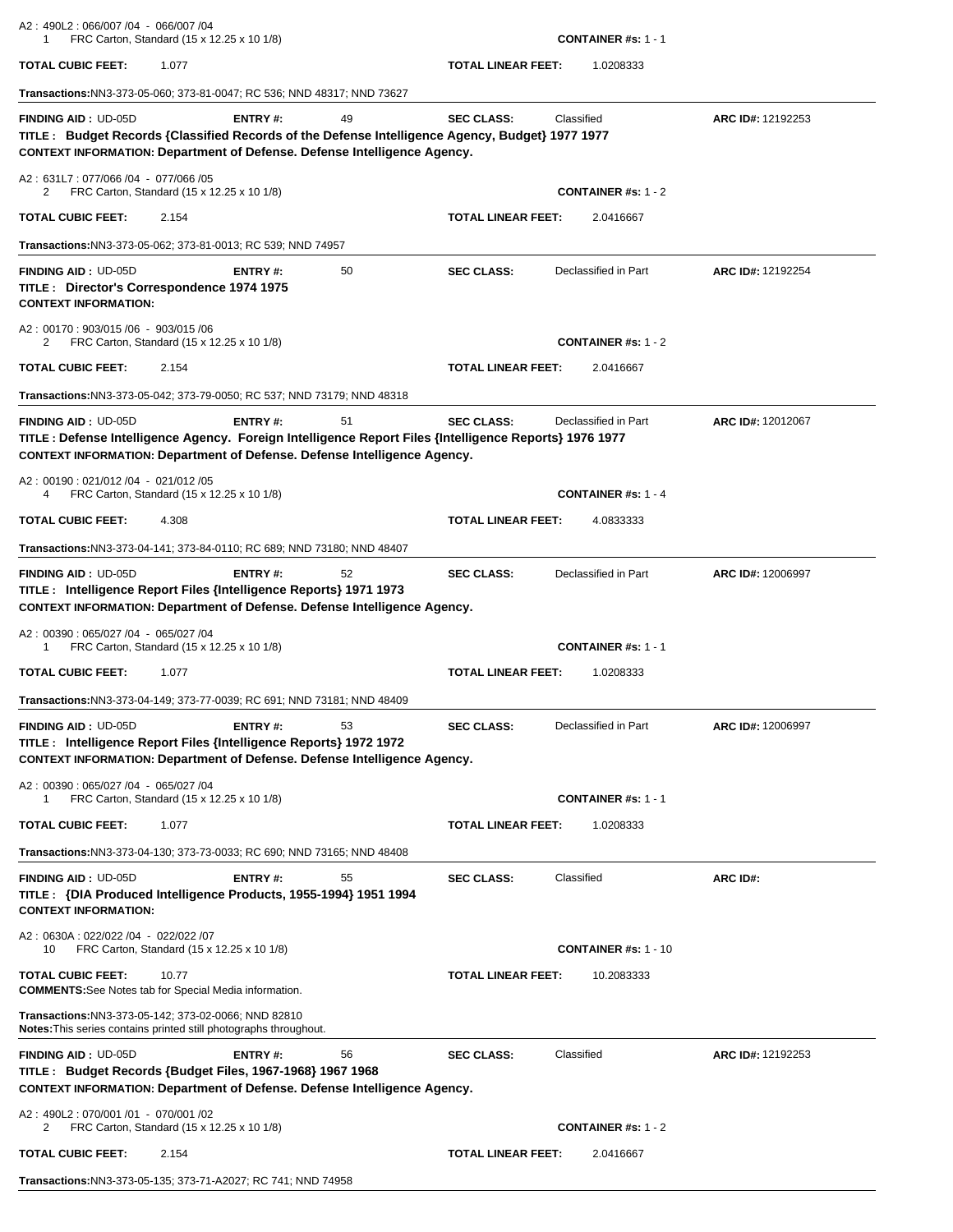|                                                                                                        | <b>ENTRY#:</b>                                                                                                                                                                                       | 57 | <b>SEC CLASS:</b>  | Declassified in Part       | ARC ID#: 12015255 |
|--------------------------------------------------------------------------------------------------------|------------------------------------------------------------------------------------------------------------------------------------------------------------------------------------------------------|----|--------------------|----------------------------|-------------------|
|                                                                                                        | TITLE: Defense Intelligence Agency. Budget Records 1963 1964<br><b>CONTEXT INFORMATION: Department of Defense. Defense Intelligence Agency.</b>                                                      |    |                    |                            |                   |
| A2: 00290: 006/015 /03 - 006/015 /04<br>2                                                              | FRC Carton, Standard (15 x 12.25 x 10 1/8)                                                                                                                                                           |    |                    | <b>CONTAINER #s: 1 - 2</b> |                   |
| <b>TOTAL CUBIC FEET:</b>                                                                               | 2.154                                                                                                                                                                                                |    | TOTAL LINEAR FEET: | 2.0416667                  |                   |
|                                                                                                        | <b>Transactions:</b> NN3-373-05-139; 373-66-A3126; RC 1907; NND 73182; NND 49058                                                                                                                     |    |                    |                            |                   |
| <b>FINDING AID: UD-05D</b>                                                                             | ENTRY#:<br>TITLE : Defense Intelligence Agency. Financial Plans and Messages 1969 1971<br>CONTEXT INFORMATION: Department of Defense. Defense Intelligence Agency.                                   | 58 | <b>SEC CLASS:</b>  | Declassified in Part       | ARC ID#: 12011795 |
| A2: 00290: 006/016 /03 - 006/016 /04<br>3                                                              | FRC Carton, Standard (15 x 12.25 x 10 1/8)                                                                                                                                                           |    |                    | <b>CONTAINER #s: 1 - 3</b> |                   |
| <b>TOTAL CUBIC FEET:</b>                                                                               | 3.231                                                                                                                                                                                                |    | TOTAL LINEAR FEET: | 3.0625                     |                   |
|                                                                                                        | Transactions: NN3-373-05-147; 373-73-0037; RC 1906; NND 73185; NND 49057                                                                                                                             |    |                    |                            |                   |
| <b>FINDING AID: UD-05D</b>                                                                             | ENTRY#:<br>TITLE : Administrative Publication Records {Publications, 1972} 1966 1971<br>CONTEXT INFORMATION: Department of Defense. Department of the Navy. Office of Naval Intelligence.            | 59 | <b>SEC CLASS:</b>  | Classified                 | ARC ID#: 12006467 |
| A2: 490L2: 069/034 /05 - 069/034 /06<br>3                                                              | FRC Carton, Standard (15 x 12.25 x 10 1/8)                                                                                                                                                           |    |                    | CONTAINER #s: $1 - 3$      |                   |
| <b>TOTAL CUBIC FEET:</b>                                                                               | 3.231                                                                                                                                                                                                |    | TOTAL LINEAR FEET: | 3.0625                     |                   |
|                                                                                                        | Transactions:NN3-373-05-148; 373-73-0034; 743; NND 74959                                                                                                                                             |    |                    |                            |                   |
| <b>FINDING AID: UD-05D</b>                                                                             | <b>ENTRY#:</b><br>TITLE : Defense Intelligence Agency. Chronological Files of the Director {Director's Orders} 1965 1968<br>CONTEXT INFORMATION: Department of Defense. Defense Intelligence Agency. | 60 | <b>SEC CLASS:</b>  | Declassified in Part       | ARC ID#: 12021482 |
| A2: 00131: 026/025/06 - 026/025/07<br>5                                                                | FRC Carton, Standard (15 x 12.25 x 10 1/8)                                                                                                                                                           |    |                    | <b>CONTAINER #s: 1 - 5</b> |                   |
| TOTAL CUBIC FEET:                                                                                      | 5.385                                                                                                                                                                                                |    | TOTAL LINEAR FEET: | 5.1041667                  |                   |
|                                                                                                        | Transactions:NN3-373-05-151; 373-72-A6153; RC 2238; NND 73183; NND 49316                                                                                                                             |    |                    |                            |                   |
| <b>FINDING AID: UD-05D</b><br>TITLE : Inspection Report Files {Inspection Report, 1964-1970} 1964 1970 | <b>ENTRY#:</b>                                                                                                                                                                                       | 61 | <b>SEC CLASS:</b>  | Classified                 | ARC ID#: 12007159 |
|                                                                                                        | <b>CONTEXT INFORMATION: Department of Defense. Defense Intelligence Agency.</b>                                                                                                                      |    |                    |                            |                   |
| A2: 490L2: 070/001 /01 - 070/001 /01<br>2                                                              | FRC Carton, Standard (15 x 12.25 x 10 1/8)                                                                                                                                                           |    |                    | CONTAINER #s: $1 - 2$      |                   |
| <b>TOTAL CUBIC FEET:</b>                                                                               | 2.154                                                                                                                                                                                                |    | TOTAL LINEAR FEET: | 2.0416667                  |                   |
|                                                                                                        | <b>Transactions:</b> NN3-373-05-152; 373-72-A5630; 742; NND 74961                                                                                                                                    |    |                    |                            |                   |
| <b>FINDING AID: UD-05D</b>                                                                             | <b>ENTRY#:</b><br>TITLE : Defense Intelligence Agency. Budget Records 1972 1972<br>CONTEXT INFORMATION: Department of Defense. Defense Intelligence Agency.                                          | 62 | <b>SEC CLASS:</b>  | Declassified in Part       | ARC ID#: 12015255 |
| A2: 00290: 006/017 /05 - 006/017 /05<br>3                                                              | FRC Carton, Standard (15 x 12.25 x 10 1/8)                                                                                                                                                           |    |                    | <b>CONTAINER #s: 1 - 3</b> |                   |
| TOTAL CUBIC FEET:                                                                                      | 3.231                                                                                                                                                                                                |    | TOTAL LINEAR FEET: | 3.0625                     |                   |
|                                                                                                        | <b>Transactions:</b> NN3-373-05-134; 373-74-0039; RC 1910; NND 73186; NND 49061                                                                                                                      |    |                    |                            |                   |
| <b>FINDING AID: UD-05D</b>                                                                             | <b>ENTRY#:</b><br>TITLE : Defense Intelligence Agency. Correspondence Files {Director's Correspondence} 1973 1973<br>CONTEXT INFORMATION: Department of Defense. Defense Intelligence Agency.        | 63 | <b>SEC CLASS:</b>  | Declassified in Part       | ARC ID#: 12012358 |
| A2: 00350: 073/012 /03 - 073/012 /04<br>3                                                              | FRC Carton, Standard (15 x 12.25 x 10 1/8)                                                                                                                                                           |    |                    | <b>CONTAINER #s: 1 - 3</b> |                   |
| <b>TOTAL CUBIC FEET:</b>                                                                               | 3.231                                                                                                                                                                                                |    | TOTAL LINEAR FEET: | 3.0625                     |                   |
|                                                                                                        | <b>Transactions:</b> NN3-373-05-129; 373-77-0034; RC 1909; NND 73192; NND 49060                                                                                                                      |    |                    |                            |                   |
| <b>FINDING AID: UD-05D</b><br>TITLE : Foreign Country Liaison Files {Foreign Liaison Files} 1968 1974  | <b>ENTRY#:</b><br><b>CONTEXT INFORMATION: Department of Defense. Defense Intelligence Agency.</b>                                                                                                    | 64 | <b>SEC CLASS:</b>  | Declassified in Part       | ARC ID#: 12011433 |
| A2: 00290: 006/017 /02 - 006/017 /04<br>7                                                              | FRC Carton, Standard (15 x 12.25 x 10 1/8)                                                                                                                                                           |    |                    | <b>CONTAINER #s: 1 - 7</b> |                   |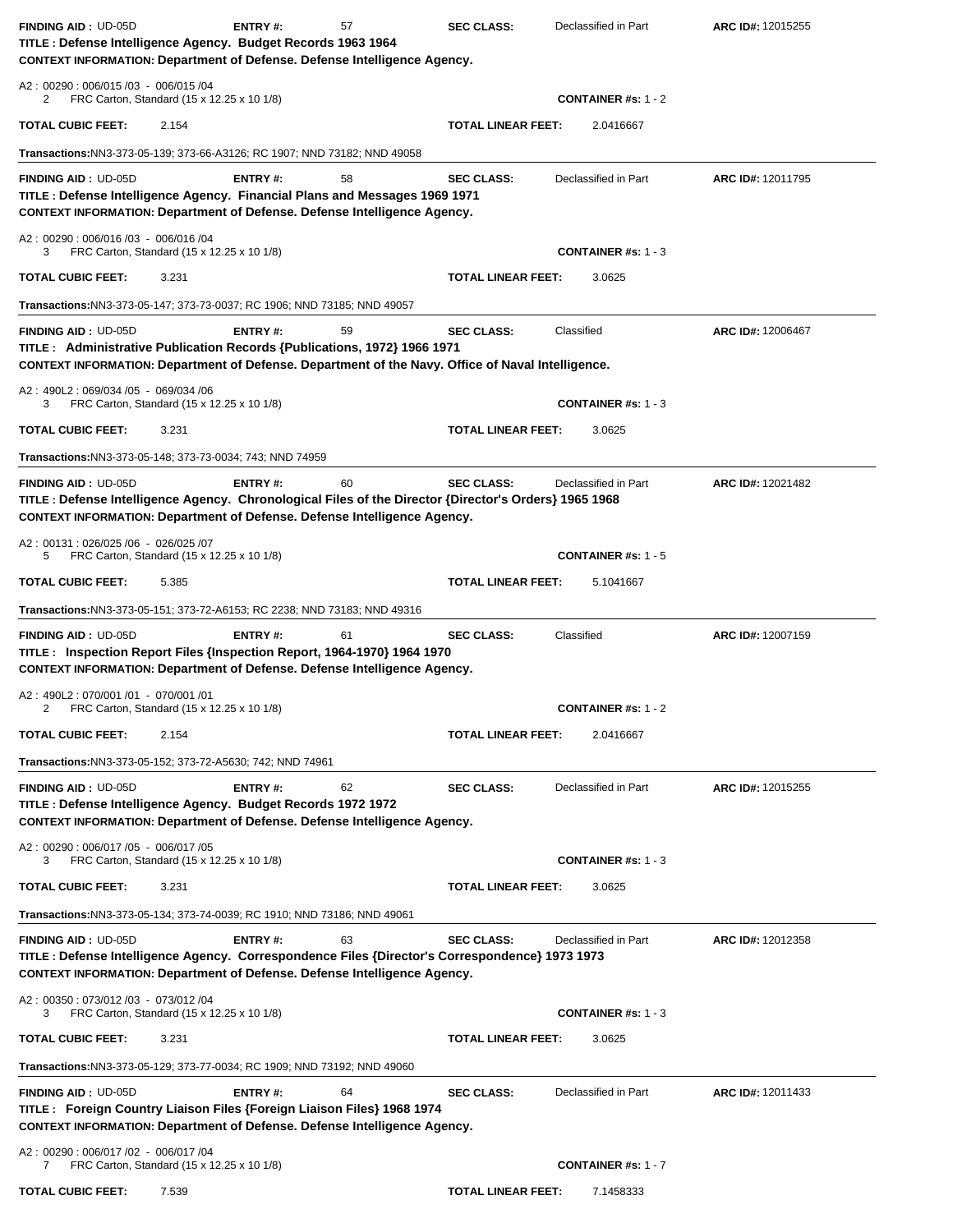| Transactions:NN3-373-05-144; 373-76-0012; RC 1920; NND 73190; NND 49070                                                                                                                                                       |         |    |                           |                            |                   |
|-------------------------------------------------------------------------------------------------------------------------------------------------------------------------------------------------------------------------------|---------|----|---------------------------|----------------------------|-------------------|
| <b>FINDING AID: UD-05D</b><br>TITLE : Defense Intelligence Agency. Investigation Report Files {Investigation Files} 1957 1973<br><b>CONTEXT INFORMATION: Department of Defense.</b>                                           | ENTRY#: | 65 | <b>SEC CLASS:</b>         | Declassified in Part       | ARC ID#: 12012095 |
| A2: 0B190: 039/015 /04 - 039/015 /06<br>FRC Carton, Standard (15 x 12.25 x 10 1/8)<br>8                                                                                                                                       |         |    |                           | <b>CONTAINER #s: 1 - 9</b> |                   |
| TOTAL CUBIC FEET:<br>8.616<br>COMMENTS: Box 7 not delivered June 1, 2005. Box 7 still not on shelf at May 2006 inventory.                                                                                                     |         |    | <b>TOTAL LINEAR FEET:</b> | 8.1666667                  |                   |
| Transactions:NN3-373-05-127; 373-78-0028; RC 1905; NND 73191; NND 49056                                                                                                                                                       |         |    |                           |                            |                   |
| <b>FINDING AID: UD-05D</b><br>TITLE : Defense Intelligence Agency. Budget Records {Budget Reports} 1978 1979<br><b>CONTEXT INFORMATION: Department of Defense. Defense Intelligence Agency.</b>                               | ENTRY#: | 66 | <b>SEC CLASS:</b>         | Declassified in Part       | ARC ID#: 12015255 |
| A2: 00290: 006/017 /06 - 006/017 /06<br>FRC Carton, Standard (15 x 12.25 x 10 1/8)<br>3                                                                                                                                       |         |    |                           | <b>CONTAINER #s: 1 - 3</b> |                   |
| TOTAL CUBIC FEET:<br>3.231                                                                                                                                                                                                    |         |    | <b>TOTAL LINEAR FEET:</b> | 3.0625                     |                   |
| <b>Transactions:</b> NN3-373-05-155; 373-81-0046; RC 1903; NND 73193; NND 49054                                                                                                                                               |         |    |                           |                            |                   |
| <b>FINDING AID: UD-05D</b><br>TITLE : Defense Intelligence Agency. Correspondence Files {Director's Correspondence} 1971 1971<br><b>CONTEXT INFORMATION: Department of Defense. Defense Intelligence Agency.</b>              | ENTRY#: | 67 | <b>SEC CLASS:</b>         | Declassified in Part       | ARC ID#: 12012358 |
| A2: 00290: 006/017 /01 - 006/017 /01<br>FRC Carton, Standard (15 x 12.25 x 10 1/8)<br>1                                                                                                                                       |         |    |                           | <b>CONTAINER #s: 1 - 1</b> |                   |
| <b>TOTAL CUBIC FEET:</b><br>1.077                                                                                                                                                                                             |         |    | <b>TOTAL LINEAR FEET:</b> | 1.0208333                  |                   |
| Transactions:NN3-373-05-145; 373-75-0052; RC 1904; NND 73194; NND 49055                                                                                                                                                       |         |    |                           |                            |                   |
| <b>FINDING AID: UD-05D</b><br>TITLE: Budget Records {Budget Records, 1965-1969} 1965 1969<br><b>CONTEXT INFORMATION: Department of Defense. Defense Intelligence Agency.</b>                                                  | ENTRY#: | 68 | <b>SEC CLASS:</b>         | Classified                 | ARC ID#: 12192253 |
| A2: 490L2: 070/001 /02 - 070/001 /02<br>FRC Carton, Standard (15 x 12.25 x 10 1/8)<br>2                                                                                                                                       |         |    |                           | <b>CONTAINER #s: 1 - 2</b> |                   |
| <b>TOTAL CUBIC FEET:</b><br>2.154                                                                                                                                                                                             |         |    | <b>TOTAL LINEAR FEET:</b> | 2.0416667                  |                   |
| Transactions:NN3-373-05-150; 373-73-0002; 1908; NND 74962                                                                                                                                                                     |         |    |                           |                            |                   |
| <b>FINDING AID: UD-05D</b><br>TITLE : Defesne Intelligence Agency. Investigation Report Files {Investigative Reports} 1970 1972<br><b>CONTEXT INFORMATION: Department of Defense.</b><br>A2: 00290: 006/017 /02 - 006/017 /02 | ENTRY#: | 69 | <b>SEC CLASS:</b>         | Declassified in Part       | ARC ID#: 12012095 |
| FRC Carton, Standard (15 x 12.25 x 10 1/8)                                                                                                                                                                                    |         |    |                           | <b>CONTAINER #s: 1 - 2</b> |                   |
| TOTAL CUBIC FEET:<br>2.154                                                                                                                                                                                                    |         |    | <b>TOTAL LINEAR FEET:</b> | 2.0416667                  |                   |
| Transactions:NN3-373-05-146; 373-75-0050; RC 879; NND 73195; NND 48532                                                                                                                                                        |         |    |                           |                            |                   |
| FINDING AID: UD-05D<br>TITLE: Investigation Files 1976 1979<br><b>CONTEXT INFORMATION:</b>                                                                                                                                    | ENTRY#: | 70 | <b>SEC CLASS:</b>         | Classified                 | ARC ID#: 12192257 |
| A2: 490L2: 069/035 /02 - 069/035 /02<br>FRC Carton, Standard (15 x 12.25 x 10 1/8)<br>1                                                                                                                                       |         |    |                           | <b>CONTAINER #s: 1 - 1</b> |                   |
| TOTAL CUBIC FEET:<br>1.077                                                                                                                                                                                                    |         |    | <b>TOTAL LINEAR FEET:</b> | 1.0208333                  |                   |
| Transactions:NN3-373-05-126; 373-80-0004; RC 1914; NND 73201; NND 49065                                                                                                                                                       |         |    |                           |                            |                   |
| <b>FINDING AID: UD-05D</b><br>TITLE : Administrative Publication Records {Administrative Publications} 1963 1977<br>CONTEXT INFORMATION: Department of Defense. Department of the Navy. Office of Naval Intelligence.         | ENTRY#: | 71 | <b>SEC CLASS:</b>         | Withheld in Full           | ARC ID#: 12006467 |
| A2: 490L2: 069/034 /02 - 069/034 /02<br>FRC Carton, Standard (15 x 12.25 x 10 1/8)<br>1                                                                                                                                       |         |    |                           | <b>CONTAINER #s: 1 - 1</b> |                   |
| <b>TOTAL CUBIC FEET:</b><br>1.077<br><b>COMMENTS:</b> The box is marked 1 of 2.                                                                                                                                               |         |    | <b>TOTAL LINEAR FEET:</b> | 1.0208333                  |                   |
| Transactions: NN3-373-05-128; 373-78-0026; RC 1923; NND 73196; NND 49072                                                                                                                                                      |         |    |                           |                            |                   |
| <b>FINDING AID: UD-05D</b>                                                                                                                                                                                                    | ENTRY#: | 72 | <b>SEC CLASS:</b>         | Declassified in Part       | ARC ID#: 12015255 |
| TITLE : Defense Intelligence Agency. Budget Records {Budget Reports} 1973 1974<br>CONTEXT INFORMATION: Department of Defense. Defense Intelligence Agency.                                                                    |         |    |                           |                            |                   |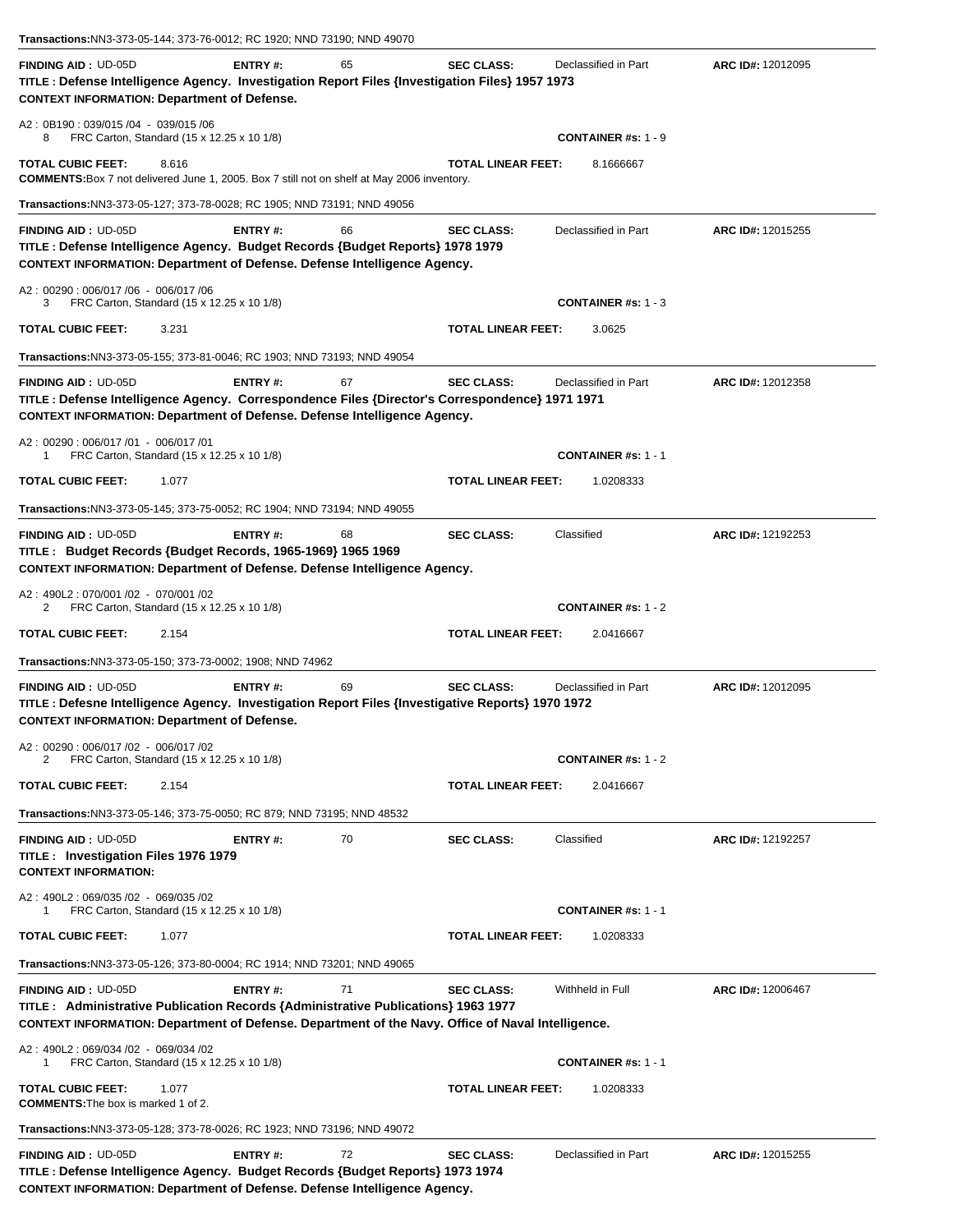| A2: 00290: 006/017 /01 - 006/017 /01<br>FRC Carton, Standard (15 x 12.25 x 10 1/8)<br>1                                                                                                                                      |                |    |                           | <b>CONTAINER #s: 1 - 1</b>   |                   |
|------------------------------------------------------------------------------------------------------------------------------------------------------------------------------------------------------------------------------|----------------|----|---------------------------|------------------------------|-------------------|
| <b>TOTAL CUBIC FEET:</b><br>1.077                                                                                                                                                                                            |                |    | <b>TOTAL LINEAR FEET:</b> | 1.0208333                    |                   |
| Transactions: NN3-373-05-130; 373-77-0033; RC 1927; NND 73198; NND 49076                                                                                                                                                     |                |    |                           |                              |                   |
| <b>FINDING AID: UD-05D</b><br>TITLE : Defense Intelligence Agency. Budget Records 1964 1973<br><b>CONTEXT INFORMATION: Department of Defense. Defense Intelligence Agency.</b>                                               | ENTRY#:        | 73 | <b>SEC CLASS:</b>         | Declassified in Part         | ARC ID#: 12015255 |
| A2: 00290: 006/015/04 - 006/015/04<br>FRC Carton, Standard (15 x 12.25 x 10 1/8)                                                                                                                                             |                |    |                           | <b>CONTAINER #s: 1 - 1</b>   |                   |
| TOTAL CUBIC FEET:<br>1.077                                                                                                                                                                                                   |                |    | <b>TOTAL LINEAR FEET:</b> | 1.0208333                    |                   |
| Transactions:NN3-373-05-132; 373-76-0024; RC 1926; NND 73199; NND 49075                                                                                                                                                      |                |    |                           |                              |                   |
| <b>FINDING AID: UD-05D</b><br>TITLE: Budget Records 1966 1981<br><b>CONTEXT INFORMATION: Department of Defense. Defense Intelligence Agency.</b>                                                                             | <b>ENTRY#:</b> | 74 | <b>SEC CLASS:</b>         | Classified                   | ARC ID#: 12192253 |
| A2: 490L2: 069/035 /01 - 069/035 /01<br>FRC Carton, Standard (15 x 12.25 x 10 1/8)                                                                                                                                           |                |    |                           | <b>CONTAINER #s: 1 - 1</b>   |                   |
| <b>TOTAL CUBIC FEET:</b><br>1.077                                                                                                                                                                                            |                |    | <b>TOTAL LINEAR FEET:</b> | 1.0208333                    |                   |
| Transactions: NN3-373-05-133; 373-76-0023; RC 1913; NND 73203; NND 49064                                                                                                                                                     |                |    |                           |                              |                   |
| <b>FINDING AID: UD-05D</b><br>TITLE: Director's Files 1971 1971<br><b>CONTEXT INFORMATION:</b>                                                                                                                               | ENTRY#:        | 75 | <b>SEC CLASS:</b>         | Declassified in Part         | ARC ID#: 12192254 |
| A2: 00390: 055/001 /01 - 055/001 /01<br>FRC Carton, Standard (15 x 12.25 x 10 1/8)<br>1                                                                                                                                      |                |    |                           | <b>CONTAINER #s: 1 - 1</b>   |                   |
| TOTAL CUBIC FEET:<br>1.077                                                                                                                                                                                                   |                |    | <b>TOTAL LINEAR FEET:</b> | 1.0208333                    |                   |
| Transactions:NN3-373-05-136; 373-71-A2021; RC 1922; NND 73197; NND 49071                                                                                                                                                     |                |    |                           |                              |                   |
| FINDING AID: UD-05D<br>TITLE : Defense Intelligence Agency. Budget Records {Budget Estimates} 1963 1965<br><b>CONTEXT INFORMATION: Department of Defense. Defense Intelligence Agency.</b>                                   | <b>ENTRY#:</b> | 76 | <b>SEC CLASS:</b>         | Declassified in Part         | ARC ID#: 12015255 |
| A2: 00290: 006/017 /01 - 006/017 /01<br>FRC Carton, Standard (15 x 12.25 x 10 1/8)<br>1                                                                                                                                      |                |    |                           | <b>CONTAINER #s: 1 - 1</b>   |                   |
| <b>TOTAL CUBIC FEET:</b><br>1.077                                                                                                                                                                                            |                |    | <b>TOTAL LINEAR FEET:</b> | 1.0208333                    |                   |
| Transactions: NN3-373-05-137; 373-69-A0412; RC 1925; NND 73204; NND 49074                                                                                                                                                    |                |    |                           |                              |                   |
| <b>FINDING AID: UD-05D</b><br>TITLE: Defense Intelligence Agency. Budget Records 1966 1966<br><b>CONTEXT INFORMATION: Department of Defense. Defense Intelligence Agency.</b>                                                | <b>ENTRY#:</b> | 77 | <b>SEC CLASS:</b>         | Declassified in Part         | ARC ID#: 12015255 |
| A2: 00350: 073/001 /04 - 073/001 /04<br>FRC Carton, Standard (15 x 12.25 x 10 1/8)<br>1                                                                                                                                      |                |    |                           | <b>CONTAINER #s: 1 - 1</b>   |                   |
| <b>TOTAL CUBIC FEET:</b><br>1.077                                                                                                                                                                                            |                |    | <b>TOTAL LINEAR FEET:</b> | 1.0208333                    |                   |
| Transactions:NN3-373-05-138; 373-68-A0952; RC 1924; NND 73205; NND 49073                                                                                                                                                     |                |    |                           |                              |                   |
| FINDING AID: UD-05D<br>TITLE : Administrative Publication Records {Office of Naval Intelligence Publications} 1963 1963<br>CONTEXT INFORMATION: Department of Defense. Department of the Navy. Office of Naval Intelligence. | <b>ENTRY#:</b> | 78 | <b>SEC CLASS:</b>         | Classified                   | ARC ID#: 12006467 |
| A2: 490L2: 069/033 /03 - 069/033 /07<br>FRC Carton, Standard (15 x 12.25 x 10 1/8)<br>14                                                                                                                                     |                |    |                           | <b>CONTAINER #s: 2 - 15</b>  |                   |
| A2: 490L2: 069/034 /01 - 069/034 /01<br>FRC Carton, Standard (15 x 12.25 x 10 1/8)<br>З                                                                                                                                      |                |    |                           | <b>CONTAINER #s: 16 - 18</b> |                   |
| A2: 631L4: 002/004 /07 - 002/004 /07<br>FRC Carton, Standard (15 x 12.25 x 10 1/8)<br>1                                                                                                                                      |                |    |                           | <b>CONTAINER #s: 1 - 1</b>   |                   |
| TOTAL CUBIC FEET:<br>19.385999999999996                                                                                                                                                                                      |                |    | <b>TOTAL LINEAR FEET:</b> | 18.375                       |                   |
| <b>Transactions:</b> NN3-373-05-140; 373-63-A3045; RC 1902; NND 73200; NND 49053                                                                                                                                             |                |    |                           |                              |                   |
| <b>FINDING AID: UD-05D</b><br>TITLE : Organizational Historical Records [Organizational History, 1964-1995] 1964 1995                                                                                                        |                |    |                           |                              |                   |
| <b>CONTEXT INFORMATION: Department of Defense. Defense Intelligence Agency.</b>                                                                                                                                              | ENTRY#:        | 79 | <b>SEC CLASS:</b>         | Classified                   | ARC ID#: 12192258 |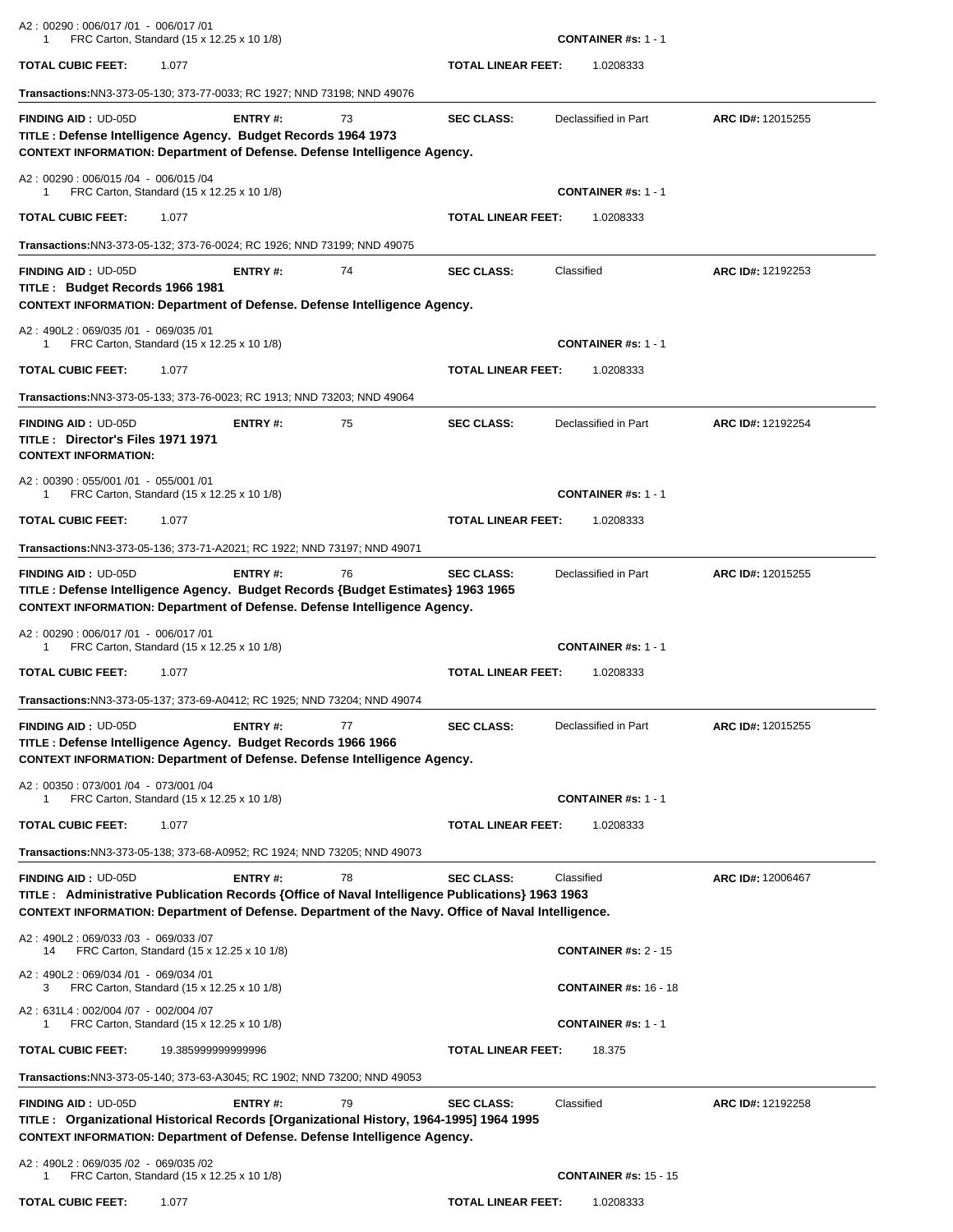| Transactions: 373-00-A4374; NN3-373-05-143                                                                                                                                                                                                                                  |                |    |                           |                            |                   |
|-----------------------------------------------------------------------------------------------------------------------------------------------------------------------------------------------------------------------------------------------------------------------------|----------------|----|---------------------------|----------------------------|-------------------|
| <b>FINDING AID: UD-05D</b><br>TITLE: Director's Correspondence 1969 1969<br><b>CONTEXT INFORMATION:</b>                                                                                                                                                                     | ENTRY#:        | 80 | <b>SEC CLASS:</b>         | Declassified in Part       | ARC ID#: 12192254 |
| A2: 00650: 008/033 /05 - 008/033 /05<br>FRC Carton, Standard (15 x 12.25 x 10 1/8)<br>1                                                                                                                                                                                     |                |    |                           | <b>CONTAINER #s: 1 - 1</b> |                   |
| <b>TOTAL CUBIC FEET:</b><br>1.077                                                                                                                                                                                                                                           |                |    | <b>TOTAL LINEAR FEET:</b> | 1.0208333                  |                   |
| Transactions:NN3-373-05-149; 373-73-0018; RC 895; NND 73206; NND 48538                                                                                                                                                                                                      |                |    |                           |                            |                   |
| <b>FINDING AID: UD-05D</b><br>TITLE: Administrative Publication Records {Classified Records of the Defense Intelligence Agency, Administrative Publications} 1966 2005<br>CONTEXT INFORMATION: Department of Defense. Department of the Navy. Office of Naval Intelligence. | <b>ENTRY#:</b> | 81 | <b>SEC CLASS:</b>         | Classified                 | ARC ID#: 12006467 |
| A2: 490L2: 069/034 /06 - 069/034 /07<br>FRC Carton, Standard (15 x 12.25 x 10 1/8)<br>3                                                                                                                                                                                     |                |    |                           | <b>CONTAINER #s: 1 - 3</b> |                   |
| <b>TOTAL CUBIC FEET:</b><br>3.231                                                                                                                                                                                                                                           |                |    | <b>TOTAL LINEAR FEET:</b> | 3.0625                     |                   |
| Transactions:NN3-373-05-029; 373-79-0051; 897; NND 74963                                                                                                                                                                                                                    |                |    |                           |                            |                   |
| <b>FINDING AID: UD-05D</b><br>TITLE : Defense Intelligence Agency. Investigation Report Files {Investigation Reports} 1978 1980<br><b>CONTEXT INFORMATION: Department of Defense.</b>                                                                                       | ENTRY#:        | 82 | <b>SEC CLASS:</b>         | Declassified in Part       | ARC ID#: 12012095 |
| A2: 00290: 006/014 /04 - 006/014 /04<br>FRC Carton, Standard (15 x 12.25 x 10 1/8)<br>1                                                                                                                                                                                     |                |    |                           | <b>CONTAINER #s: 1 - 1</b> |                   |
| <b>TOTAL CUBIC FEET:</b><br>1.077                                                                                                                                                                                                                                           |                |    | <b>TOTAL LINEAR FEET:</b> | 1.0208333                  |                   |
| Transactions:NN3-373-05-038; 373-81-47; RC 536; NND 73207; NND 48317                                                                                                                                                                                                        |                |    |                           |                            |                   |
| <b>FINDING AID: UD-05D</b><br>TITLE: Financial Planning Records 1968 1968<br><b>CONTEXT INFORMATION: Department of Defense. Defense Intelligence Agency.</b>                                                                                                                | ENTRY#:        | 83 | <b>SEC CLASS:</b>         | Classified                 | ARC ID#: 12006765 |
| A2: 490L2: 069/034 /04 - 069/034 /05<br>FRC Carton, Standard (15 x 12.25 x 10 1/8)<br>3                                                                                                                                                                                     |                |    |                           | CONTAINER #s: $1 - 3$      |                   |
| <b>TOTAL CUBIC FEET:</b><br>3.231                                                                                                                                                                                                                                           |                |    | <b>TOTAL LINEAR FEET:</b> | 3.0625                     |                   |
| Transactions:NN3-373-05-056; 373-71-A7244; RC 532; NND 73210; NND 48314; NND 54111; RC 1133                                                                                                                                                                                 |                |    |                           |                            |                   |
| <b>FINDING AID: UD-05D</b><br>TITLE : Inspection Report Files {Inspection Reports} 1967 1970<br>CONTEXT INFORMATION: Department of Defense. Defense Intelligence Agency.                                                                                                    | ENTRY#:        | 84 | <b>SEC CLASS:</b>         | Classified                 | ARC ID#: 12007159 |
| A2: 631L4: 002/004 /06 - 002/004 /06<br>FRC Carton, Standard (15 x 12.25 x 10 1/8)<br>1                                                                                                                                                                                     |                |    |                           | <b>CONTAINER #s: 1 - 1</b> |                   |
| <b>TOTAL CUBIC FEET:</b><br>1.077                                                                                                                                                                                                                                           |                |    | TOTAL LINEAR FEET:        | 1.0208333                  |                   |
| Transactions:NN3-373-05-153; 373-72-A2498; RC 2239; NND 73215; NND 49317                                                                                                                                                                                                    |                |    |                           |                            |                   |
| <b>FINDING AID: UD-05D</b><br>TITLE : Defense Intelligence Agency. Budget Records {Budget Reports} 1979 1984<br>CONTEXT INFORMATION: Department of Defense. Defense Intelligence Agency.                                                                                    | ENTRY#:        | 85 | <b>SEC CLASS:</b>         | Declassified in Part       | ARC ID#: 12015255 |
| A2: 00290: 006/016 /07 - 006/016 /07<br>FRC Carton, Standard (15 x 12.25 x 10 1/8)<br>2                                                                                                                                                                                     |                |    |                           | <b>CONTAINER #s: 1 - 2</b> |                   |
| <b>TOTAL CUBIC FEET:</b><br>2.154<br><b>COMMENTS: No referrals.</b>                                                                                                                                                                                                         |                |    | <b>TOTAL LINEAR FEET:</b> | 2.0416667                  |                   |
| Transactions: NN3-373-05-154; 373-81-0014; NND 73208                                                                                                                                                                                                                        |                |    |                           |                            |                   |
| <b>FINDING AID: UD-05D</b><br>TITLE : Defense Intelligence Agency. Inspection Records {Inspection Reports} 1977 1983<br><b>CONTEXT INFORMATION: Department of Defense. Defense Intelligence Agency.</b>                                                                     | <b>ENTRY#:</b> | 86 | <b>SEC CLASS:</b>         | Declassified in Part       | ARC ID#: 12013025 |
| A2: 00290: 006/016 /07 - 006/016 /07<br>FRC Carton, Standard (15 x 12.25 x 10 1/8)                                                                                                                                                                                          |                |    |                           | <b>CONTAINER #s: 1 - 1</b> |                   |
| <b>TOTAL CUBIC FEET:</b><br>1.077                                                                                                                                                                                                                                           |                |    | TOTAL LINEAR FEET:        | 1.0208333                  |                   |
| Transactions: NN3-373-05-158; 373-86-0070; NND 73209                                                                                                                                                                                                                        |                |    |                           |                            |                   |
| <b>FINDING AID: UD-05D</b><br>TITLE : Inspection Report Files {Inspection Files} 1983 1984                                                                                                                                                                                  | <b>ENTRY#:</b> | 87 | <b>SEC CLASS:</b>         | Classified                 | ARC ID#: 12007159 |

**CONTEXT INFORMATION: Department of Defense. Defense Intelligence Agency.**

**COMMENTS:** No referrals.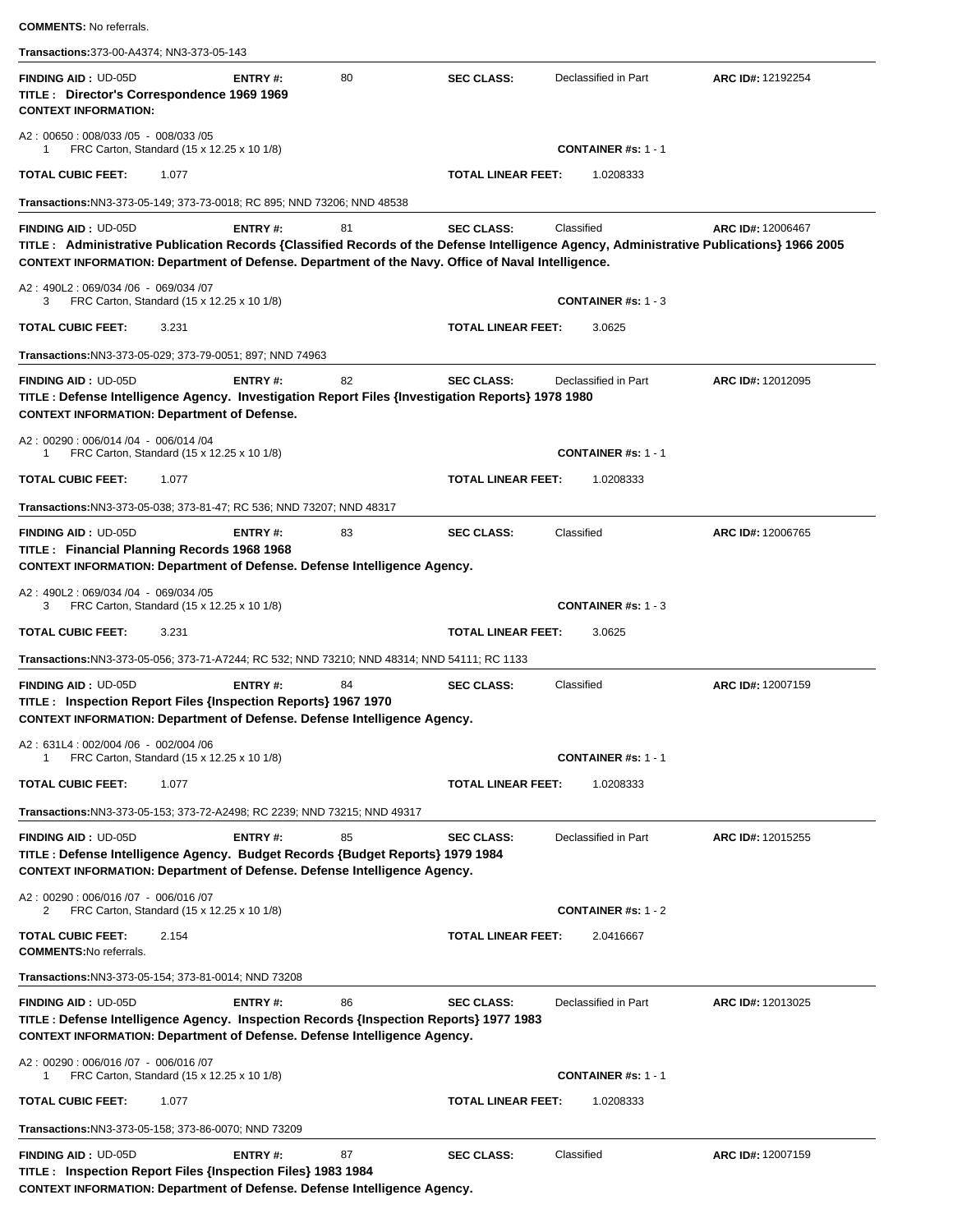| A2: 490L2: 069/035 /03 - 069/035 /03<br>FRC Carton, Standard (15 x 12.25 x 10 1/8)<br>1                                                                                                                                | <b>CONTAINER #s: 1 - 1</b>                |                   |
|------------------------------------------------------------------------------------------------------------------------------------------------------------------------------------------------------------------------|-------------------------------------------|-------------------|
| <b>TOTAL CUBIC FEET:</b><br>1.077                                                                                                                                                                                      | <b>TOTAL LINEAR FEET:</b><br>1.0208333    |                   |
| <b>Transactions: NN3-373-05-160; 373-88-0018; NND 73216</b>                                                                                                                                                            |                                           |                   |
| 88<br><b>FINDING AID: UD-05D</b><br>ENTRY#:<br>TITLE: Administrative Publication Records {Administrative Publications} 1967 1971<br><b>CONTEXT INFORMATION: Department of Defense.</b>                                 | Declassified in Part<br><b>SEC CLASS:</b> | ARC ID#: 12019910 |
| A2: 00131: 031/020 /04 - 031/020 /05<br>FRC Carton, Standard (15 x 12.25 x 10 1/8)<br>3                                                                                                                                | CONTAINER # $s: 1 - 3$                    |                   |
| <b>TOTAL CUBIC FEET:</b><br>3.231<br><b>COMMENTS:</b> Boxes are double shelved.                                                                                                                                        | <b>TOTAL LINEAR FEET:</b><br>3.0625       |                   |
| <b>Transactions:</b> NN3-373-05-043; 373-75-0068; RC 1918; NND 73232; NND 49068                                                                                                                                        |                                           |                   |
| 89<br><b>FINDING AID: UD-05D</b><br>ENTRY#:<br>TITLE : Administrative Publications 1968 1984<br><b>CONTEXT INFORMATION:</b>                                                                                            | <b>SEC CLASS:</b><br>Classified           | ARC ID#:          |
| A2: 490L1: 071/001 /02 - 071/001 /02<br>FRC Carton, Standard (15 x 12.25 x 10 1/8)<br>1                                                                                                                                | <b>CONTAINER #s: 1 - 1</b>                |                   |
| TOTAL CUBIC FEET:<br>1.077<br><b>COMMENTS:</b> Box is double shelved.                                                                                                                                                  | <b>TOTAL LINEAR FEET:</b><br>1.0208333    |                   |
| Transactions:NN3-373-05-157; 373-86-0030; RC 1900; NND 73221; NND 49051                                                                                                                                                |                                           |                   |
| <b>FINDING AID: UD-05D</b><br>ENTRY#:<br>90<br>TITLE: Administrative Publication Records {Administrative Publications} 1974 1984<br><b>CONTEXT INFORMATION: Department of Defense.</b>                                 | Declassified in Part<br><b>SEC CLASS:</b> | ARC ID#: 12019910 |
| A2: 00290: 036/011 /00 - 036/011 /00<br>FRC Carton, Standard (15 x 12.25 x 10 1/8)<br>1                                                                                                                                | <b>CONTAINER #s: 1 - 1</b>                |                   |
| <b>TOTAL CUBIC FEET:</b><br>1.077<br><b>COMMENTS:</b> Box is double shelved.                                                                                                                                           | <b>TOTAL LINEAR FEET:</b><br>1.0208333    |                   |
| <b>Transactions:</b> NN3-373-05-159; 373-86-0076; RC 1901; NND 73217; NND 49052                                                                                                                                        |                                           |                   |
| <b>FINDING AID: UD-05D</b><br>ENTRY#:<br>91<br>TITLE : Intelligence Records {1095 Intelligence Reports} 1962 1964<br>CONTEXT INFORMATION: Department of Defense. Department of the Navy. Office of Naval Intelligence. | <b>SEC CLASS:</b><br>Classified           | ARC ID#: 12007016 |
| A2: 490L1: 070/035 /07 - 070/035 /07<br>FRC Carton, Standard (15 x 12.25 x 10 1/8)<br>1                                                                                                                                | <b>CONTAINER #s: 1 - 1</b>                |                   |
| <b>TOTAL CUBIC FEET:</b><br>1.077                                                                                                                                                                                      | <b>TOTAL LINEAR FEET:</b><br>1.0208333    |                   |
| Transactions: NN3-373-05-172; 373-66-A3615; RC 1897; NND 73228; NND 49048                                                                                                                                              |                                           |                   |
| ENTRY#:<br><b>FINDING AID: UD-05D</b><br>92<br>TITLE: Inspection Report Files {240 Inspection Files} 1962 1964<br>CONTEXT INFORMATION: Department of Defense. Defense Intelligence Agency.                             | <b>SEC CLASS:</b><br>Classified           | ARC ID#: 12007159 |
| A2: 490L1: 070/035 /04 - 070/035 /04<br>FRC Carton, Standard (15 x 12.25 x 10 1/8)<br>-1                                                                                                                               | <b>CONTAINER #s: 1 - 1</b>                |                   |
| <b>TOTAL CUBIC FEET:</b><br>1.077<br><b>COMMENTS: No referrals.</b>                                                                                                                                                    | <b>TOTAL LINEAR FEET:</b><br>1.0208333    |                   |
| <b>Transactions:</b> NN3-373-05-173; 373-67-A5314; NND 73218                                                                                                                                                           |                                           |                   |
| 93<br><b>FINDING AID: UD-05D</b><br>ENTRY#:<br>TITLE : Director's Correspondence 1961 1962<br><b>CONTEXT INFORMATION:</b>                                                                                              | Classified<br><b>SEC CLASS:</b>           | ARC ID#: 12192254 |
| A2: 490L1: 070/035 /07 - 070/035 /07<br>FRC Carton, Standard (15 x 12.25 x 10 1/8)<br>1                                                                                                                                | <b>CONTAINER #s: 1 - 1</b>                |                   |
| <b>TOTAL CUBIC FEET:</b><br>1.077                                                                                                                                                                                      | <b>TOTAL LINEAR FEET:</b><br>1.0208333    |                   |
| <b>Transactions:</b> NN3-373-05-174; 373-68-A5519; RC 1899; NND 73233; NND 49050                                                                                                                                       |                                           |                   |
| <b>FINDING AID: UD-05D</b><br>ENTRY#:<br>94<br>TITLE : Inspection Report Files {240 Inspection Files} 1967 1967<br><b>CONTEXT INFORMATION: Department of Defense. Defense Intelligence Agency.</b>                     | Declassified in Part<br><b>SEC CLASS:</b> | ARC ID#: 12007159 |
| A2: 0B190: 078/027 /04 - 078/027 /05<br>FRC Carton, Standard (15 x 12.25 x 10 1/8)<br>2                                                                                                                                | <b>CONTAINER #s: 1 - 2</b>                |                   |
| TOTAL CUBIC FEET:<br>2.154<br><b>COMMENTS:</b> Box is marked 1 of 2.                                                                                                                                                   | <b>TOTAL LINEAR FEET:</b><br>2.0416667    |                   |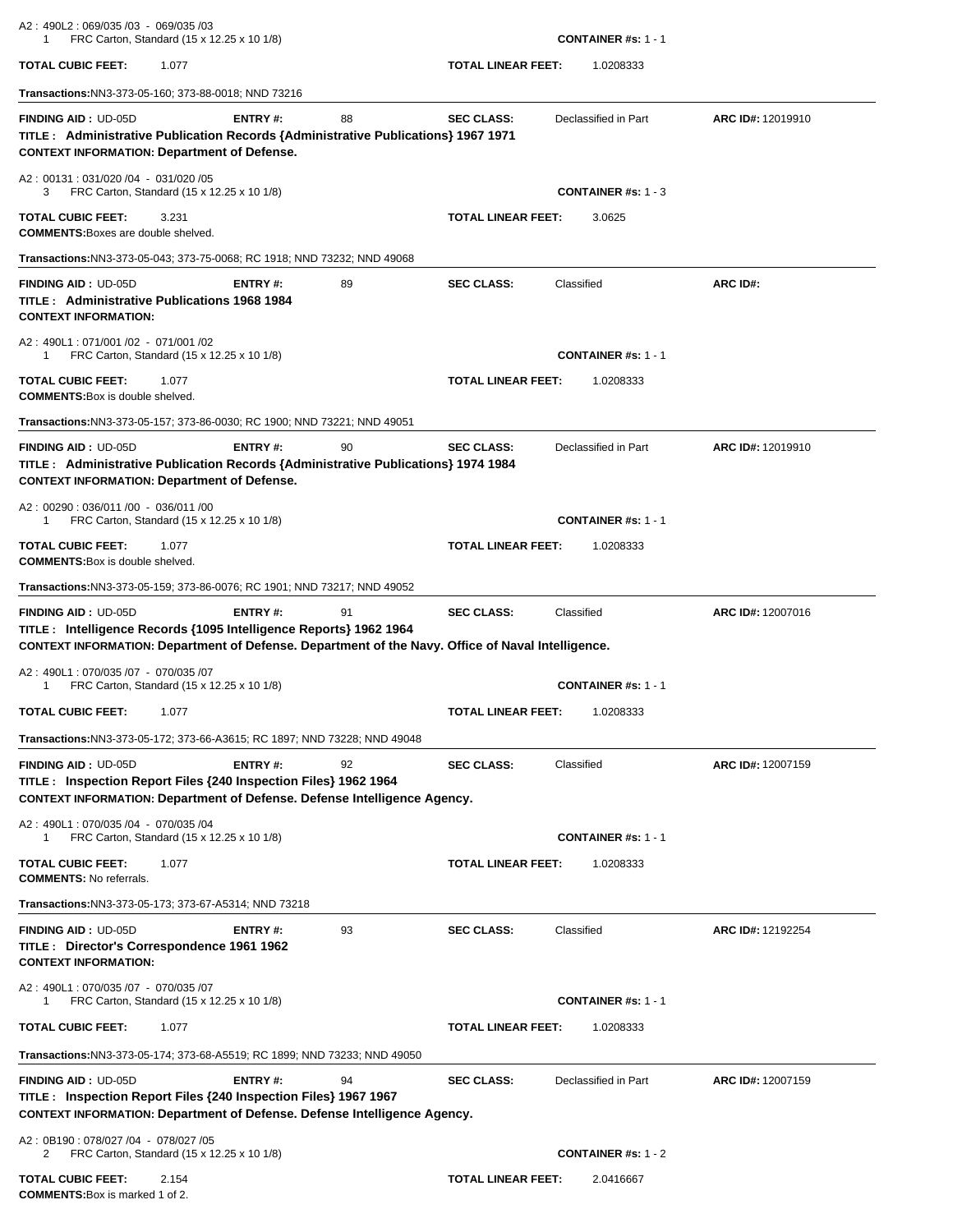| <b>FINDING AID: UD-05D</b>                                                                                                                                                                                           | <b>ENTRY#:</b> | 95  | <b>SEC CLASS:</b>         | Declassified in Part       | ARC ID#: 12015255 |
|----------------------------------------------------------------------------------------------------------------------------------------------------------------------------------------------------------------------|----------------|-----|---------------------------|----------------------------|-------------------|
| TITLE : Defense Intelligence Agency. Budget Records {320 Budget Records} 1971 1971                                                                                                                                   |                |     |                           |                            |                   |
| CONTEXT INFORMATION: Department of Defense. Defense Intelligence Agency.                                                                                                                                             |                |     |                           |                            |                   |
| A2: 00190: 021/013/07 - 021/013/07<br>FRC Carton, Standard (15 x 12.25 x 10 1/8)<br>2                                                                                                                                |                |     |                           | <b>CONTAINER #s: 1 - 2</b> |                   |
| TOTAL CUBIC FEET:<br>2.154                                                                                                                                                                                           |                |     | <b>TOTAL LINEAR FEET:</b> | 2.0416667                  |                   |
| <b>Transactions:</b> NN3-373-05-176; 373-73-0091; RC 1898; NND 73234; NND 49049                                                                                                                                      |                |     |                           |                            |                   |
| FINDING AID: UD-05D                                                                                                                                                                                                  | <b>ENTRY#:</b> | 96  | <b>SEC CLASS:</b>         | Declassified in Part       | ARC ID#: 12192254 |
| TITLE: 200 Director's Correspondence 1970 1970<br><b>CONTEXT INFORMATION:</b>                                                                                                                                        |                |     |                           |                            |                   |
| A2: 00650: 009/030 /07 - 009/030 /07<br>FRC Carton, Standard (15 x 12.25 x 10 1/8)                                                                                                                                   |                |     |                           | <b>CONTAINER #s: 1 - 1</b> |                   |
| TOTAL CUBIC FEET:<br>1.077<br><b>COMMENTS:</b> Box is marked 1 of 2.                                                                                                                                                 |                |     | <b>TOTAL LINEAR FEET:</b> | 1.0208333                  |                   |
| <b>Transactions:</b> NN3-373-05-177; 373-74-0017; RC 2242; NND 73230; NND 49320                                                                                                                                      |                |     |                           |                            |                   |
| <b>FINDING AID: UD-05D</b><br>TITLE: Budget Records {320 Budget Records} 1976 1976<br><b>CONTEXT INFORMATION: Department of Defense. Defense Intelligence Agency.</b>                                                | <b>ENTRY#:</b> | 97  | <b>SEC CLASS:</b>         | Classified                 | ARC ID#: 12192253 |
| A2: 490L1: 070/035 /05 - 070/035 /05<br>FRC Carton, Standard (15 x 12.25 x 10 1/8)<br>1                                                                                                                              |                |     |                           | <b>CONTAINER #s: 1 - 1</b> |                   |
| TOTAL CUBIC FEET:<br>1.077                                                                                                                                                                                           |                |     | <b>TOTAL LINEAR FEET:</b> | 1.0208333                  |                   |
| <b>Transactions:</b> NN3-373-05-178; 373-78-0001; RC 1917; NND 73219; NND 49067                                                                                                                                      |                |     |                           |                            |                   |
| FINDING AID: UD-05D                                                                                                                                                                                                  | <b>ENTRY#:</b> | 98  | <b>SEC CLASS:</b>         | Declassified in Part       | ARC ID#: 12015255 |
| TITLE : Defense Intelligence Agency. Budget Records {320 Budget Records} 1976 1976<br><b>CONTEXT INFORMATION: Department of Defense. Defense Intelligence Agency.</b>                                                |                |     |                           |                            |                   |
| A2: 00190: 021/013/06 - 021/013/07<br>FRC Carton, Standard (15 x 12.25 x 10 1/8)<br>2                                                                                                                                |                |     |                           | <b>CONTAINER #s: 1 - 2</b> |                   |
| TOTAL CUBIC FEET:<br>2.154                                                                                                                                                                                           |                |     | <b>TOTAL LINEAR FEET:</b> | 2.0416667                  |                   |
| Transactions: NN3-373-05-179; 373-78-0002; RC 1894; NND 73220; NND 49045                                                                                                                                             |                |     |                           |                            |                   |
| <b>FINDING AID: UD-05D</b><br>TITLE : Defense Intelligence Agency. Correspondence Files {200 Director's Correspondence} 1978 1978<br><b>CONTEXT INFORMATION: Department of Defense. Defense Intelligence Agency.</b> | <b>ENTRY#:</b> | 99  | <b>SEC CLASS:</b>         | Declassified in Part       | ARC ID#: 12012358 |
| A2: 00190: 021/013/06 - 021/013/06<br>FRC Carton, Standard (15 x 12.25 x 10 1/8)                                                                                                                                     |                |     |                           | <b>CONTAINER #s: 1 - 2</b> |                   |
| TOTAL CUBIC FEET:<br>2.154                                                                                                                                                                                           |                |     | <b>TOTAL LINEAR FEET:</b> | 2.0416667                  |                   |
| Transactions:NN3-373-05-180; 373-82-0038; RC 1895; NND 73235; NND 49046                                                                                                                                              |                |     |                           |                            |                   |
| <b>FINDING AID: UD-05D</b><br>TITLE : Defense Intelligence Agency. Correspondence Files {200 Directors Correspondence} 1979 1979<br>CONTEXT INFORMATION: Department of Defense. Defense Intelligence Agency.         | ENTRY#:        | 100 | <b>SEC CLASS:</b>         | Declassified in Part       | ARC ID#: 12012358 |
| A2: 00190: 021/013/05 - 021/013/05<br>FRC Carton, Standard (15 x 12.25 x 10 1/8)<br>2                                                                                                                                |                |     |                           | <b>CONTAINER #s: 1 - 2</b> |                   |
| <b>TOTAL CUBIC FEET:</b><br>2.154                                                                                                                                                                                    |                |     | <b>TOTAL LINEAR FEET:</b> | 2.0416667                  |                   |
| <b>Transactions:</b> NN3-373-05-181; 373-83-0058; RC 1896; NND 73231; NND 49047                                                                                                                                      |                |     |                           |                            |                   |
| FINDING AID: UD-05D<br>TITLE : Director's Correspondence 1969 1980<br><b>CONTEXT INFORMATION:</b>                                                                                                                    | <b>ENTRY#:</b> | 101 | <b>SEC CLASS:</b>         | Declassified in Part       | ARC ID#: 12192254 |
| A2: 00390: 065/027 /02 - 065/027 /03<br>FRC Carton, Standard (15 x 12.25 x 10 1/8)<br>2                                                                                                                              |                |     |                           | <b>CONTAINER #s: 1 - 2</b> |                   |
| TOTAL CUBIC FEET:<br>2.154<br><b>COMMENTS:</b> Boxes are double shelved.                                                                                                                                             |                |     | <b>TOTAL LINEAR FEET:</b> | 2.0416667                  |                   |
| <b>Transactions:</b> NN3-373-05-182; 373-84-0114; RC 1931; NND 73236; NND 49080                                                                                                                                      |                |     |                           |                            |                   |
| <b>FINDING AID: UD-05D</b><br>TITLE : Defense Intelligence Agency. Correspondence Files {Director's Correspondence} 1981 1981                                                                                        | <b>ENTRY#:</b> | 102 | <b>SEC CLASS:</b>         | Declassified in Part       | ARC ID#: 12012358 |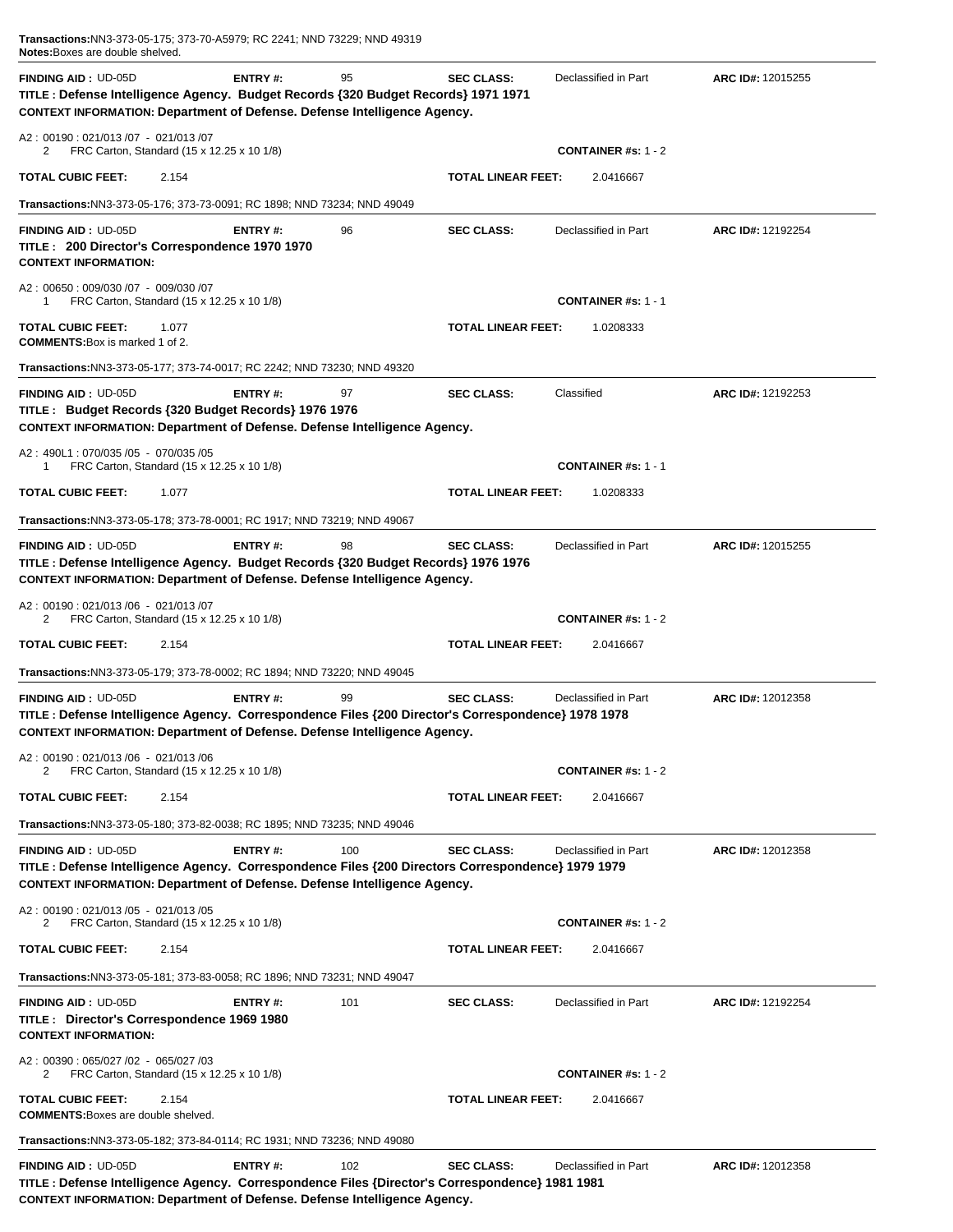| A2: 00190: 021/013/04 - 021/013/05                                                                       | FRC Carton, Standard (15 x 12.25 x 10 1/8)                                                                                                                                                    |     |                           | <b>CONTAINER #s: 1 - 2</b> |                   |
|----------------------------------------------------------------------------------------------------------|-----------------------------------------------------------------------------------------------------------------------------------------------------------------------------------------------|-----|---------------------------|----------------------------|-------------------|
| <b>TOTAL CUBIC FEET:</b><br><b>COMMENTS:</b> Boxes are double shelved.                                   | 2.154                                                                                                                                                                                         |     | <b>TOTAL LINEAR FEET:</b> | 2.0416667                  |                   |
|                                                                                                          | Transactions: NN3-373-05-183; 373-85-0045; RC 1930; NND 73240; NND 49079                                                                                                                      |     |                           |                            |                   |
| <b>FINDING AID: UD-05D</b>                                                                               | <b>ENTRY#:</b><br>TITLE : Defense Intelligence Agency. Correspondence Files {Director's Correspondence} 1982 1982<br>CONTEXT INFORMATION: Department of Defense. Defense Intelligence Agency. | 103 | <b>SEC CLASS:</b>         | Declassified in Part       | ARC ID#: 12012358 |
| A2: 00131: 015/029 /05 - 015/029 /05<br>2                                                                | FRC Carton, Standard (15 x 12.25 x 10 1/8)                                                                                                                                                    |     |                           | CONTAINER #s: $1 - 2$      |                   |
| <b>TOTAL CUBIC FEET:</b>                                                                                 | 2.154                                                                                                                                                                                         |     | <b>TOTAL LINEAR FEET:</b> | 2.0416667                  |                   |
| Notes: Boxes are double shelved.                                                                         | Transactions:NN3-373-05-185; 373-86-0040; RC 2243; NND 73237; NND 49321                                                                                                                       |     |                           |                            |                   |
| <b>FINDING AID: UD-05D</b><br>TITLE: Investigation Files 1978 1980<br><b>CONTEXT INFORMATION:</b>        | <b>ENTRY#:</b>                                                                                                                                                                                | 104 | <b>SEC CLASS:</b>         | Classified                 | ARC ID#: 12192257 |
| A2: 490L1: 070/035 /05 - 070/035 /05<br>1                                                                | FRC Carton, Standard (15 x 12.25 x 10 1/8)                                                                                                                                                    |     |                           | <b>CONTAINER #s: 1 - 1</b> |                   |
| <b>TOTAL CUBIC FEET:</b>                                                                                 | 1.077                                                                                                                                                                                         |     | <b>TOTAL LINEAR FEET:</b> | 1.0208333                  |                   |
|                                                                                                          | Transactions: NN3-373-05-186; 373-86-0072; RC 1932; NND 73238; NND 49081                                                                                                                      |     |                           |                            |                   |
| <b>FINDING AID: UD-05D</b><br>TITLE: Investigation Files 1981 1983<br><b>CONTEXT INFORMATION:</b>        | <b>ENTRY#:</b>                                                                                                                                                                                | 105 | <b>SEC CLASS:</b>         | Classified                 | ARC ID#: 12192257 |
| A2: 490L1: 071/001 /01 - 071/001 /01<br>1                                                                | FRC Carton, Standard (15 x 12.25 x 10 1/8)                                                                                                                                                    |     |                           | <b>CONTAINER #s: 1 - 1</b> |                   |
| <b>TOTAL CUBIC FEET:</b><br><b>COMMENTS:</b> Box is double shelved.                                      | 1.077                                                                                                                                                                                         |     | <b>TOTAL LINEAR FEET:</b> | 1.0208333                  |                   |
|                                                                                                          | <b>Transactions:</b> NN3-373-05-187; 373-86-0073; RC 1929; NND 73243; NND 49078                                                                                                               |     |                           |                            |                   |
| FINDING AID: UD-05D<br>TITLE: Investigation Files 1980 1982<br><b>CONTEXT INFORMATION:</b>               | <b>ENTRY#:</b>                                                                                                                                                                                | 106 | <b>SEC CLASS:</b>         | Classified                 | ARC ID#: 12192257 |
| A2: 490L1: 071/001 /02 - 071/001 /02<br>1                                                                | FRC Carton, Standard (15 x 12.25 x 10 1/8)                                                                                                                                                    |     |                           | <b>CONTAINER #s: 1 - 1</b> |                   |
| TOTAL CUBIC FEET:<br><b>COMMENTS:</b> Box is double shelved.                                             | 1.077                                                                                                                                                                                         |     | <b>TOTAL LINEAR FEET:</b> | 1.0208333                  |                   |
|                                                                                                          | <b>Transactions:</b> NN3-373-05-188; 373-86-0074; RC 1928; NND 73241; NND 49077                                                                                                               |     |                           |                            |                   |
| <b>FINDING AID: UD-05D</b><br>TITLE : Director's Correspondence 1983 1983<br><b>CONTEXT INFORMATION:</b> | <b>ENTRY#:</b>                                                                                                                                                                                | 107 | <b>SEC CLASS:</b>         | Declassified in Part       | ARC ID#: 12192254 |
| A2: 00390: 065/027 /03 - 065/027 /03<br>2                                                                | FRC Carton, Standard (15 x 12.25 x 10 1/8)                                                                                                                                                    |     |                           | <b>CONTAINER #s: 1 - 2</b> |                   |
| <b>TOTAL CUBIC FEET:</b><br><b>COMMENTS:</b> Boxes are double shelved.                                   | 2.154                                                                                                                                                                                         |     | <b>TOTAL LINEAR FEET:</b> | 2.0416667                  |                   |
|                                                                                                          | Transactions:NN3-373-05-189; 373-87-0037; RC 1916; NND 73239; NND 49066                                                                                                                       |     |                           |                            |                   |
| <b>FINDING AID: UD-05D</b><br>TITLE: Investigation Files 1982 1983<br><b>CONTEXT INFORMATION:</b>        | <b>ENTRY#:</b>                                                                                                                                                                                | 108 | <b>SEC CLASS:</b>         | Classified                 | ARC ID#: 12192257 |
| A2: 490L1: 070/035 /05 - 070/035 /05<br>1                                                                | FRC Carton, Standard (15 x 12.25 x 10 1/8)                                                                                                                                                    |     |                           | <b>CONTAINER #s: 1 - 1</b> |                   |
| <b>TOTAL CUBIC FEET:</b>                                                                                 | 1.077                                                                                                                                                                                         |     | <b>TOTAL LINEAR FEET:</b> | 1.0208333                  |                   |
|                                                                                                          | Transactions:NN3-373-05-190; 373-88-0019; RC 1919; NND 73244; NND 49069                                                                                                                       |     |                           |                            |                   |
| <b>FINDING AID: UD-05D</b>                                                                               | <b>ENTRY#:</b><br>TITLE : Defense Intelligence Agency. Correspondence Files {Director's Correspondence} 1984 1984<br>CONTEXT INFORMATION: Department of Defense. Defense Intelligence Agency. | 109 | <b>SEC CLASS:</b>         | Declassified in Part       | ARC ID#: 12012358 |
| A2: 00190: 021/013 /04 - 021/013 /04<br>2                                                                | FRC Carton, Standard (15 x 12.25 x 10 1/8)                                                                                                                                                    |     |                           | <b>CONTAINER #s: 1 - 2</b> |                   |
| <b>TOTAL CUBIC FEET:</b>                                                                                 | 2.154                                                                                                                                                                                         |     | <b>TOTAL LINEAR FEET:</b> | 2.0416667                  |                   |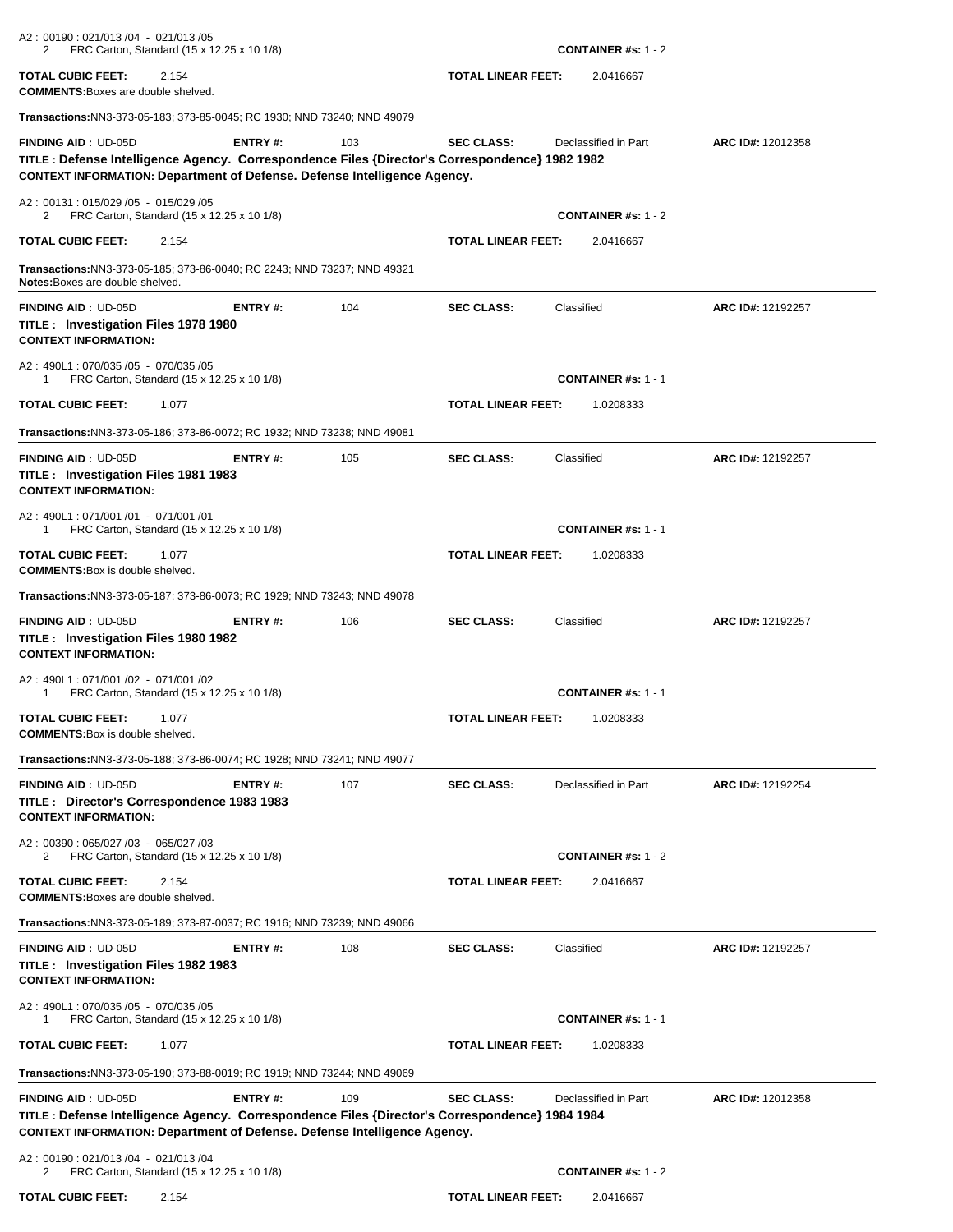**Transactions:**NN3-373-05-191; 373-88-0025; RC 2290; NND 73242; NND 49365

**FINDING AID :** UD-09D **ENTRY #:** 1 **SEC CLASS:** Classified **ARC ID#:** 12007016 **TITLE : Intelligence Records {Directorate for Administration, Records Information Services, Office of Naval Intelligence/ Defense Intelligence Agency; Intelligence Reports} 1940 1960 CONTEXT INFORMATION: Department of Defense. Department of the Navy. Office of Naval Intelligence.** A2 : 00490 : 034/032 /01 - 034/032 /07 21 FRC Carton, Standard (15 x 12.25 x 10 1/8) **CONTAINER #s:** 1 - 21 A2 : 00490 : 034/033 /01 - 034/033 /07 21 FRC Carton, Standard (15 x 12.25 x 10 1/8) **CONTAINER #s:** 22 - 42 A2 : 00490 : 034/034 /01 - 034/034 /07 21 FRC Carton, Standard (15 x 12.25 x 10 1/8) **CONTAINER #s:** 43 - 63 A2 : 00490 : 034/035 /01 - 034/035 /07 21 FRC Carton, Standard (15 x 12.25 x 10 1/8) **CONTAINER #s:** 64 - 84 A2 : 00490 : 035/001 /01 - 035/001 /04 10 FRC Carton, Standard (15 x 12.25 x 10 1/8) **CONTAINER #s:** 85 - 94 **TOTAL CUBIC FEET:** 101.238 **TOTAL LINEAR FEET:** 95.95833329999999 **COMMENTS:** Full Disposition Authority Number: DIAI.5015.001, Item 1095A1. **Transactions:**NN3-373-09-001; 373-64A2428; DIAI.5015.001,; NND 73167**FINDING AID :** UD-09D **ENTRY #:** 2 **SEC CLASS:** Classified **ARC ID#:** 12007016 **TITLE : Intelligence Records {Directorate for Administration, Records Information Services, Office of Naval Intelligence, Intelligence Reports} 1960 1962 CONTEXT INFORMATION: Department of Defense. Department of the Navy. Office of Naval Intelligence.** A2 : 00490 : 006/014 /06 - 006/014 /07 5 FRC Carton, Standard (15 x 12.25 x 10 1/8) **CONTAINER #s:** 1 - 5 A2 : 00490 : 006/015 /01 - 006/015 /07 21 FRC Carton, Standard (15 x 12.25 x 10 1/8) **CONTAINER #s:** 6 - 26 A2 : 00490 : 006/016 /01 - 006/016 /07 21 FRC Carton, Standard (15 x 12.25 x 10 1/8) **CONTAINER #s:** 27 - 48 A2 : 00490 : 006/017 /01 - 006/017 /07 21 FRC Carton, Standard (15 x 12.25 x 10 1/8) **CONTAINER #s:** 49 - 69 A2 : 00490 : 006/018 /01 - 006/018 /02 5 FRC Carton, Standard (15 x 12.25 x 10 1/8) **CONTAINER #s:** 70 - 74 A2 : 631L1 : 007/001 /05 - 007/001 /05 1 FRC Carton, Standard (15 x 12.25 x 10 1/8) **CONTAINER #s:** 37 - 37 **TOTAL CUBIC FEET:** 79.69800000000001 **TOTAL LINEAR FEET:** 75.54166670000002 **COMMENTS:** Full Disposition Authority Number: DIAI 5015.001 1095A1 (N1 37379-04, item 1a) **Transactions:**NN3-373-09-002; 373-65A3178; DIAI 5015.001 1; NND 73166 **Notes:**This RE contains maps, prints and charts that will remain with the textual records. This decision can be re-evaluated at the time of archival processing.|Box 37 contains RD and has been moved to stack 631.|This container contains RD and has been extracted from the main body of the accession. **FINDING AID :** UD-10D **ENTRY #:** 1 **SEC CLASS:** Classified **ARC ID#:** 12192255 **TITLE : Intelligence Estimates Records 1973 1977 CONTEXT INFORMATION: Department of Defense. Defense Intelligence Agency.** A2 : 00490 : 002/026 /05 - 002/026 /07 9 FRC Carton, Standard (15 x 12.25 x 10 1/8) **CONTAINER #s:** 1 - 9 A2 : 00490 : 002/027 /01 - 002/027 /01 2 FRC Carton, Standard (15 x 12.25 x 10 1/8) **CONTAINER #s:** 10 - 11 **TOTAL CUBIC FEET:** 11.847 **TOTAL LINEAR FEET:** 11.2291667 **Transactions:**NND 77738; NN3-373-10-001; DIAI 5015.001, ITEM 1265A; 373-780030 **FINDING AID :** UD-10D **ENTRY #:** 2 **SEC CLASS:** Classified **ARC ID#:** 12006382 **TITLE : Office of Naval Intelligence (ONI) / USAF Intelligence Center Information Reports and Background Intelligence Records {Information Reports(ONI) and Background Intelligence Materials (USAF), 1944-1962} 1944 1962 CONTEXT INFORMATION: Department of Defense. Department of the Navy. Office of Naval Intelligence.** A2 : 00490 : 014/030 /07 - 014/035 /07 104 FRC Carton, Standard (15 x 12.25 x 10 1/8) **CONTAINER #s:** 1 - 117 1 Tube (36 x 3 x 3) **CONTAINER #s:** 67A - 67A A2 : 00490 : 015/001 /01 - 015/002 /02 26 FRC Carton, Standard (15 x 12.25 x 10 1/8) **CONTAINER #s:** 118 - 159 A2 : 631L4 : 006/009 /03 - 006/012 /02 27 FRC Carton, Standard (15 x 12.25 x 10 1/8) **CONTAINER #s:** 4 - 153 A2 : 631L4 : 007/052 /02 - 007/052 /03 2 FRC Carton, Standard (15 x 12.25 x 10 1/8) **CONTAINER #s:** 154 - 155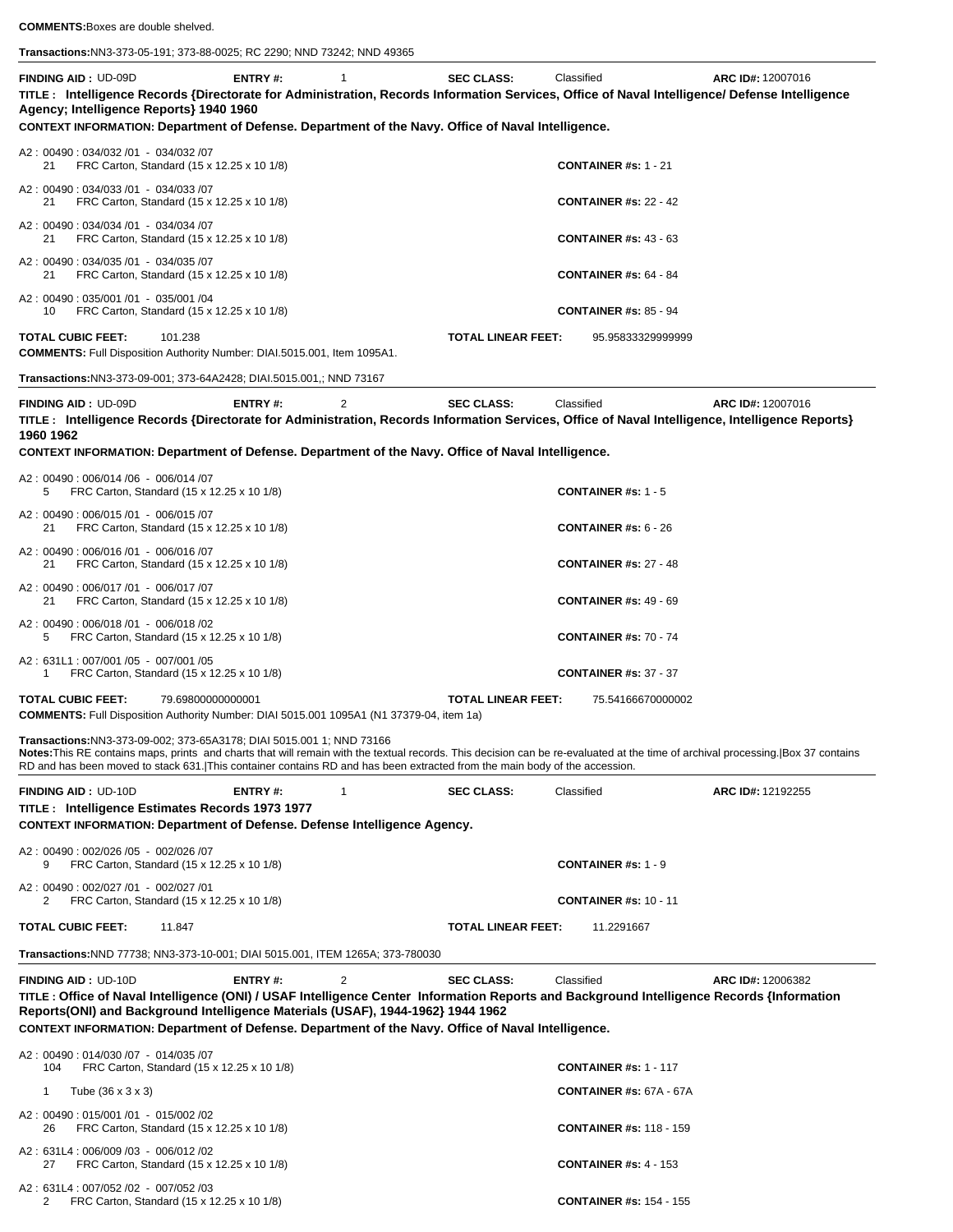**TOTAL CUBIC FEET:** 171.431 **TOTAL LINEAR FEET:** 162.5625001

**COMMENTS:**This series consists of two completely different parts, which during final processing should be separated. The first 133 boxes consist of ONI "Information Reports," that is, raw intelligence gathered by naval attaches around the world during the year 1961. The records are arranged alphabetically by country. Boxes 134-159 consist of possibly four different groups of USAF records: Boxes 134-38--"Backup Intelligence from the USAF Intelligence Center," dated 1959-61; Boxes 139-44--technical project files, dated 1955-59; Boxes 145- 48--records from USSBS, dated 1944-45; Boxes 148-59--random USAF historical and intelligence files, dated 1958-62. Of the 159 boxes, 130 are in Stack 490, and the other 29 are in three locations in 631L4: 6/9/3-6/9/7 (#4,7,8,9,11,39,46,83,90,92,102, 107,113); 6/11/5-6/12/2 (#123,134, 135, 136,138,139,140, 141,142,143, 144,149,151,153); and 7/52/2-3 (#154,155). Container No. 160 is a tube of records at 490/14/30/7.

| Transactions:NN3-373-10-002; DIAI5015.001, ITEM 1095A; 373-65A-3099; NND 77739                                                                                                                                                                                                                                                                       |                |   |                           |                                |                   |
|------------------------------------------------------------------------------------------------------------------------------------------------------------------------------------------------------------------------------------------------------------------------------------------------------------------------------------------------------|----------------|---|---------------------------|--------------------------------|-------------------|
| <b>FINDING AID: UD-10D</b><br>TITLE: 200 Director's Correspondence File 1972 1972 1972<br><b>CONTEXT INFORMATION:</b>                                                                                                                                                                                                                                | ENTRY#:        | 3 | <b>SEC CLASS:</b>         | Classified                     | ARC ID#: 12192254 |
| A2: 00490: 082/016 /07 - 082/016 /07<br>FRC Carton, Standard (15 x 12.25 x 10 1/8)<br>1                                                                                                                                                                                                                                                              |                |   |                           | <b>CONTAINER #s: 1 - 1</b>     |                   |
| <b>TOTAL CUBIC FEET:</b><br>1.077                                                                                                                                                                                                                                                                                                                    |                |   | <b>TOTAL LINEAR FEET:</b> | 1.0208333                      |                   |
| Transactions: NND 79132; NN3-373-10-004; N1-373-96-8; 373-76-0033                                                                                                                                                                                                                                                                                    |                |   |                           |                                |                   |
| <b>FINDING AID: UD-10D</b>                                                                                                                                                                                                                                                                                                                           | ENTRY#:        | 4 | <b>SEC CLASS:</b>         | Classified                     | ARC ID#: 12007159 |
| TITLE: Inspection Report Files {240 Inspection Report 1980} 1980 1980<br>CONTEXT INFORMATION: Department of Defense. Defense Intelligence Agency.                                                                                                                                                                                                    |                |   |                           |                                |                   |
| A2: 00490: 082/016 /07 - 082/016 /07<br>FRC Carton, Standard (15 x 12.25 x 10 1/8)<br>1                                                                                                                                                                                                                                                              |                |   |                           | <b>CONTAINER #s: 1 - 1</b>     |                   |
| TOTAL CUBIC FEET:<br>1.077                                                                                                                                                                                                                                                                                                                           |                |   | <b>TOTAL LINEAR FEET:</b> | 1.0208333                      |                   |
| <b>Transactions: NND 79133; NN3-373-10-005; N1-373-96-1-2; 373-83-0092</b>                                                                                                                                                                                                                                                                           |                |   |                           |                                |                   |
| <b>FINDING AID: UD-10D</b>                                                                                                                                                                                                                                                                                                                           | ENTRY#:        | 5 | <b>SEC CLASS:</b>         | Classified                     | ARC ID#: 12007159 |
| TITLE : Inspection Report Files {240 Inspection Report 1964 - 1965} 1964 1965                                                                                                                                                                                                                                                                        |                |   |                           |                                |                   |
| <b>CONTEXT INFORMATION: Department of Defense. Defense Intelligence Agency.</b>                                                                                                                                                                                                                                                                      |                |   |                           |                                |                   |
| A2: 00490: 082/016 /07 - 082/016 /07<br>FRC Carton, Standard (15 x 12.25 x 10 1/8)<br>1                                                                                                                                                                                                                                                              |                |   |                           | <b>CONTAINER #s: 1 - 1</b>     |                   |
| <b>TOTAL CUBIC FEET:</b><br>1.077                                                                                                                                                                                                                                                                                                                    |                |   | <b>TOTAL LINEAR FEET:</b> | 1.0208333                      |                   |
| Transactions: NND 79134; NN3-373-10-003; N1-373-96-1-2; 373-68A-4812                                                                                                                                                                                                                                                                                 |                |   |                           |                                |                   |
| <b>FINDING AID: UD-10D</b>                                                                                                                                                                                                                                                                                                                           | <b>ENTRY#:</b> | 6 | <b>SEC CLASS:</b>         | Classified                     | ARC ID#: 12007016 |
| TITLE : Office of Naval Intelligence Intelligence Records {1095A Intelligence Reports} 1962 1962<br>CONTEXT INFORMATION: Department of Defense. Department of the Navy. Office of Naval Intelligence.                                                                                                                                                |                |   |                           |                                |                   |
| A2: 00490: 082/013/05 - 082/013/07<br>FRC Carton, Standard (15 x 12.25 x 10 1/8)<br>7                                                                                                                                                                                                                                                                |                |   |                           | <b>CONTAINER #s: 75 - 81</b>   |                   |
| A2: 00490: 082/014 /01 - 082/014 /07<br>FRC Carton, Standard (15 x 12.25 x 10 1/8)<br>21                                                                                                                                                                                                                                                             |                |   |                           | <b>CONTAINER #s: 82 - 102</b>  |                   |
| A2: 00490: 082/015 /01 - 082/015 /07<br>FRC Carton, Standard (15 x 12.25 x 10 1/8)<br>21                                                                                                                                                                                                                                                             |                |   |                           | <b>CONTAINER #s: 103 - 123</b> |                   |
| A2: 00490: 082/016 /01 - 082/016 /06<br>FRC Carton, Standard (15 x 12.25 x 10 1/8)<br>18                                                                                                                                                                                                                                                             |                |   |                           | <b>CONTAINER #s: 124 - 141</b> |                   |
| A2: 00490: 082/017 /01 - 082/017 /02<br>3<br>Bundle (12 x 18 x 8)                                                                                                                                                                                                                                                                                    |                |   |                           | <b>CONTAINER #s: 142 - 144</b> |                   |
| TOTAL CUBIC FEET:<br>75.15899999999999<br>COMMENTS:Boxes 75-136 contain raw Intelligence Reports (IRs), together with supporting materials, from the Office of Naval Intelligence (ONI) for the year 1962. The reports<br>are arranged alphabetically by country of origin. Boxes 137-141 and the bundles numbered 142-144 contain related materials |                |   | <b>TOTAL LINEAR FEET:</b> | 72.89583329999999              |                   |
| <b>Transactions:</b> NN3-373-10-006; DIA5015.0001-1095A; 373-65B3178; NND 77740                                                                                                                                                                                                                                                                      |                |   |                           |                                |                   |
| <b>FINDING AID: UD-11D</b><br>TITLE: File Series 745 Administrative Publications September 1963 - May 1975 1963 1975<br><b>CONTEXT INFORMATION:</b>                                                                                                                                                                                                  | <b>ENTRY#:</b> | 1 | <b>SEC CLASS:</b>         | Classified                     | ARC ID#:          |
| A2: 490L2: 059/019 /03 - 059/019 /03<br>FRC Carton, Standard (15 x 12.25 x 10 1/8)<br>1                                                                                                                                                                                                                                                              |                |   |                           | <b>CONTAINER #s: 1 - 1</b>     |                   |
| TOTAL CUBIC FEET:<br>1.077                                                                                                                                                                                                                                                                                                                           |                |   | <b>TOTAL LINEAR FEET:</b> | 1.0208333                      |                   |
| Transactions:NN3-373-11-002; NC1 373-77-7- 241A; 373-76-0047; NND 79161                                                                                                                                                                                                                                                                              |                |   |                           |                                |                   |
| <b>FINDING AID: UD-11D</b><br>TITLE : File Series 245a Investigations June 1980 - May 1985. 1980 1985<br><b>CONTEXT INFORMATION:</b>                                                                                                                                                                                                                 | <b>ENTRY#:</b> | 2 | <b>SEC CLASS:</b>         | Classified                     | ARC ID#:          |
| A2: 490L2: 059/019 /02 - 059/019 /02<br>FRC Carton, Standard (15 x 12.25 x 10 1/8)<br>3                                                                                                                                                                                                                                                              |                |   |                           | <b>CONTAINER</b> #s: $1 - 3$   |                   |

**TOTAL CUBIC FEET:** 3.231 **TOTAL LINEAR FEET:** 3.0625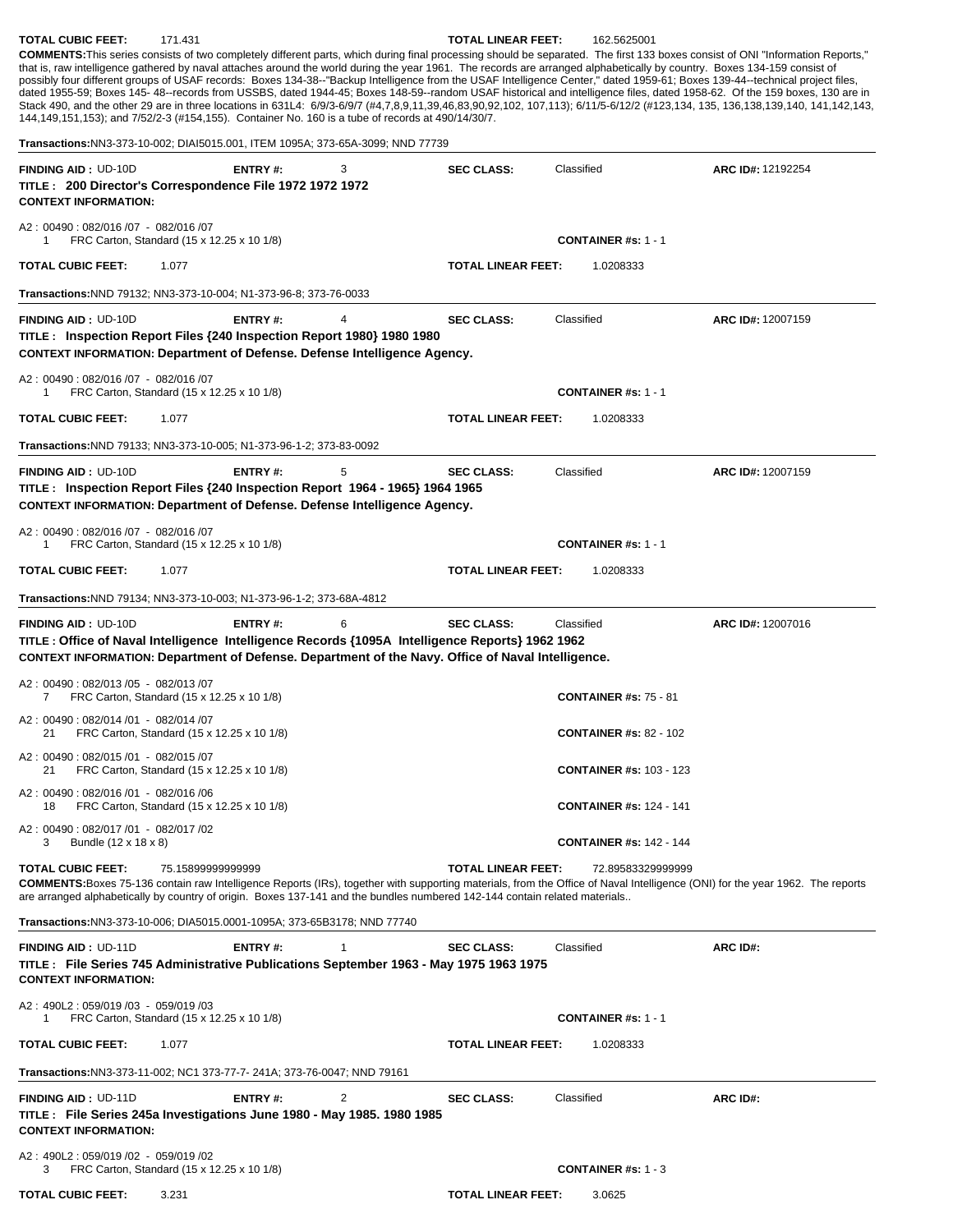| <b>FINDING AID: UD-11D</b><br>TITLE: Administrative Publications 1973 1973<br><b>CONTEXT INFORMATION:</b>                                                                                                                                   | <b>ENTRY#:</b> | 3              | <b>SEC CLASS:</b>         | Classified                     | ARC ID#: 6863027 |
|---------------------------------------------------------------------------------------------------------------------------------------------------------------------------------------------------------------------------------------------|----------------|----------------|---------------------------|--------------------------------|------------------|
| A2: 00490: 010/022 /04 - 010/022 /04<br>FRC Carton, Standard (15 x 12.25 x 10 1/8)<br>3                                                                                                                                                     |                |                |                           | <b>CONTAINER #s: 1 - 3</b>     |                  |
| <b>TOTAL CUBIC FEET:</b><br>3.231<br><b>COMMENTS: DIA Accession Number 373-74-0030</b>                                                                                                                                                      |                |                | <b>TOTAL LINEAR FEET:</b> | 3.0625                         |                  |
| Transactions:W373-74-0030; NND 78402; NN3-373-11-004; NC1-373-77-7-24-1A                                                                                                                                                                    |                |                |                           |                                |                  |
| FINDING AID: UD-11D<br>TITLE: Congressional Liaison File 1975 1978<br><b>CONTEXT INFORMATION:</b>                                                                                                                                           | ENTRY#:        | 4              | <b>SEC CLASS:</b>         | Classified                     | ARC ID#: 6863028 |
| A2: 631L2: 010/043 /04 - 010/043 /05<br>FRC Carton, Standard (15 x 12.25 x 10 1/8)<br>5                                                                                                                                                     |                |                |                           | <b>CONTAINER #s: 1 - 5</b>     |                  |
| <b>TOTAL CUBIC FEET:</b><br>5.385<br>COMMENTS: DIA Number: 373-79-0002                                                                                                                                                                      |                |                | <b>TOTAL LINEAR FEET:</b> | 5.1041667                      |                  |
| Transactions: W373-79-0002; NN3-373-11-003; N1-373-89-5; NND 78350                                                                                                                                                                          |                |                |                           |                                |                  |
| <b>FINDING AID: UD-11D</b><br>TITLE : Navy Intelligence Reports 1963 1963<br><b>CONTEXT INFORMATION:</b>                                                                                                                                    | ENTRY#:        | 5              | <b>SEC CLASS:</b>         | Classified                     | ARC ID#: 6863048 |
| A2: 00490: 010/018 /01 - 010/018 /02<br>Bundle (12 x 18 x 8)<br>3                                                                                                                                                                           |                |                |                           | <b>CONTAINER #s: 124 - 128</b> |                  |
| 2<br>FRC Carton, Standard (15 x 12.25 x 10 1/8)                                                                                                                                                                                             |                |                |                           | <b>CONTAINER #s: 125 - 126</b> |                  |
| A2: 00490: 011/018 /01 - 011/023 /06<br>FRC Carton, Standard (15 x 12.25 x 10 1/8)<br>123                                                                                                                                                   |                |                |                           | <b>CONTAINER #s: 1 - 123</b>   |                  |
| <b>TOTAL CUBIC FEET:</b><br>137.625<br>COMMENTS: DIA Number: 373-66A3674                                                                                                                                                                    |                |                | <b>TOTAL LINEAR FEET:</b> | 132.1041667                    |                  |
| See notes tab for special media information.                                                                                                                                                                                                |                |                |                           |                                |                  |
| Transactions: NN3-373-11-006; N1-373-79-04-1A; 373-66A3674; NND 77741<br>Notes: Printed still photographs appear throughout this record entry. Box 36 contains a canister of rolled 35mm photographic film.                                 |                |                |                           |                                |                  |
| <b>FINDING AID: UD-11D</b><br>TITLE: Army Intelligence Reports 1962 1962                                                                                                                                                                    | ENTRY#:        | 6              | <b>SEC CLASS:</b>         | Classified                     | ARC ID#: 6863195 |
| <b>CONTEXT INFORMATION:</b>                                                                                                                                                                                                                 |                |                |                           |                                |                  |
| A2: 00490: 010/022 /05 - 010/035 /02<br>FRC Carton, Standard (15 x 12.25 x 10 1/8)<br>181                                                                                                                                                   |                |                |                           | <b>CONTAINER #s: 1 - 181</b>   |                  |
| A2: 00490: 011/013/01 - 011/016/02<br>FRC Carton, Standard (15 x 12.25 x 10 1/8)<br>69                                                                                                                                                      |                |                |                           | <b>CONTAINER #s: 182 - 250</b> |                  |
| <b>TOTAL CUBIC FEET:</b><br>269.25<br>COMMENTS: DIA Job Number: 373-65A-3363                                                                                                                                                                |                |                | <b>TOTAL LINEAR FEET:</b> | 255.2083333                    |                  |
| See Notes Field for Special media information.                                                                                                                                                                                              |                |                |                           |                                |                  |
| <b>Transactions:</b> NN3-373-11-005; N1-373-84-3-1; 373-65A3363; NND 77742<br>Notes: Box 75 contains two canisters of motion picture film, and box 135 contains both blueprints and photographic slides.   Photo negatives found in box 75. |                |                |                           |                                |                  |
| FINDING AID: UD-12D<br>TITLE : Inspection Reports [Inspection Reports, File Series 240A] 1970 1970<br><b>CONTEXT INFORMATION: Department of Defense. Defense Intelligence Agency.</b>                                                       | ENTRY#:        |                | <b>SEC CLASS:</b>         | Classified                     | ARC ID#: 7543255 |
| A2: 00490: 002/034 /01 - 002/034 /01<br>FRC Carton, Standard (15 x 12.25 x 10 1/8)                                                                                                                                                          |                |                |                           | <b>CONTAINER #s: 1 - 1</b>     |                  |
| <b>TOTAL CUBIC FEET:</b><br>1.077                                                                                                                                                                                                           |                |                | <b>TOTAL LINEAR FEET:</b> | 1.0208333                      |                  |
| Transactions:373-70A-5633; NND 79162; NN3-373-11-007; NC-373-76-1-270A; NC-373-96-1-2A                                                                                                                                                      |                |                |                           |                                |                  |
| FINDING AID: UD-12D<br>TITLE : Inspection Reports [DIA File Series 240A: Inspection Reports] 1973 1973<br>CONTEXT INFORMATION: Department of Defense. Defense Intelligence Agency.                                                          | ENTRY#:        | $\overline{2}$ | <b>SEC CLASS:</b>         | Classified                     | ARC ID#: 7543260 |
| A2: 00490: 002/034 /01 - 002/034 /01<br>FRC Carton, Standard (15 x 12.25 x 10 1/8)<br>2                                                                                                                                                     |                |                |                           | <b>CONTAINER #s: 1 - 2</b>     |                  |
| <b>TOTAL CUBIC FEET:</b><br>2.154                                                                                                                                                                                                           |                |                | <b>TOTAL LINEAR FEET:</b> | 2.0416667                      |                  |
| Transactions: 373-73-0040; NND 78725; NN3-373-11-008; N1-373-96-1-2                                                                                                                                                                         |                |                |                           |                                |                  |
| <b>FINDING AID: UD-12D</b>                                                                                                                                                                                                                  | ENTRY#:        | 3              | <b>SEC CLASS:</b>         | Classified                     | ARC ID#: 7543261 |

**Transactions:**NN3-373-11-001; N1 373-94-1- 4; 373-91-0005; NND 78443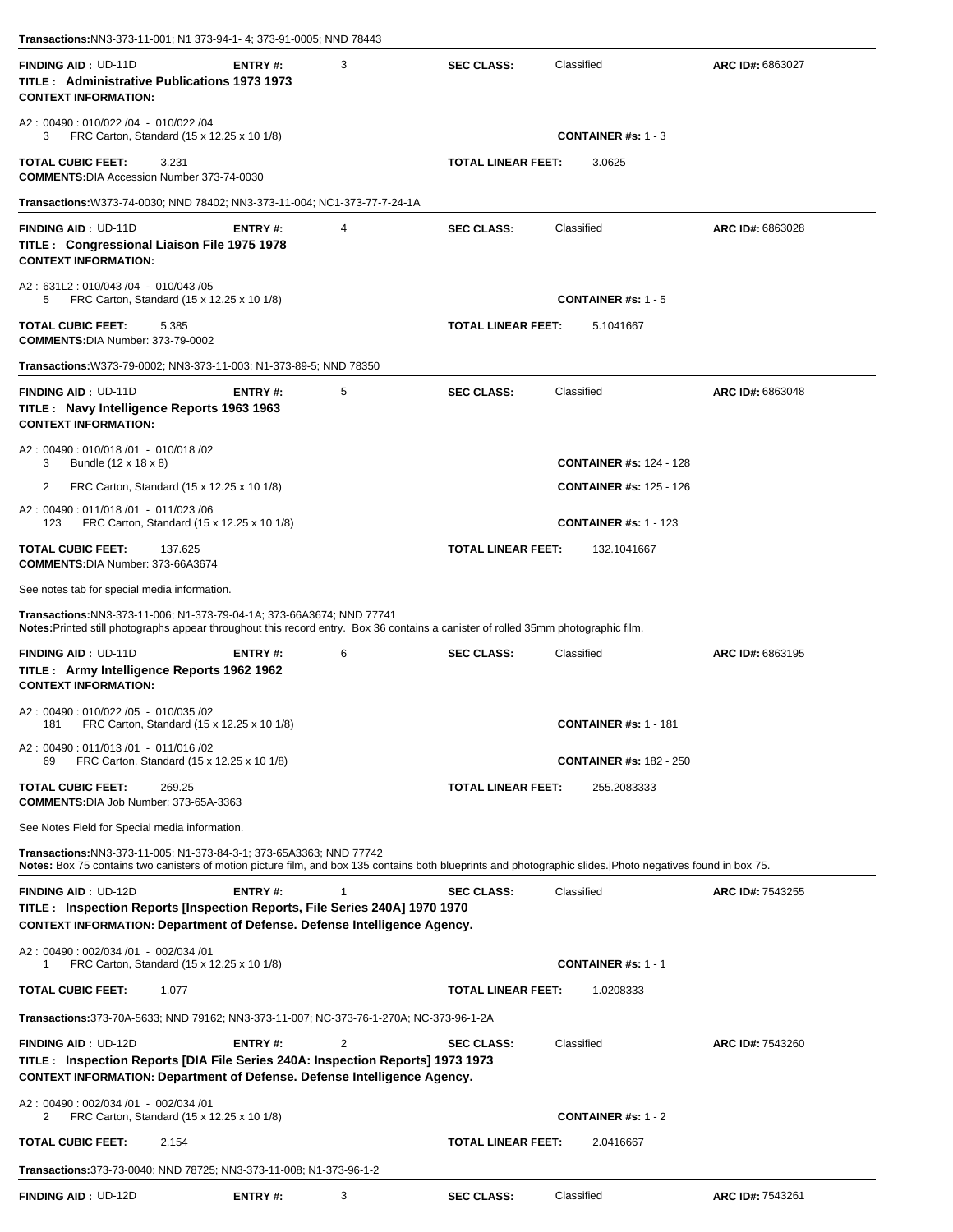| TITLE: Budget Records [DIA File Series 320A: Budget Records] 1967 1971<br><b>CONTEXT INFORMATION: Department of Defense. Defense Intelligence Agency.</b>                                                                                                          |                                                            |
|--------------------------------------------------------------------------------------------------------------------------------------------------------------------------------------------------------------------------------------------------------------------|------------------------------------------------------------|
| A2: 00490: 002/034 /04 - 002/034 /04<br>FRC Carton, Standard (15 x 12.25 x 10 1/8)<br>1                                                                                                                                                                            | <b>CONTAINER #s: 1 - 1</b>                                 |
| <b>TOTAL CUBIC FEET:</b><br>1.077                                                                                                                                                                                                                                  | <b>TOTAL LINEAR FEET:</b><br>1.0208333                     |
| Transactions: 373-73-0092; NND 79164; NN3-373-11-009; NC1-373-77-2-320A                                                                                                                                                                                            |                                                            |
| FINDING AID: UD-12D<br>ENTRY#:<br>$\overline{4}$<br>TITLE: Administrative Publications [DIA File Series, 735A: Administrative Publications] 1965 1980<br>CONTEXT INFORMATION: Department of Defense. Defense Intelligence Agency.                                  | <b>SEC CLASS:</b><br>Classified<br>ARC ID#: 7543262        |
| A2: 00490: 002/034 /05 - 002/034 /05<br>FRC Carton, Standard (15 x 12.25 x 10 1/8)<br>1                                                                                                                                                                            | <b>CONTAINER #s: 1 - 1</b>                                 |
| <b>TOTAL CUBIC FEET:</b><br>1.077                                                                                                                                                                                                                                  | <b>TOTAL LINEAR FEET:</b><br>1.0208333                     |
| Transactions:373-81-0051; NND 79165; NN3-373-11-010; NC1-373-77-7-241A                                                                                                                                                                                             |                                                            |
| 5<br><b>FINDING AID: UD-12D</b><br>ENTRY#:<br>TITLE : Intelligence Information Reports (IIRs) [DIA File Series 1095A: Intelligence Information Reports (IIRs)] 1964 1964<br>CONTEXT INFORMATION: Department of Defense. Defense Intelligence Agency.               | <b>SEC CLASS:</b><br>Classified<br><b>ARC ID#: 7543263</b> |
| A2: 00490: 002/034 /02 - 002/034 /03<br>FRC Carton, Standard (15 x 12.25 x 10 1/8)<br>6                                                                                                                                                                            | <b>CONTAINER #s: 1 - 6</b>                                 |
| <b>TOTAL CUBIC FEET:</b><br>6.462                                                                                                                                                                                                                                  | <b>TOTAL LINEAR FEET:</b><br>6.125                         |
| Transactions:373-68A-2122; NN3-373-11-011; N1-373-79-04-1A; NND 78341                                                                                                                                                                                              |                                                            |
| <b>FINDING AID: UD-12D</b><br><b>ENTRY#:</b><br>6<br>TITLE : Intelligence Information Reports (IIRs) [DIA File Series 1095A: Intelligence Information Reports (IIRs)] 1965 1965<br><b>CONTEXT INFORMATION: Department of Defense. Defense Intelligence Agency.</b> | <b>SEC CLASS:</b><br>Classified<br>ARC ID#: 7543264        |
| A2: 00490: 002/027 /02 - 002/027 /07<br>FRC Carton, Standard (15 x 12.25 x 10 1/8)<br>18                                                                                                                                                                           | <b>CONTAINER #s: 357 - 554</b>                             |
| A2: 00490: 002/028 /01 - 002/028 /07<br>FRC Carton, Standard (15 x 12.25 x 10 1/8)<br>21                                                                                                                                                                           | <b>CONTAINER #s: 591 - 609A</b>                            |
| A2: 00490: 002/029 /01 - 002/029 /02<br>FRC Carton, Standard (15 x 12.25 x 10 1/8)<br>6                                                                                                                                                                            | <b>CONTAINER #s: 629 - 670</b>                             |
| <b>TOTAL CUBIC FEET:</b><br>48.465<br>COMMENTS: The 45 FRC-S are numbered 357-59, 396-98, 435-37, 474-76, 513-15, 552-54, 591-609, 607A, 609A, 629-31, 668-70.                                                                                                     | <b>TOTAL LINEAR FEET:</b><br>45.9375                       |
| Transactions: 373-68-1258; NN3-373-11-012; N1-373-88-11-1A; NND 77743                                                                                                                                                                                              |                                                            |
| 7<br><b>FINDING AID: UD-12D</b><br>ENTRY#:<br>TITLE : General Foreign Liaison Files [ DIA File Series 1225A: General Foreign Liaison Files ] 1967 1968<br><b>CONTEXT INFORMATION: Department of Defense. Defense Intelligence Agency.</b>                          | <b>SEC CLASS:</b><br>Classified<br>ARC ID#: 7543265        |
| A2: 00490: 002/034 /04 - 002/034 /04<br>FRC Carton, Standard (15 x 12.25 x 10 1/8)<br>2                                                                                                                                                                            | <b>CONTAINER #s: 1 - 2</b>                                 |
| <b>TOTAL CUBIC FEET:</b><br>2.154                                                                                                                                                                                                                                  | <b>TOTAL LINEAR FEET:</b><br>2.0416667                     |
| Transactions: NN3-373-11-013; NC1-373-78-1-570-2; NND 78726; 373-70A-4557                                                                                                                                                                                          |                                                            |
| FINDING AID: UD-12D<br>8<br>ENTRY#:<br>TITLE : Correspondence [DIA File Series 200A: Director's Correspondence File] 1988 1988<br><b>CONTEXT INFORMATION: Department of Defense. Defense Intelligence Agency.</b>                                                  | <b>SEC CLASS:</b><br>Classified<br>ARC ID#: 7543337        |
| A2: 490L1: 065/010 /02 - 065/010 /02<br>FRC Carton, Standard (15 x 12.25 x 10 1/8)<br>3                                                                                                                                                                            | <b>CONTAINER #s: 1 - 3</b>                                 |
| TOTAL CUBIC FEET:<br>3.231                                                                                                                                                                                                                                         | TOTAL LINEAR FEET:<br>3.0625                               |
| Transactions: NN3-373-11-014; NC1-373-78-8; 373-92-0038; NND 78430                                                                                                                                                                                                 |                                                            |
| <b>FINDING AID: UD-12D</b><br>9<br>ENTRY#:<br>TITLE : Correspondence [DIA File Series 200A: Director's Correspondence File] 1987 1987<br><b>CONTEXT INFORMATION: Department of Defense. Defense Intelligence Agency.</b>                                           | Classified<br><b>SEC CLASS:</b><br>ARC ID#: 7543338        |
| A2: 490L1: 065/010 /01 - 065/010 /01<br>FRC Carton, Standard (15 x 12.25 x 10 1/8)<br>3                                                                                                                                                                            | <b>CONTAINER #s: 1 - 3</b>                                 |
| <b>TOTAL CUBIC FEET:</b><br>3.231                                                                                                                                                                                                                                  | TOTAL LINEAR FEET:<br>3.0625                               |
| <b>Transactions:</b> NN3-373-11-015; NC1-373-78-8; 373-91-0026; NND 78431                                                                                                                                                                                          |                                                            |
| <b>FINDING AID: UD-12D</b><br>ENTRY#:<br>10<br>TITLE : Office of the Director Correspondence Files [Director's Correspondence Files, DIA File Series 200A] 1985 1985                                                                                               | Classified<br><b>SEC CLASS:</b><br>ARC ID#: 7543273        |

**CONTEXT INFORMATION: Department of Defense. Defense Intelligence Agency.**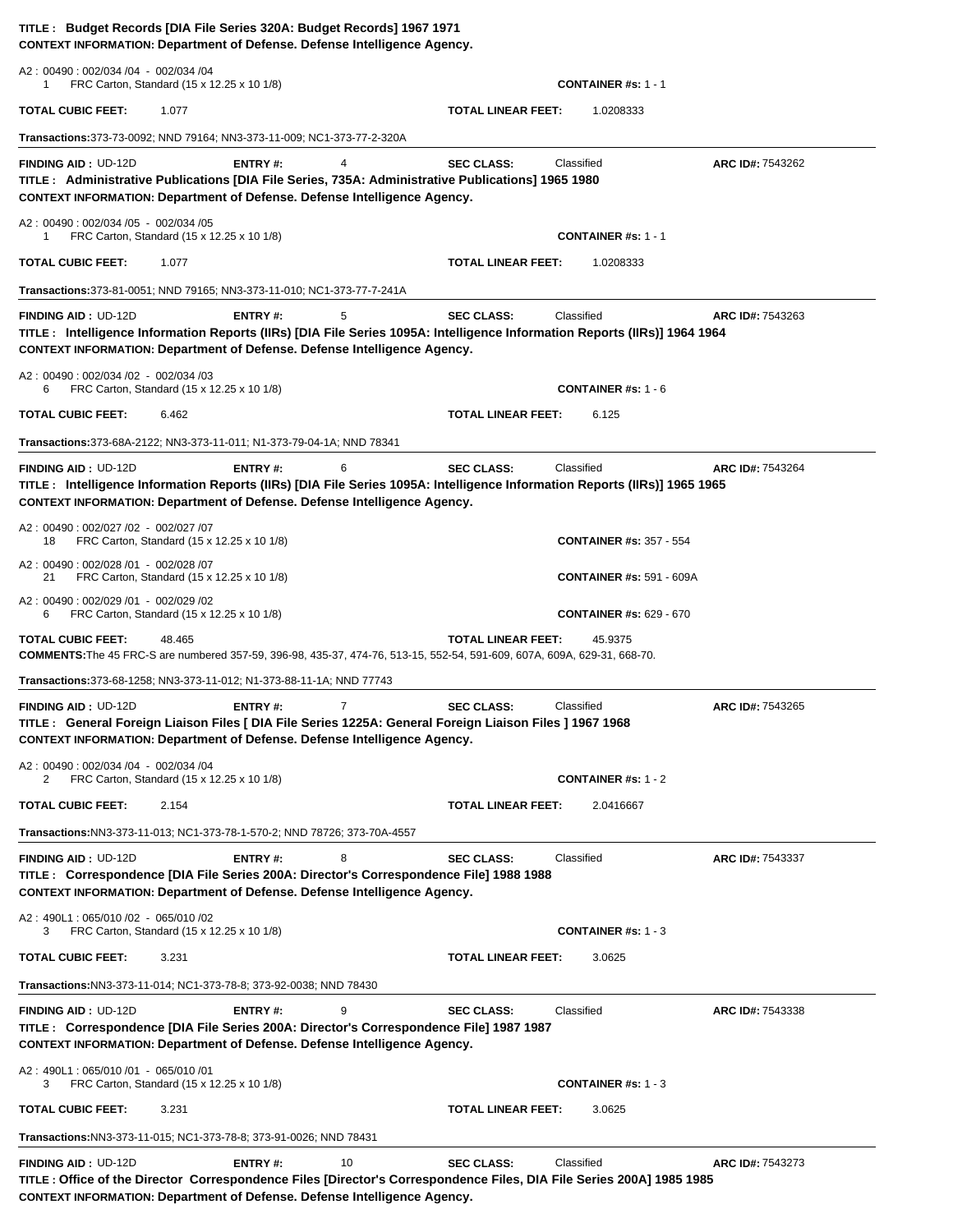| A2: 0630A: 002/021 /06 - 002/021 /06<br>FRC Carton, Standard (15 x 12.25 x 10 1/8)<br>2                                                                                                                                                                                               |                           | CONTAINER #s: $1 - 2$        |                   |
|---------------------------------------------------------------------------------------------------------------------------------------------------------------------------------------------------------------------------------------------------------------------------------------|---------------------------|------------------------------|-------------------|
| TOTAL CUBIC FEET:<br>2.154                                                                                                                                                                                                                                                            | <b>TOTAL LINEAR FEET:</b> | 2.0416667                    |                   |
| Transactions: NN3-373-11-016; NC1-373-78-8; 373-89-0022                                                                                                                                                                                                                               |                           |                              |                   |
| <b>FINDING AID: UD-12D</b><br><b>ENTRY#:</b><br>11<br>TITLE: Committee and Board Membership Files [Committee and Board Membership Records, DIA File Series 1010A] 1966 1987<br><b>CONTEXT INFORMATION: Department of Defense. Defense Intelligence Agency.</b>                        | <b>SEC CLASS:</b>         | Classified                   | ARC ID#: 7543336  |
| A2: 490L1: 065/010 /03 - 065/010 /03<br>FRC Carton, Standard (15 x 12.25 x 10 1/8)<br>1                                                                                                                                                                                               |                           | <b>CONTAINER #s: 1 - 1</b>   |                   |
| <b>TOTAL CUBIC FEET:</b><br>1.077                                                                                                                                                                                                                                                     | <b>TOTAL LINEAR FEET:</b> | 1.0208333                    |                   |
| Transactions:NN3-373-11-017; NC1-373-77-12-505A; NND 79163; 373-89-0005                                                                                                                                                                                                               |                           |                              |                   |
| <b>FINDING AID: UD-12D</b><br><b>ENTRY#:</b><br>12<br>TITLE: Command Element Correspondence Files [DIA File Series 200a: Director's Correspondence Files of the Command Element] 1986 1986<br>CONTEXT INFORMATION: Department of Defense. Defense Intelligence Agency.                | <b>SEC CLASS:</b>         | Classified                   | ARC ID#: 7543256  |
| A2: 00631: 031/066 /05 - 031/066 /06<br>FRC Carton, Standard (15 x 12.25 x 10 1/8)<br>3                                                                                                                                                                                               |                           | <b>CONTAINER #s: 1 - 3</b>   |                   |
| <b>TOTAL CUBIC FEET:</b><br>3.231                                                                                                                                                                                                                                                     | <b>TOTAL LINEAR FEET:</b> | 3.0625                       |                   |
| Transactions: 373-90-0034; NN3-373-12-003; NC1-373-78-8-1A; NND 78429                                                                                                                                                                                                                 |                           |                              |                   |
| <b>FINDING AID: UD-12D</b><br><b>ENTRY#:</b><br>13<br>TITLE : General Foreign Liaison Files [DIA File Series 1225a: General Foreign Liaison Files ] 1968 1969<br>CONTEXT INFORMATION: Department of Defense. Defense Intelligence Agency.                                             | <b>SEC CLASS:</b>         | Classified                   | ARC ID#: 7543257  |
| A2: 00631: 031/067 /01 - 031/067 /01<br>FRC Carton, Standard (15 x 12.25 x 10 1/8)<br>2                                                                                                                                                                                               |                           | CONTAINER #s: $1 - 2$        |                   |
| <b>TOTAL CUBIC FEET:</b><br>2.154                                                                                                                                                                                                                                                     | <b>TOTAL LINEAR FEET:</b> | 2.0416667                    |                   |
| Transactions:373-71A-3987; NND 78723; NN3-373-12-002; NC1-373-78-1-570-2                                                                                                                                                                                                              |                           |                              |                   |
| <b>ENTRY#:</b><br>14<br><b>FINDING AID: UD-12D</b><br>TITLE: Intelligence Information Reports and Enclosures [DIA File Series 1095(2)a: Intelligence Information Reports and Enclosures] 1964 1964<br><b>CONTEXT INFORMATION: Department of Defense. Defense Intelligence Agency.</b> | <b>SEC CLASS:</b>         | Classified                   | ARC ID#: 7543258  |
| A2: 00631: 031/066 /06 - 031/066 /07<br>FRC Carton, Standard (15 x 12.25 x 10 1/8)<br>3                                                                                                                                                                                               |                           | <b>CONTAINER #s: 1 - 3</b>   |                   |
| <b>TOTAL CUBIC FEET:</b><br>3.231                                                                                                                                                                                                                                                     | <b>TOTAL LINEAR FEET:</b> | 3.0625                       |                   |
| Transactions: 373-67A-4994; NN3-373-12-006; N1-373-88-11-1095B2A; NND 78444                                                                                                                                                                                                           |                           |                              |                   |
|                                                                                                                                                                                                                                                                                       |                           |                              |                   |
| <b>FINDING AID: UD-12D</b><br><b>ENTRY#:</b><br>15<br>TITLE : Intelligence Information Reports (IIRs) [DIA File Series 1095(1)a: Intelligence Information Reports (IIRs)] 1971 1973<br><b>CONTEXT INFORMATION: Department of Defense. Defense Intelligence Agency.</b>                | <b>SEC CLASS:</b>         | Classified                   | ARC ID#: 7543259  |
| A2: 00631: 031/067 /02 - 031/067 /02<br>FRC Carton, Standard (15 x 12.25 x 10 1/8)<br>2                                                                                                                                                                                               |                           | <b>CONTAINER #s: 1A - 1B</b> |                   |
| <b>TOTAL CUBIC FEET:</b><br>2.154                                                                                                                                                                                                                                                     | <b>TOTAL LINEAR FEET:</b> | 2.0416667                    |                   |
| Transactions:373-05-0065; NND 78724; NN3-373-12-007; N1-373-79-04-1A                                                                                                                                                                                                                  |                           |                              |                   |
| <b>FINDING AID: UD-12W</b><br><b>ENTRY#:</b><br>1<br>TITLE : Biographic Files Relating to Indonesia 12/01/1964 12/31/1969<br>CONTEXT INFORMATION: Department of Defense. Defense Intelligence Agency.                                                                                 | <b>SEC CLASS:</b>         | Classified                   | ARC ID#: 7543339  |
| A2: 00490: 051/025 /03 - 051/025 /03<br>FRC Carton, Standard (15 x 12.25 x 10 1/8)<br>1                                                                                                                                                                                               |                           | <b>CONTAINER #s: 1 - 1</b>   |                   |
| <b>TOTAL CUBIC FEET:</b><br>1.077                                                                                                                                                                                                                                                     | <b>TOTAL LINEAR FEET:</b> | 1.0208333                    |                   |
| Transactions: NND 79169; NN3-373-12-001; SCHED/1125B1; W373-86-0079                                                                                                                                                                                                                   |                           |                              |                   |
| <b>FINDING AID: UD-13D</b><br><b>ENTRY#:</b><br>1<br>TITLE: Intelligence Reports [Intelligence Reports, Hong Kong, DIA File Series 1095(2)a] 1969 1969<br><b>CONTEXT INFORMATION: Department of Defense. Defense Intelligence Agency.</b>                                             | <b>SEC CLASS:</b>         | Classified                   | ARC ID#: 16438987 |
| A2: 00631: 031/066 /07 - 031/066 /07<br>FRC Carton, Standard (15 x 12.25 x 10 1/8)<br>2                                                                                                                                                                                               |                           | <b>CONTAINER #s: 1 - 2</b>   |                   |
| A2: 00631: 031/067 /01 - 031/067 /01<br>FRC Carton, Standard (15 x 12.25 x 10 1/8)<br>1                                                                                                                                                                                               |                           | <b>CONTAINER #s: 3 - 3</b>   |                   |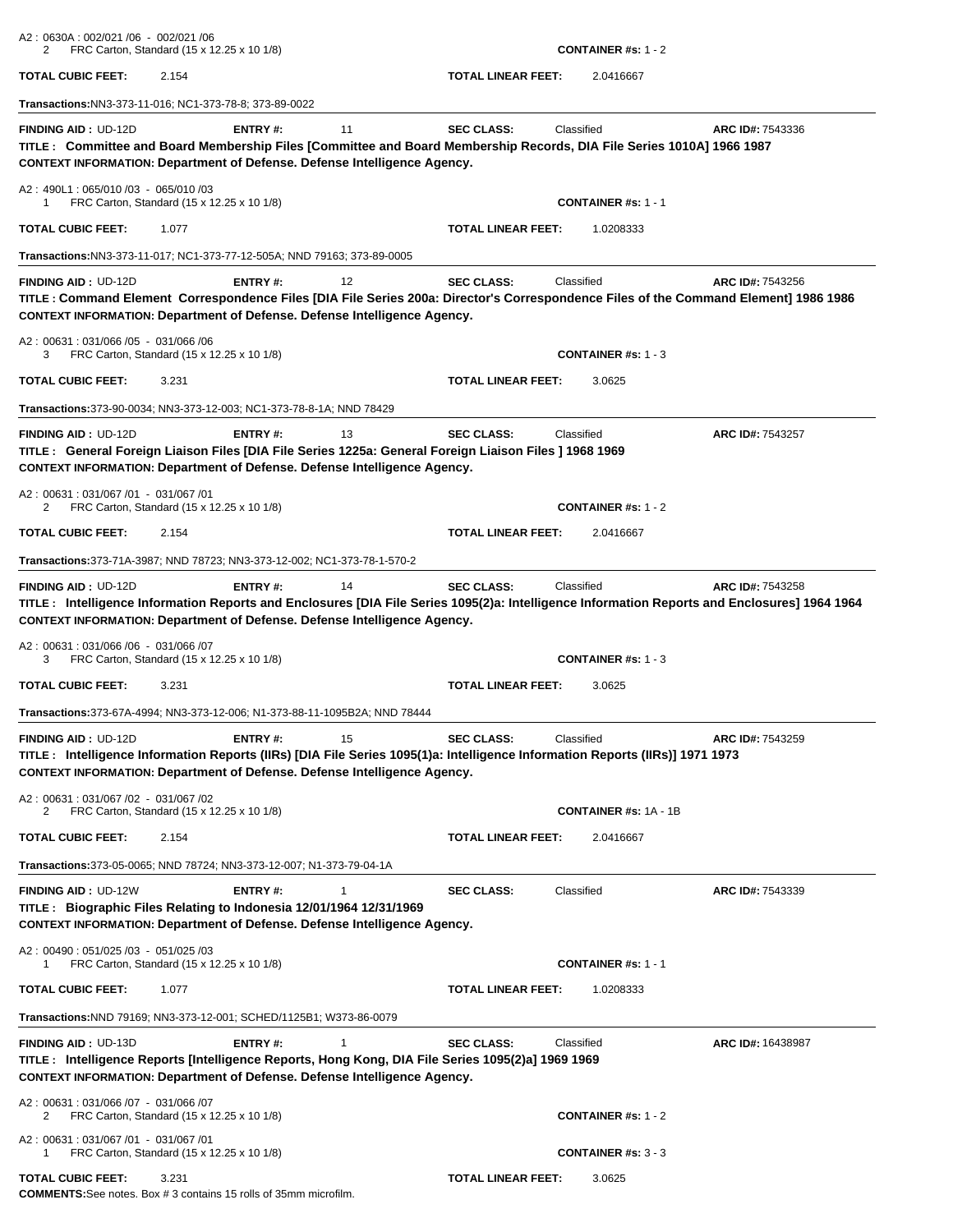| A2: 00631: 031/063 /04 - 031/063 /07<br><b>CONTAINER #s: 1 - 11</b><br>FRC Carton, Standard (15 x 12.25 x 10 1/8)<br>11<br>A2: 00631: 031/064 /01 - 031/064 /07<br>FRC Carton, Standard (15 x 12.25 x 10 1/8)<br><b>CONTAINER #s: 12 - 32</b><br>21<br>A2: 00631: 031/065 /01 - 031/065 /07<br>21<br>FRC Carton, Standard (15 x 12.25 x 10 1/8)<br><b>CONTAINER #s: 33 - 55</b><br>A2: 00631: 031/066 /01 - 031/066 /05<br>13<br>FRC Carton, Standard (15 x 12.25 x 10 1/8)<br><b>CONTAINER #s: 56 - 69</b><br>A2: 00631: 902/038 /07 - 902/038 /07<br>Bundle (12 x 18 x 8)<br><b>CONTAINER #s: 64A - 64C</b><br>2<br>2<br>Tube (36 x 3 x 3)<br><b>CONTAINER #s: 64B - 64D</b><br><b>TOTAL CUBIC FEET:</b><br><b>TOTAL LINEAR FEET:</b><br>70.875<br>73.45800000000001<br>COMMENTS:See notes. The 67 boxes are numbered 1-69, but with Boxes 35 & 67 missing. Box 35 was missing on delivery, and DIA noted that Box 67 was missing before the<br>records were delivered. Two bundles and two tubes are designated as Box 64A, 64B, 64C, and 64D.<br>Transactions:373-67A-4993; NN3-373-12-008; N1-373-88-11-1095B(2)(A); NND 77744<br>Related Record Entry: UD13D 2A;<br>Notes:Printed still photographs appear throughout the series. Box 63 contains 12 reel-to-reel audio recordings. Bundle 64B contains posters, and bundle 64D contains<br>architectural and engineering drawings. Box 48 has been moved to its own record entry, UD-13D 2-A. See Related Record Entries tab for details. This entry is described with<br>entries UD-13D 1, UD-13D 3, UD-14D 1, and UD-14D 2 in one OPA description.<br><b>SEC CLASS:</b><br>Classified<br><b>FINDING AID: UD-13D</b><br>ENTRY#:<br>$2-A$<br>ARC ID#:<br>TITLE : Directorate for Administration Records/Information Services Intelligence Information Reports, Enclosures DIA File Series 1095/2a 1964<br>1964<br><b>CONTEXT INFORMATION:</b><br>A2: 30AL3: 005/011 /06 - 005/011 /06<br>FRC Carton, Standard (15 x 12.25 x 10 1/8)<br><b>CONTAINER #s: 48 - 48</b><br>1<br><b>TOTAL CUBIC FEET:</b><br><b>TOTAL LINEAR FEET:</b><br>1.077<br>1.0208333<br><b>COMMENTS: Originally part of entry UD-13D 2.</b><br>Transactions:373-67A-4993; NN3-373-12-008; N1-373-88-11-1095B(2)(A); NND 77744; NND 81207<br>Related Record Entry: UD13D 2;<br>3<br>ENTRY#:<br><b>SEC CLASS:</b><br>Classified<br><b>FINDING AID: UD-13D</b><br>ARC ID#: 16438987<br>TITLE : Intelligence Reports [Army Intelligence Reports, DIA File Series 1095 (1)a] 1962 1962<br><b>CONTEXT INFORMATION: Department of Defense. Defense Intelligence Agency.</b><br>A2: 00631: 031/056 /01 - 031/063 /03<br>Custom Designed Box (18 x 24 x 5)<br><b>CONTAINER #s: 398 - 398</b><br>1<br>FRC Carton, Standard (15 x 12.25 x 10 1/8)<br><b>CONTAINER #s: 251 - 404</b><br>152<br>A2: 00631: 902/038 /05 - 902/038 /06<br>Tube (36 x 3 x 3)<br><b>CONTAINER #s: 405 - 414</b><br>6<br>4<br>Bundle (12 x 18 x 8)<br><b>CONTAINER #s: 407 - 410</b><br>A2: 631L6: 077/050 /05 - 077/050 /05<br>FRC Carton, Standard (15 x 12.25 x 10 1/8)<br><b>CONTAINER #s: 358 - 358</b><br>1<br><b>TOTAL CUBIC FEET:</b><br>171.159<br><b>TOTAL LINEAR FEET:</b><br>165.6875<br>COMMENTS: See notes. The 154 boxes are numbered 251-404; items no. 405-06 and 411-14 are tubes; items 407-410 are bundles. Box 358 marked as RD.<br>Transactions: 373-65A-3363; NN3-373-12-005; N1-373-79-04-1A; NND 77745<br>Notes: This entry is described with entries UD-13D 1, UD-13D 2, UD-14D 1, and UD-14D 2 in one OPA description.<br><b>FINDING AID: UD-14D</b><br>$\mathbf{1}$<br>Classified<br>ENTRY#:<br><b>SEC CLASS:</b><br>ARC ID#: 16438987<br>TITLE : Intelligence Reports 01/01/1967 12/31/1967<br><b>CONTEXT INFORMATION: Department of Defense. Defense Intelligence Agency.</b><br>A2: 490L1: 054/034 /02 - 054/034 /02<br>FRC Carton, Standard (15 x 12.25 x 10 1/8)<br><b>CONTAINER #s: 1 - 2</b><br>2<br><b>TOTAL CUBIC FEET:</b><br><b>TOTAL LINEAR FEET:</b><br>2.154<br>2.0416667<br><b>COMMENTS:See notes.</b><br>Transactions: NN3-373-13-004; N1-373-79-04 ITEM 1A; 373-69A6029; NND 81208<br>Notes: This entry is described with entries UD-13D 1, UD-13D 2, UD-13D 3, and UD-14D 2 in one OPA description.<br>2<br><b>FINDING AID: UD-14D</b><br><b>ENTRY#:</b><br><b>SEC CLASS:</b><br>Classified<br>ARC ID#: 16438987<br>TITLE : Intelligence Reports 01/01/1965 12/31/1965 | <b>FINDING AID: UD-13D</b><br>TITLE: Intelligence Reports [Intelligence Information Reports, Enclosures DIA File Series 1095/2a] 1964 1964<br><b>CONTEXT INFORMATION: Department of Defense. Defense Intelligence Agency.</b> | <b>ENTRY#:</b> | 2 | <b>SEC CLASS:</b> | Classified | ARC ID#: 16438987 |
|--------------------------------------------------------------------------------------------------------------------------------------------------------------------------------------------------------------------------------------------------------------------------------------------------------------------------------------------------------------------------------------------------------------------------------------------------------------------------------------------------------------------------------------------------------------------------------------------------------------------------------------------------------------------------------------------------------------------------------------------------------------------------------------------------------------------------------------------------------------------------------------------------------------------------------------------------------------------------------------------------------------------------------------------------------------------------------------------------------------------------------------------------------------------------------------------------------------------------------------------------------------------------------------------------------------------------------------------------------------------------------------------------------------------------------------------------------------------------------------------------------------------------------------------------------------------------------------------------------------------------------------------------------------------------------------------------------------------------------------------------------------------------------------------------------------------------------------------------------------------------------------------------------------------------------------------------------------------------------------------------------------------------------------------------------------------------------------------------------------------------------------------------------------------------------------------------------------------------------------------------------------------------------------------------------------------------------------------------------------------------------------------------------------------------------------------------------------------------------------------------------------------------------------------------------------------------------------------------------------------------------------------------------------------------------------------------------------------------------------------------------------------------------------------------------------------------------------------------------------------------------------------------------------------------------------------------------------------------------------------------------------------------------------------------------------------------------------------------------------------------------------------------------------------------------------------------------------------------------------------------------------------------------------------------------------------------------------------------------------------------------------------------------------------------------------------------------------------------------------------------------------------------------------------------------------------------------------------------------------------------------------------------------------------------------------------------------------------------------------------------------------------------------------------------------------------------------------------------------------------------------------------------------------------------------------------------------------------------------------------------------------------------------------------------------------------------------------------------------------------------------------------------------------------------------------------------------------------------------------------------------------------------------------------------------------------------------------------------------------------------------------------------------------|-------------------------------------------------------------------------------------------------------------------------------------------------------------------------------------------------------------------------------|----------------|---|-------------------|------------|-------------------|
|                                                                                                                                                                                                                                                                                                                                                                                                                                                                                                                                                                                                                                                                                                                                                                                                                                                                                                                                                                                                                                                                                                                                                                                                                                                                                                                                                                                                                                                                                                                                                                                                                                                                                                                                                                                                                                                                                                                                                                                                                                                                                                                                                                                                                                                                                                                                                                                                                                                                                                                                                                                                                                                                                                                                                                                                                                                                                                                                                                                                                                                                                                                                                                                                                                                                                                                                                                                                                                                                                                                                                                                                                                                                                                                                                                                                                                                                                                                                                                                                                                                                                                                                                                                                                                                                                                                                                                                                              |                                                                                                                                                                                                                               |                |   |                   |            |                   |
|                                                                                                                                                                                                                                                                                                                                                                                                                                                                                                                                                                                                                                                                                                                                                                                                                                                                                                                                                                                                                                                                                                                                                                                                                                                                                                                                                                                                                                                                                                                                                                                                                                                                                                                                                                                                                                                                                                                                                                                                                                                                                                                                                                                                                                                                                                                                                                                                                                                                                                                                                                                                                                                                                                                                                                                                                                                                                                                                                                                                                                                                                                                                                                                                                                                                                                                                                                                                                                                                                                                                                                                                                                                                                                                                                                                                                                                                                                                                                                                                                                                                                                                                                                                                                                                                                                                                                                                                              |                                                                                                                                                                                                                               |                |   |                   |            |                   |
|                                                                                                                                                                                                                                                                                                                                                                                                                                                                                                                                                                                                                                                                                                                                                                                                                                                                                                                                                                                                                                                                                                                                                                                                                                                                                                                                                                                                                                                                                                                                                                                                                                                                                                                                                                                                                                                                                                                                                                                                                                                                                                                                                                                                                                                                                                                                                                                                                                                                                                                                                                                                                                                                                                                                                                                                                                                                                                                                                                                                                                                                                                                                                                                                                                                                                                                                                                                                                                                                                                                                                                                                                                                                                                                                                                                                                                                                                                                                                                                                                                                                                                                                                                                                                                                                                                                                                                                                              |                                                                                                                                                                                                                               |                |   |                   |            |                   |
|                                                                                                                                                                                                                                                                                                                                                                                                                                                                                                                                                                                                                                                                                                                                                                                                                                                                                                                                                                                                                                                                                                                                                                                                                                                                                                                                                                                                                                                                                                                                                                                                                                                                                                                                                                                                                                                                                                                                                                                                                                                                                                                                                                                                                                                                                                                                                                                                                                                                                                                                                                                                                                                                                                                                                                                                                                                                                                                                                                                                                                                                                                                                                                                                                                                                                                                                                                                                                                                                                                                                                                                                                                                                                                                                                                                                                                                                                                                                                                                                                                                                                                                                                                                                                                                                                                                                                                                                              |                                                                                                                                                                                                                               |                |   |                   |            |                   |
|                                                                                                                                                                                                                                                                                                                                                                                                                                                                                                                                                                                                                                                                                                                                                                                                                                                                                                                                                                                                                                                                                                                                                                                                                                                                                                                                                                                                                                                                                                                                                                                                                                                                                                                                                                                                                                                                                                                                                                                                                                                                                                                                                                                                                                                                                                                                                                                                                                                                                                                                                                                                                                                                                                                                                                                                                                                                                                                                                                                                                                                                                                                                                                                                                                                                                                                                                                                                                                                                                                                                                                                                                                                                                                                                                                                                                                                                                                                                                                                                                                                                                                                                                                                                                                                                                                                                                                                                              |                                                                                                                                                                                                                               |                |   |                   |            |                   |
|                                                                                                                                                                                                                                                                                                                                                                                                                                                                                                                                                                                                                                                                                                                                                                                                                                                                                                                                                                                                                                                                                                                                                                                                                                                                                                                                                                                                                                                                                                                                                                                                                                                                                                                                                                                                                                                                                                                                                                                                                                                                                                                                                                                                                                                                                                                                                                                                                                                                                                                                                                                                                                                                                                                                                                                                                                                                                                                                                                                                                                                                                                                                                                                                                                                                                                                                                                                                                                                                                                                                                                                                                                                                                                                                                                                                                                                                                                                                                                                                                                                                                                                                                                                                                                                                                                                                                                                                              |                                                                                                                                                                                                                               |                |   |                   |            |                   |
|                                                                                                                                                                                                                                                                                                                                                                                                                                                                                                                                                                                                                                                                                                                                                                                                                                                                                                                                                                                                                                                                                                                                                                                                                                                                                                                                                                                                                                                                                                                                                                                                                                                                                                                                                                                                                                                                                                                                                                                                                                                                                                                                                                                                                                                                                                                                                                                                                                                                                                                                                                                                                                                                                                                                                                                                                                                                                                                                                                                                                                                                                                                                                                                                                                                                                                                                                                                                                                                                                                                                                                                                                                                                                                                                                                                                                                                                                                                                                                                                                                                                                                                                                                                                                                                                                                                                                                                                              |                                                                                                                                                                                                                               |                |   |                   |            |                   |
|                                                                                                                                                                                                                                                                                                                                                                                                                                                                                                                                                                                                                                                                                                                                                                                                                                                                                                                                                                                                                                                                                                                                                                                                                                                                                                                                                                                                                                                                                                                                                                                                                                                                                                                                                                                                                                                                                                                                                                                                                                                                                                                                                                                                                                                                                                                                                                                                                                                                                                                                                                                                                                                                                                                                                                                                                                                                                                                                                                                                                                                                                                                                                                                                                                                                                                                                                                                                                                                                                                                                                                                                                                                                                                                                                                                                                                                                                                                                                                                                                                                                                                                                                                                                                                                                                                                                                                                                              |                                                                                                                                                                                                                               |                |   |                   |            |                   |
|                                                                                                                                                                                                                                                                                                                                                                                                                                                                                                                                                                                                                                                                                                                                                                                                                                                                                                                                                                                                                                                                                                                                                                                                                                                                                                                                                                                                                                                                                                                                                                                                                                                                                                                                                                                                                                                                                                                                                                                                                                                                                                                                                                                                                                                                                                                                                                                                                                                                                                                                                                                                                                                                                                                                                                                                                                                                                                                                                                                                                                                                                                                                                                                                                                                                                                                                                                                                                                                                                                                                                                                                                                                                                                                                                                                                                                                                                                                                                                                                                                                                                                                                                                                                                                                                                                                                                                                                              |                                                                                                                                                                                                                               |                |   |                   |            |                   |
|                                                                                                                                                                                                                                                                                                                                                                                                                                                                                                                                                                                                                                                                                                                                                                                                                                                                                                                                                                                                                                                                                                                                                                                                                                                                                                                                                                                                                                                                                                                                                                                                                                                                                                                                                                                                                                                                                                                                                                                                                                                                                                                                                                                                                                                                                                                                                                                                                                                                                                                                                                                                                                                                                                                                                                                                                                                                                                                                                                                                                                                                                                                                                                                                                                                                                                                                                                                                                                                                                                                                                                                                                                                                                                                                                                                                                                                                                                                                                                                                                                                                                                                                                                                                                                                                                                                                                                                                              |                                                                                                                                                                                                                               |                |   |                   |            |                   |
|                                                                                                                                                                                                                                                                                                                                                                                                                                                                                                                                                                                                                                                                                                                                                                                                                                                                                                                                                                                                                                                                                                                                                                                                                                                                                                                                                                                                                                                                                                                                                                                                                                                                                                                                                                                                                                                                                                                                                                                                                                                                                                                                                                                                                                                                                                                                                                                                                                                                                                                                                                                                                                                                                                                                                                                                                                                                                                                                                                                                                                                                                                                                                                                                                                                                                                                                                                                                                                                                                                                                                                                                                                                                                                                                                                                                                                                                                                                                                                                                                                                                                                                                                                                                                                                                                                                                                                                                              |                                                                                                                                                                                                                               |                |   |                   |            |                   |
|                                                                                                                                                                                                                                                                                                                                                                                                                                                                                                                                                                                                                                                                                                                                                                                                                                                                                                                                                                                                                                                                                                                                                                                                                                                                                                                                                                                                                                                                                                                                                                                                                                                                                                                                                                                                                                                                                                                                                                                                                                                                                                                                                                                                                                                                                                                                                                                                                                                                                                                                                                                                                                                                                                                                                                                                                                                                                                                                                                                                                                                                                                                                                                                                                                                                                                                                                                                                                                                                                                                                                                                                                                                                                                                                                                                                                                                                                                                                                                                                                                                                                                                                                                                                                                                                                                                                                                                                              |                                                                                                                                                                                                                               |                |   |                   |            |                   |
|                                                                                                                                                                                                                                                                                                                                                                                                                                                                                                                                                                                                                                                                                                                                                                                                                                                                                                                                                                                                                                                                                                                                                                                                                                                                                                                                                                                                                                                                                                                                                                                                                                                                                                                                                                                                                                                                                                                                                                                                                                                                                                                                                                                                                                                                                                                                                                                                                                                                                                                                                                                                                                                                                                                                                                                                                                                                                                                                                                                                                                                                                                                                                                                                                                                                                                                                                                                                                                                                                                                                                                                                                                                                                                                                                                                                                                                                                                                                                                                                                                                                                                                                                                                                                                                                                                                                                                                                              |                                                                                                                                                                                                                               |                |   |                   |            |                   |
|                                                                                                                                                                                                                                                                                                                                                                                                                                                                                                                                                                                                                                                                                                                                                                                                                                                                                                                                                                                                                                                                                                                                                                                                                                                                                                                                                                                                                                                                                                                                                                                                                                                                                                                                                                                                                                                                                                                                                                                                                                                                                                                                                                                                                                                                                                                                                                                                                                                                                                                                                                                                                                                                                                                                                                                                                                                                                                                                                                                                                                                                                                                                                                                                                                                                                                                                                                                                                                                                                                                                                                                                                                                                                                                                                                                                                                                                                                                                                                                                                                                                                                                                                                                                                                                                                                                                                                                                              |                                                                                                                                                                                                                               |                |   |                   |            |                   |
|                                                                                                                                                                                                                                                                                                                                                                                                                                                                                                                                                                                                                                                                                                                                                                                                                                                                                                                                                                                                                                                                                                                                                                                                                                                                                                                                                                                                                                                                                                                                                                                                                                                                                                                                                                                                                                                                                                                                                                                                                                                                                                                                                                                                                                                                                                                                                                                                                                                                                                                                                                                                                                                                                                                                                                                                                                                                                                                                                                                                                                                                                                                                                                                                                                                                                                                                                                                                                                                                                                                                                                                                                                                                                                                                                                                                                                                                                                                                                                                                                                                                                                                                                                                                                                                                                                                                                                                                              |                                                                                                                                                                                                                               |                |   |                   |            |                   |
|                                                                                                                                                                                                                                                                                                                                                                                                                                                                                                                                                                                                                                                                                                                                                                                                                                                                                                                                                                                                                                                                                                                                                                                                                                                                                                                                                                                                                                                                                                                                                                                                                                                                                                                                                                                                                                                                                                                                                                                                                                                                                                                                                                                                                                                                                                                                                                                                                                                                                                                                                                                                                                                                                                                                                                                                                                                                                                                                                                                                                                                                                                                                                                                                                                                                                                                                                                                                                                                                                                                                                                                                                                                                                                                                                                                                                                                                                                                                                                                                                                                                                                                                                                                                                                                                                                                                                                                                              |                                                                                                                                                                                                                               |                |   |                   |            |                   |
|                                                                                                                                                                                                                                                                                                                                                                                                                                                                                                                                                                                                                                                                                                                                                                                                                                                                                                                                                                                                                                                                                                                                                                                                                                                                                                                                                                                                                                                                                                                                                                                                                                                                                                                                                                                                                                                                                                                                                                                                                                                                                                                                                                                                                                                                                                                                                                                                                                                                                                                                                                                                                                                                                                                                                                                                                                                                                                                                                                                                                                                                                                                                                                                                                                                                                                                                                                                                                                                                                                                                                                                                                                                                                                                                                                                                                                                                                                                                                                                                                                                                                                                                                                                                                                                                                                                                                                                                              |                                                                                                                                                                                                                               |                |   |                   |            |                   |
|                                                                                                                                                                                                                                                                                                                                                                                                                                                                                                                                                                                                                                                                                                                                                                                                                                                                                                                                                                                                                                                                                                                                                                                                                                                                                                                                                                                                                                                                                                                                                                                                                                                                                                                                                                                                                                                                                                                                                                                                                                                                                                                                                                                                                                                                                                                                                                                                                                                                                                                                                                                                                                                                                                                                                                                                                                                                                                                                                                                                                                                                                                                                                                                                                                                                                                                                                                                                                                                                                                                                                                                                                                                                                                                                                                                                                                                                                                                                                                                                                                                                                                                                                                                                                                                                                                                                                                                                              |                                                                                                                                                                                                                               |                |   |                   |            |                   |
|                                                                                                                                                                                                                                                                                                                                                                                                                                                                                                                                                                                                                                                                                                                                                                                                                                                                                                                                                                                                                                                                                                                                                                                                                                                                                                                                                                                                                                                                                                                                                                                                                                                                                                                                                                                                                                                                                                                                                                                                                                                                                                                                                                                                                                                                                                                                                                                                                                                                                                                                                                                                                                                                                                                                                                                                                                                                                                                                                                                                                                                                                                                                                                                                                                                                                                                                                                                                                                                                                                                                                                                                                                                                                                                                                                                                                                                                                                                                                                                                                                                                                                                                                                                                                                                                                                                                                                                                              |                                                                                                                                                                                                                               |                |   |                   |            |                   |
|                                                                                                                                                                                                                                                                                                                                                                                                                                                                                                                                                                                                                                                                                                                                                                                                                                                                                                                                                                                                                                                                                                                                                                                                                                                                                                                                                                                                                                                                                                                                                                                                                                                                                                                                                                                                                                                                                                                                                                                                                                                                                                                                                                                                                                                                                                                                                                                                                                                                                                                                                                                                                                                                                                                                                                                                                                                                                                                                                                                                                                                                                                                                                                                                                                                                                                                                                                                                                                                                                                                                                                                                                                                                                                                                                                                                                                                                                                                                                                                                                                                                                                                                                                                                                                                                                                                                                                                                              |                                                                                                                                                                                                                               |                |   |                   |            |                   |
|                                                                                                                                                                                                                                                                                                                                                                                                                                                                                                                                                                                                                                                                                                                                                                                                                                                                                                                                                                                                                                                                                                                                                                                                                                                                                                                                                                                                                                                                                                                                                                                                                                                                                                                                                                                                                                                                                                                                                                                                                                                                                                                                                                                                                                                                                                                                                                                                                                                                                                                                                                                                                                                                                                                                                                                                                                                                                                                                                                                                                                                                                                                                                                                                                                                                                                                                                                                                                                                                                                                                                                                                                                                                                                                                                                                                                                                                                                                                                                                                                                                                                                                                                                                                                                                                                                                                                                                                              |                                                                                                                                                                                                                               |                |   |                   |            |                   |
|                                                                                                                                                                                                                                                                                                                                                                                                                                                                                                                                                                                                                                                                                                                                                                                                                                                                                                                                                                                                                                                                                                                                                                                                                                                                                                                                                                                                                                                                                                                                                                                                                                                                                                                                                                                                                                                                                                                                                                                                                                                                                                                                                                                                                                                                                                                                                                                                                                                                                                                                                                                                                                                                                                                                                                                                                                                                                                                                                                                                                                                                                                                                                                                                                                                                                                                                                                                                                                                                                                                                                                                                                                                                                                                                                                                                                                                                                                                                                                                                                                                                                                                                                                                                                                                                                                                                                                                                              |                                                                                                                                                                                                                               |                |   |                   |            |                   |
|                                                                                                                                                                                                                                                                                                                                                                                                                                                                                                                                                                                                                                                                                                                                                                                                                                                                                                                                                                                                                                                                                                                                                                                                                                                                                                                                                                                                                                                                                                                                                                                                                                                                                                                                                                                                                                                                                                                                                                                                                                                                                                                                                                                                                                                                                                                                                                                                                                                                                                                                                                                                                                                                                                                                                                                                                                                                                                                                                                                                                                                                                                                                                                                                                                                                                                                                                                                                                                                                                                                                                                                                                                                                                                                                                                                                                                                                                                                                                                                                                                                                                                                                                                                                                                                                                                                                                                                                              |                                                                                                                                                                                                                               |                |   |                   |            |                   |
|                                                                                                                                                                                                                                                                                                                                                                                                                                                                                                                                                                                                                                                                                                                                                                                                                                                                                                                                                                                                                                                                                                                                                                                                                                                                                                                                                                                                                                                                                                                                                                                                                                                                                                                                                                                                                                                                                                                                                                                                                                                                                                                                                                                                                                                                                                                                                                                                                                                                                                                                                                                                                                                                                                                                                                                                                                                                                                                                                                                                                                                                                                                                                                                                                                                                                                                                                                                                                                                                                                                                                                                                                                                                                                                                                                                                                                                                                                                                                                                                                                                                                                                                                                                                                                                                                                                                                                                                              |                                                                                                                                                                                                                               |                |   |                   |            |                   |
| CONTEXT INFORMATION: Department of Defense. Defense Intelligence Agency.                                                                                                                                                                                                                                                                                                                                                                                                                                                                                                                                                                                                                                                                                                                                                                                                                                                                                                                                                                                                                                                                                                                                                                                                                                                                                                                                                                                                                                                                                                                                                                                                                                                                                                                                                                                                                                                                                                                                                                                                                                                                                                                                                                                                                                                                                                                                                                                                                                                                                                                                                                                                                                                                                                                                                                                                                                                                                                                                                                                                                                                                                                                                                                                                                                                                                                                                                                                                                                                                                                                                                                                                                                                                                                                                                                                                                                                                                                                                                                                                                                                                                                                                                                                                                                                                                                                                     |                                                                                                                                                                                                                               |                |   |                   |            |                   |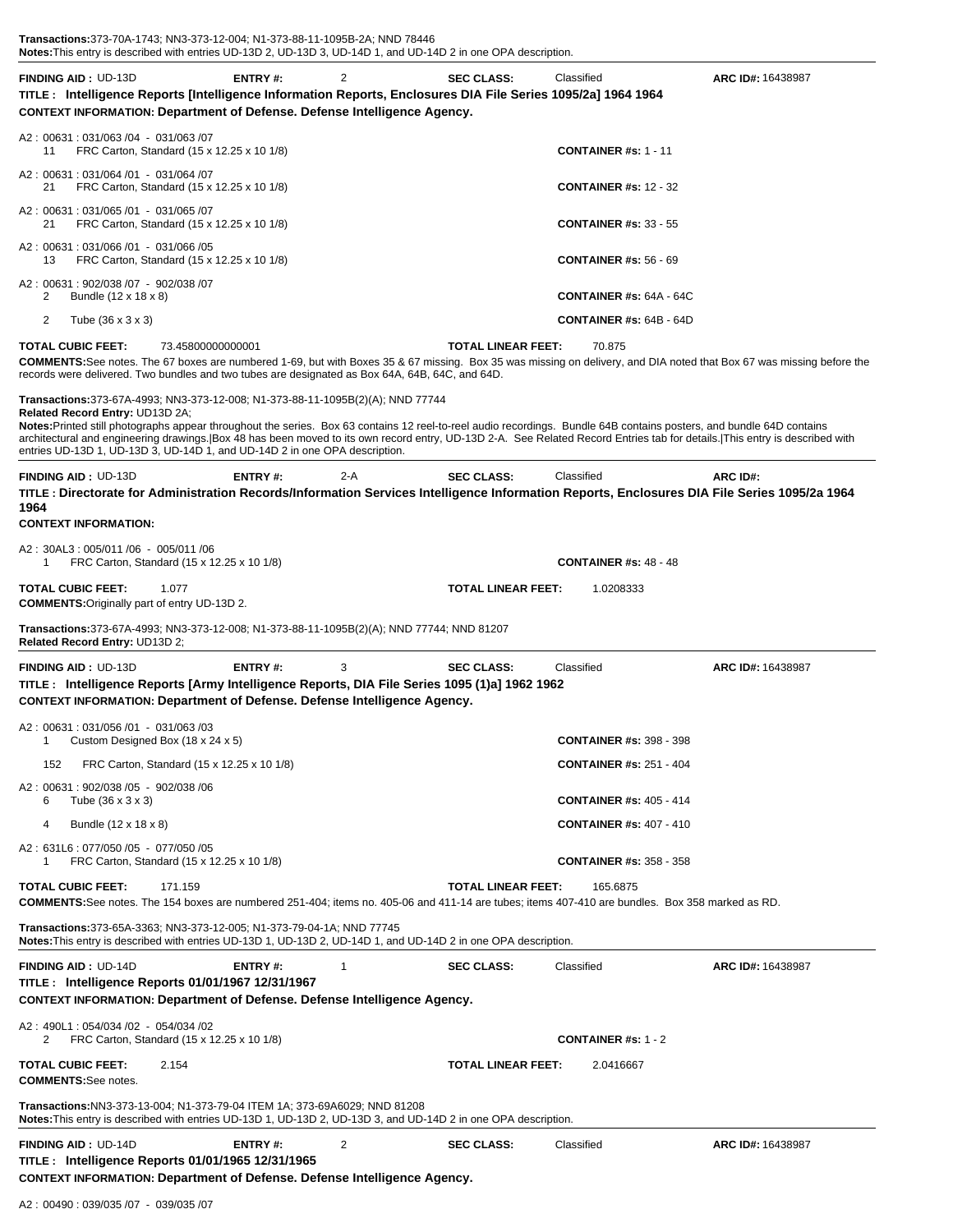| 3<br>FRC Carton, Standard (15 x 12.25 x 10 1/8)                                                                                                                                                                                                                                                                                                                                                                                                                                                                                                                                                                                                          |         |              |                           | <b>CONTAINER #s: 5 - 7</b> |                   |
|----------------------------------------------------------------------------------------------------------------------------------------------------------------------------------------------------------------------------------------------------------------------------------------------------------------------------------------------------------------------------------------------------------------------------------------------------------------------------------------------------------------------------------------------------------------------------------------------------------------------------------------------------------|---------|--------------|---------------------------|----------------------------|-------------------|
| <b>TOTAL CUBIC FEET:</b><br>3.231<br><b>COMMENTS:</b> See notes.                                                                                                                                                                                                                                                                                                                                                                                                                                                                                                                                                                                         |         |              | <b>TOTAL LINEAR FEET:</b> | 3.0625                     |                   |
| <b>Transactions:</b> NN3-373-13-003; N1-373-79-04 ITEM 1A; 373-68Z1258A; NND 81209<br>Notes: This entry is described with entries UD-13D 1, UD-13D 2, UD-13D 3, and UD-14D 1 in one OPA description.                                                                                                                                                                                                                                                                                                                                                                                                                                                     |         |              |                           |                            |                   |
| <b>FINDING AID: UD-15D</b><br>TITLE: Department of Defense. Defense Intelligence Agency.<br>Intelligence Information Reports Enclosures Package 7.2 1/1/1963 12/31/1965<br><b>CONTEXT INFORMATION: Department of Defense. Defense Intelligence Agency.</b>                                                                                                                                                                                                                                                                                                                                                                                               | ENTRY#: | $\mathbf{1}$ | <b>SEC CLASS:</b>         | Classified                 | ARC ID#: 55317462 |
| A2: 00490: 903/032 /07 - 903/032 /07<br>5<br>Tube (36 x 3 x 3)                                                                                                                                                                                                                                                                                                                                                                                                                                                                                                                                                                                           |         |              |                           | <b>CONTAINER #s: 1 - 5</b> |                   |
| <b>TOTAL CUBIC FEET:</b><br>0.94<br><b>COMMENTS: Contents:</b><br>Tube 1: 1 oversized, rolled table, Japan, c. 1962<br>Tube 2: 1 oversized, rolled table, Japan, c. 1962<br>Tube 3: 1 oversized roll of maps and enngineering drawings, Jordan, 1962<br>Tube 4: 1 oversized roll of maps and engineering drawings, 1963<br>Tube 5: 1 oversized roll of maps, Czechoslovakia, 1962                                                                                                                                                                                                                                                                        |         |              | <b>TOTAL LINEAR FEET:</b> | 1.25                       |                   |
| Related records: Package 1 (HS1-211044905); Package 2 (HS1-211044865); Package 3 (HS1-211044809). Reports related to these enclosures were also received under this<br>NN3 number.                                                                                                                                                                                                                                                                                                                                                                                                                                                                       |         |              |                           |                            |                   |
| <b>Transactions:</b> NN3-373-15-001; N1 373-79-04, ITEM 1A; 373-66A-3216; NND 81804                                                                                                                                                                                                                                                                                                                                                                                                                                                                                                                                                                      |         |              |                           |                            |                   |
| <b>FINDING AID: UD-15D</b><br>TITLE: Department of Defense. Defense Intelligence Agency.<br>Intelligence Information Reports Enclosures Package 3 1/1/1963 12/31/1965<br><b>CONTEXT INFORMATION: Department of Defense. Defense Intelligence Agency.</b>                                                                                                                                                                                                                                                                                                                                                                                                 | ENTRY#: | 2            | <b>SEC CLASS:</b>         | Classified                 | ARC ID#: 55317463 |
| A2: 00490: 903/032 /06 - 903/032 /06<br>Tube (36 x 3 x 3)<br>5                                                                                                                                                                                                                                                                                                                                                                                                                                                                                                                                                                                           |         |              |                           | <b>CONTAINER #s: 1 - 5</b> |                   |
| TOTAL CUBIC FEET:<br>0.94<br><b>COMMENTS: Contents:</b><br>Tube 1: 1.1 - Table, Korea, c. 1960; 1.2 - 2 oversize blueprints, Iran, 1963; 1.3 - Engineering drawing, Greece, 1963.<br>Tube 2: 9 maps of Iran (undated)<br>Tube 3: 4 engineering drawings, Iran, 1963.<br>Tube 4: 4.1 - 4 maps, Iran, n.d.; 4.2 - 12 maps of Iran, 1937-39; 4.3 - 5 maps of Iran, 1963; 4.4 - 3 engineering drawings, Iran, 1954.<br>Tube 5: 6 engineering drawings, Greece, 1950.<br>Related records: Package 1 (HS1-211044905); Package 2 (HS1-211044865); Package 7.2 (HS1-211044809). Reports related to these enclosures were also received under<br>this NN3 number. |         |              | <b>TOTAL LINEAR FEET:</b> | 1.25                       |                   |
| <b>Transactions:</b> NN3-373-15-001; N1 373-79-04, ITEM 1A; 373-66A-3216; NND 81803                                                                                                                                                                                                                                                                                                                                                                                                                                                                                                                                                                      |         |              |                           |                            |                   |
| <b>FINDING AID: UD-15D</b><br>TITLE: Department of Defense. Defense Intelligence Agency.<br>Intelligence Information Reports Enclosures Package 2 1/1/1963 12/31/1965<br><b>CONTEXT INFORMATION: Department of Defense. Defense Intelligence Agency.</b>                                                                                                                                                                                                                                                                                                                                                                                                 | ENTRY#: | 3            | <b>SEC CLASS:</b>         | Classified                 | ARC ID#: 55317464 |
| A2: 00490: 903/032 /05 - 903/032 /05<br>Tube (36 x 3 x 3)<br>8                                                                                                                                                                                                                                                                                                                                                                                                                                                                                                                                                                                           |         |              |                           | <b>CONTAINER #s: 1 - 8</b> |                   |
| TOTAL CUBIC FEET:<br>1.504<br><b>COMMENTS: Contents:</b><br>Tube 1: 2 identical, oversize booklets of maps and aerial photos of Vietnam, 1963<br>Tube 2: 1 oversize booklet of maps, S.E. Asia, 1963<br>Tube 3: 2 oversize rolls of tables and 1 map, South Korea, 1960<br>Tube 4: 1 oversize map and transparencies of Cuba, 1963<br>Tube 5: 1 oversize booklet of maps and aerial photos of South Vietnam, 1963<br>Tube 6: 1 oversize booklet of maps and aerial photos of Southeast Asia, 1963<br>Tube 7: Soviet civil defense posters, 1963<br>Tube 8: 1 oversize roll of blueprints, Puerto Rico, 1962                                              |         |              | <b>TOTAL LINEAR FEET:</b> | 2                          |                   |
| Related records: Package 1 (HS1-211044905); Package 3 (HS1-211044837); Package 7.2 (HS1-211044809). Reports related to these enclosures were also received under<br>this NN3 number.                                                                                                                                                                                                                                                                                                                                                                                                                                                                     |         |              |                           |                            |                   |
| Transactions:NN3-373-15-001; N1 373-79-04, ITEM 1A; 373-66A-3216; NND 81802                                                                                                                                                                                                                                                                                                                                                                                                                                                                                                                                                                              |         |              |                           |                            |                   |
| <b>FINDING AID: UD-15D</b><br>TITLE: Department of Defense. Defense Intelligence Agency.<br>Intelligence Information Reports Enclosures Package 1 1/1/1963 12/31/1963<br><b>CONTEXT INFORMATION: Department of Defense. Defense Intelligence Agency.</b>                                                                                                                                                                                                                                                                                                                                                                                                 | ENTRY#: | 4            | <b>SEC CLASS:</b>         | Classified                 | ARC ID#: 55317465 |
| A2: 00490: 903/032 /02 - 903/032 /02<br>Tube (36 x 3 x 3)<br>5                                                                                                                                                                                                                                                                                                                                                                                                                                                                                                                                                                                           |         |              |                           | <b>CONTAINER #s: 1 - 5</b> |                   |
| TOTAL CUBIC FEET:<br>0.94<br><b>COMMENTS: Contents:</b><br>Tube 1: Iran (map), 1963; 1 table (Japan), n.d.<br>Tube 2: Southeast Asia (oversize booklet of maps and aerial photos), 1963<br>Tube 3: (duplicate of Tube 2)                                                                                                                                                                                                                                                                                                                                                                                                                                 |         |              | <b>TOTAL LINEAR FEET:</b> | 1.25                       |                   |

Tube 4: Kashmir, et. al. (oversize booklet of maps and photos), 1963

Tube 5: 5.1.: Iran (oversize map), n.d.; 5.2.: Venezuela (partial map), n.d.; 5.3.: Korea (oversize table), n.d.; 5.4.: unknown (aerial photos).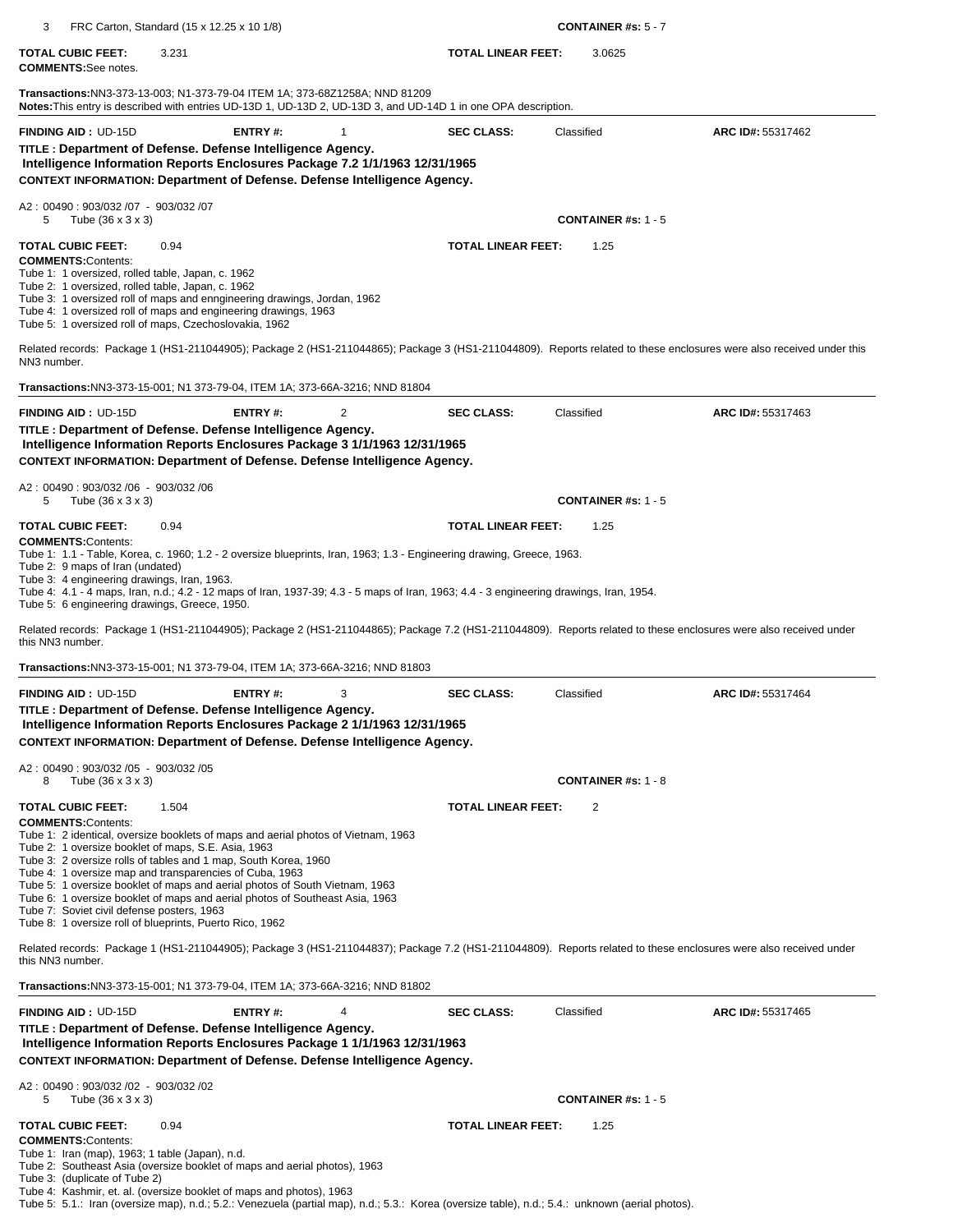Related records: Package 2 (HS1-211044865); Package 3 (HS1-211044837); Package 7.2 (HS1-211044809). Reports related to these enclosures were also received under this NN3 number.

**Transactions:**NN3-373-15-001; N1 373-79-04, ITEM 1A; 373-66A-3216; NND 81801

|                                                                                                                                                                                                                                                                                                                                                                                                                                                                                                                                                                                                                                                                                                                                                                                                                                                                                 | Transactions:NN3-373-15-001; NT373-79-04; ITEM TA; 373-66A-3216; NND 61601                                                                                                                                                   |                |   |                   |                                |                   |
|---------------------------------------------------------------------------------------------------------------------------------------------------------------------------------------------------------------------------------------------------------------------------------------------------------------------------------------------------------------------------------------------------------------------------------------------------------------------------------------------------------------------------------------------------------------------------------------------------------------------------------------------------------------------------------------------------------------------------------------------------------------------------------------------------------------------------------------------------------------------------------|------------------------------------------------------------------------------------------------------------------------------------------------------------------------------------------------------------------------------|----------------|---|-------------------|--------------------------------|-------------------|
|                                                                                                                                                                                                                                                                                                                                                                                                                                                                                                                                                                                                                                                                                                                                                                                                                                                                                 | <b>FINDING AID: UD-15D</b><br>TITLE: Department of Defense. Defense Intelligence Agency.<br>Intelligence Information Reports 1/1/1963 12/31/1965<br>CONTEXT INFORMATION: Department of Defense. Defense Intelligence Agency. | <b>ENTRY#:</b> | 5 | <b>SEC CLASS:</b> | Classified                     | ARC ID#: 55317466 |
| 15                                                                                                                                                                                                                                                                                                                                                                                                                                                                                                                                                                                                                                                                                                                                                                                                                                                                              | A2: 00490: 036/021 /03 - 036/021 /07<br>FRC Carton, Standard (15 x 12.25 x 10 1/8)                                                                                                                                           |                |   |                   | <b>CONTAINER #s: 1 - 15</b>    |                   |
| 21                                                                                                                                                                                                                                                                                                                                                                                                                                                                                                                                                                                                                                                                                                                                                                                                                                                                              | A2: 00490: 036/022 /01 - 036/022 /07<br>FRC Carton, Standard (15 x 12.25 x 10 1/8)                                                                                                                                           |                |   |                   | <b>CONTAINER #s: 19 - 41</b>   |                   |
| 21                                                                                                                                                                                                                                                                                                                                                                                                                                                                                                                                                                                                                                                                                                                                                                                                                                                                              | A2: 00490: 036/023 /01 - 036/023 /07<br>FRC Carton, Standard (15 x 12.25 x 10 1/8)                                                                                                                                           |                |   |                   | <b>CONTAINER #s: 45 - 65</b>   |                   |
| 21                                                                                                                                                                                                                                                                                                                                                                                                                                                                                                                                                                                                                                                                                                                                                                                                                                                                              | A2: 00490: 036/024 /01 - 036/024 /07<br>FRC Carton, Standard (15 x 12.25 x 10 1/8)                                                                                                                                           |                |   |                   | <b>CONTAINER #s: 69 - 90</b>   |                   |
| 21                                                                                                                                                                                                                                                                                                                                                                                                                                                                                                                                                                                                                                                                                                                                                                                                                                                                              | A2: 00490: 036/025 /01 - 036/025 /07<br>FRC Carton, Standard (15 x 12.25 x 10 1/8)                                                                                                                                           |                |   |                   | <b>CONTAINER #s: 94 - 114</b>  |                   |
| 21                                                                                                                                                                                                                                                                                                                                                                                                                                                                                                                                                                                                                                                                                                                                                                                                                                                                              | A2: 00490: 036/026 /01 - 036/026 /07<br>FRC Carton, Standard (15 x 12.25 x 10 1/8)                                                                                                                                           |                |   |                   | <b>CONTAINER #s: 118 - 138</b> |                   |
| 21                                                                                                                                                                                                                                                                                                                                                                                                                                                                                                                                                                                                                                                                                                                                                                                                                                                                              | A2: 00490: 036/027 /01 - 036/027 /07<br>FRC Carton, Standard (15 x 12.25 x 10 1/8)                                                                                                                                           |                |   |                   | <b>CONTAINER #s: 142 - 162</b> |                   |
| 21                                                                                                                                                                                                                                                                                                                                                                                                                                                                                                                                                                                                                                                                                                                                                                                                                                                                              | A2: 00490: 036/028 /01 - 036/028 /07<br>FRC Carton, Standard (15 x 12.25 x 10 1/8)                                                                                                                                           |                |   |                   | <b>CONTAINER #s: 166 - 186</b> |                   |
| 21                                                                                                                                                                                                                                                                                                                                                                                                                                                                                                                                                                                                                                                                                                                                                                                                                                                                              | A2: 00490: 036/029 /01 - 036/029 /07<br>FRC Carton, Standard (15 x 12.25 x 10 1/8)                                                                                                                                           |                |   |                   | <b>CONTAINER #s: 190 - 212</b> |                   |
| 3                                                                                                                                                                                                                                                                                                                                                                                                                                                                                                                                                                                                                                                                                                                                                                                                                                                                               | A2: 00490: 036/022 /00 - 036/022 /00<br>FRC Carton, Standard (15 x 12.25 x 10 1/8)                                                                                                                                           |                |   |                   | <b>CONTAINER #s: 16 - 18</b>   |                   |
| 3                                                                                                                                                                                                                                                                                                                                                                                                                                                                                                                                                                                                                                                                                                                                                                                                                                                                               | A2: 00490: 036/023 /00 - 036/023 /00<br>FRC Carton, Standard (15 x 12.25 x 10 1/8)                                                                                                                                           |                |   |                   | <b>CONTAINER #s: 42 - 44</b>   |                   |
| 3                                                                                                                                                                                                                                                                                                                                                                                                                                                                                                                                                                                                                                                                                                                                                                                                                                                                               | A2: 00490: 036/024 /00 - 036/024 /00<br>FRC Carton, Standard (15 x 12.25 x 10 1/8)                                                                                                                                           |                |   |                   | <b>CONTAINER #s: 66 - 68</b>   |                   |
| 3                                                                                                                                                                                                                                                                                                                                                                                                                                                                                                                                                                                                                                                                                                                                                                                                                                                                               | A2: 00490: 036/025 /00 - 036/025 /00<br>FRC Carton, Standard (15 x 12.25 x 10 1/8)                                                                                                                                           |                |   |                   | <b>CONTAINER #s: 91 - 93</b>   |                   |
| 3                                                                                                                                                                                                                                                                                                                                                                                                                                                                                                                                                                                                                                                                                                                                                                                                                                                                               | A2: 00490: 036/026 /00 - 036/026 /00<br>FRC Carton, Standard (15 x 12.25 x 10 1/8)                                                                                                                                           |                |   |                   | <b>CONTAINER #s: 115 - 117</b> |                   |
| З                                                                                                                                                                                                                                                                                                                                                                                                                                                                                                                                                                                                                                                                                                                                                                                                                                                                               | A2: 00490: 036/027 /00 - 036/027 /00<br>FRC Carton, Standard (15 x 12.25 x 10 1/8)                                                                                                                                           |                |   |                   | <b>CONTAINER #s: 139 - 141</b> |                   |
| 3                                                                                                                                                                                                                                                                                                                                                                                                                                                                                                                                                                                                                                                                                                                                                                                                                                                                               | A2: 00490: 036/028 /00 - 036/028 /00<br>FRC Carton, Standard (15 x 12.25 x 10 1/8)                                                                                                                                           |                |   |                   | <b>CONTAINER #s: 163 - 165</b> |                   |
|                                                                                                                                                                                                                                                                                                                                                                                                                                                                                                                                                                                                                                                                                                                                                                                                                                                                                 | A2: 00490: 036/029 /00 - 036/029 /00<br>FRC Carton, Standard (15 x 12.25 x 10 1/8)                                                                                                                                           |                |   |                   | <b>CONTAINER #s: 187 - 189</b> |                   |
|                                                                                                                                                                                                                                                                                                                                                                                                                                                                                                                                                                                                                                                                                                                                                                                                                                                                                 | A2: 00490: 036/030 /00 - 036/030 /00<br>FRC Carton, Standard (15 x 12.25 x 10 1/8)                                                                                                                                           |                |   |                   | <b>CONTAINER #s: 213 - 213</b> |                   |
| 7                                                                                                                                                                                                                                                                                                                                                                                                                                                                                                                                                                                                                                                                                                                                                                                                                                                                               | A2: 490L1: 054/026 /01 - 054/026 /02<br>FRC Carton, Standard (15 x 12.25 x 10 1/8)                                                                                                                                           |                |   |                   | <b>CONTAINER #s: 23 - 240</b>  |                   |
| <b>TOTAL CUBIC FEET:</b><br>231.55499999999992<br><b>TOTAL LINEAR FEET:</b><br>219.47916659999999<br><b>COMMENTS:</b> This series consists of 215 boxes numbered 1-213, 224, 240. The seven boxes shelved in Lockdown 1 are numbered: 23, 24, 88, 204, 210, 224, 240. For<br>information regarding volume discrepancy, see appraisal dossier. Related, oversized enclosures were also received under this NN3 number. They are maintained in four series<br>titled: "Oversize Enclosures for Intelligence Information Reports, Package 1" (UD-15D 4, HS1-211044905); "Oversize Enclosures for Intelligence Information Reports, Package<br>2" (UD-15D 3, HS1-211044865); "Oversize Enclosures for Intelligence Information Reports, Package 3" (UD-15D 2, HS1-211044837); "Oversize Enclosures for Intelligence<br>Information Reports, Package 7.2" (UD-15D 1, HS1-211044809). |                                                                                                                                                                                                                              |                |   |                   |                                |                   |

See Notes tab for special media information.

**Transactions:**NN3-373-15-001; N1 373-79-04, ITEM 1A; 373-66A3216; NND 81800 **Notes:**Microfilm appears in the following boxes: 93, 114, 124, 152, 157, 161, 210. 

| <b>FINDING AID: UD-UP</b>                                                                                     | ENTRY #: |   | <b>SEC CLASS:</b>         | Unclassified                   | ARC ID#: 12019910 |  |  |  |
|---------------------------------------------------------------------------------------------------------------|----------|---|---------------------------|--------------------------------|-------------------|--|--|--|
| TITLE: Administrative Publication Records {Unclassified records of the Defense Intelligence Agency} 1951 1966 |          |   |                           |                                |                   |  |  |  |
| <b>CONTEXT INFORMATION: Department of Defense.</b>                                                            |          |   |                           |                                |                   |  |  |  |
| A2: 00650: 901/029 /02 - 901/029 /06<br>FRC Carton, Standard (15 x 12.25 x 10 1/8)<br>13                      |          |   |                           | <b>CONTAINER #s: 714 - 726</b> |                   |  |  |  |
| <b>TOTAL CUBIC FEET:</b><br>14.001                                                                            |          |   | <b>TOTAL LINEAR FEET:</b> | 13.2708333                     |                   |  |  |  |
| Transactions: NN3-373-03-001: 373-68A-1258                                                                    |          |   |                           |                                |                   |  |  |  |
| <b>FINDING AID: UD-UP</b>                                                                                     | ENTRY#:  | 3 | <b>SEC CLASS:</b>         | Declassified in Full           | ARC ID#: 12019910 |  |  |  |
| TITLE: Administrative Publication Records {Publications} 1963 1966                                            |          |   |                           |                                |                   |  |  |  |
| <b>CONTEXT INFORMATION: Department of Defense.</b>                                                            |          |   |                           |                                |                   |  |  |  |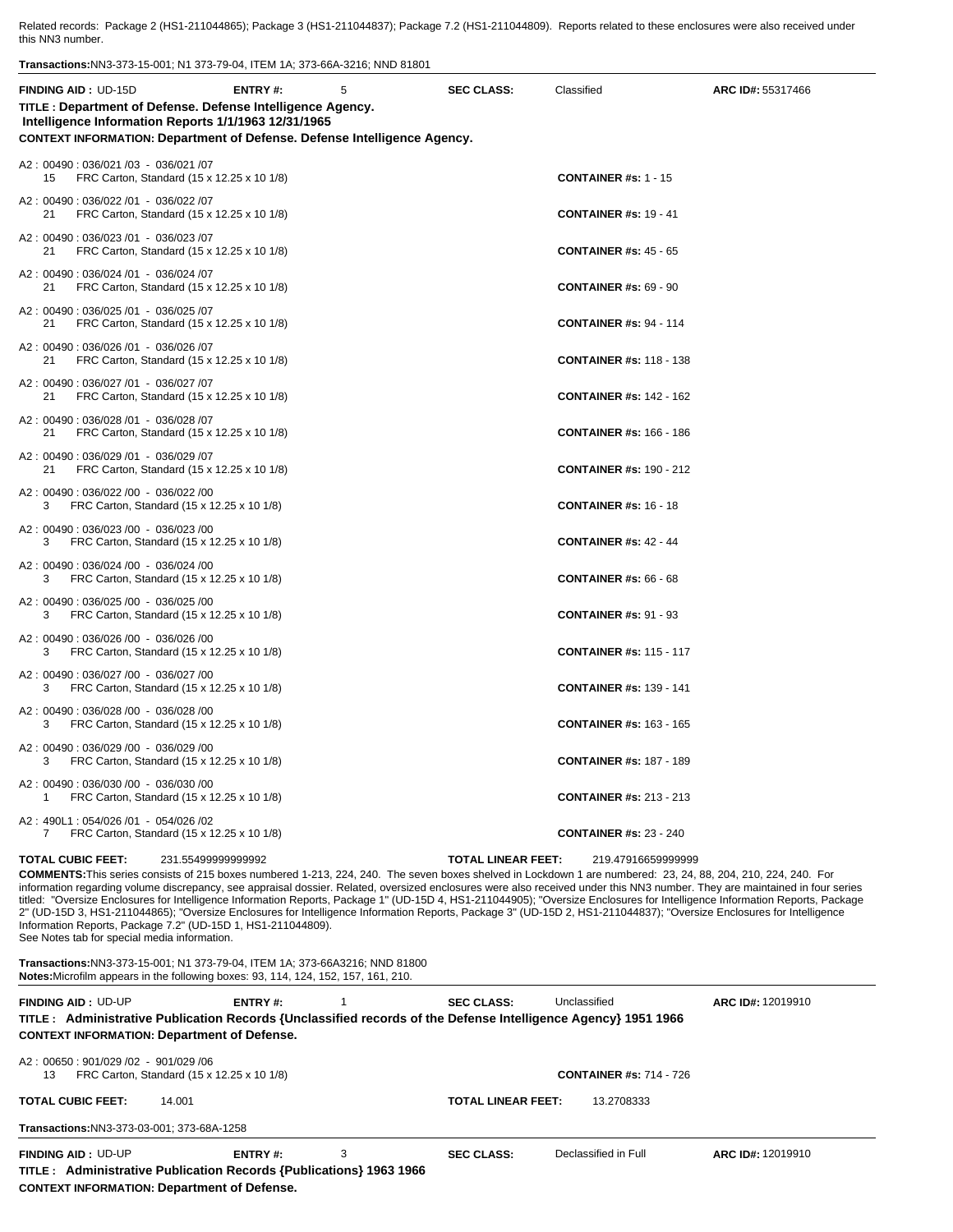| A2: 00190: 035/026 /01 - 035/026 /02<br>FRC Carton, Standard (15 x 12.25 x 10 1/8)<br>2                                                                                                                                                                                                                                         |                    |   |                           | <b>CONTAINER #s: <math>5 - 6</math></b>  |                   |
|---------------------------------------------------------------------------------------------------------------------------------------------------------------------------------------------------------------------------------------------------------------------------------------------------------------------------------|--------------------|---|---------------------------|------------------------------------------|-------------------|
| <b>TOTAL CUBIC FEET:</b><br>2.154                                                                                                                                                                                                                                                                                               |                    |   | <b>TOTAL LINEAR FEET:</b> | 2.0416667                                |                   |
| <b>Transactions:</b> NN3-373-03-003; 373-69A-6311; NND 72719                                                                                                                                                                                                                                                                    |                    |   |                           |                                          |                   |
| <b>FINDING AID: UD-UP</b><br>TITLE : Administrative Publication Records {Publications} 1942 1955<br>CONTEXT INFORMATION: Department of Defense. Department of the Navy. Office of Naval Intelligence.                                                                                                                           | ENTRY#:            | 4 | <b>SEC CLASS:</b>         | Classified                               | ARC ID#: 12006467 |
| A2: 00631: 089/011 /06 - 089/011 /06<br>FRC Carton, Standard (15 x 12.25 x 10 1/8)<br>1                                                                                                                                                                                                                                         |                    |   |                           | CONTAINER #s: $4 - 4$                    |                   |
| TOTAL CUBIC FEET:<br>1.077                                                                                                                                                                                                                                                                                                      |                    |   | <b>TOTAL LINEAR FEET:</b> | 1.0208333                                |                   |
| <b>Transactions: NN3-373-03-003; 373-0014196; NND 72720</b>                                                                                                                                                                                                                                                                     |                    |   |                           |                                          |                   |
| FINDING AID: UD-16D<br>TITLE : Intelligence Information Reports 01/01/1965 12/31/1965<br><b>CONTEXT INFORMATION:</b>                                                                                                                                                                                                            | ENTRY#:            | 2 | <b>SEC CLASS:</b>         | Classified                               | ARC ID#:          |
| A2: 00490: 011/023 /07 - 011/023 /07<br>FRC Carton, Standard (15 x 12.25 x 10 1/8)<br>З                                                                                                                                                                                                                                         |                    |   |                           | <b>CONTAINER #s: 1 - 3</b>               |                   |
| A2: 00490: 011/024 /01 - 011/024 /07<br>FRC Carton, Standard (15 x 12.25 x 10 1/8)<br>20                                                                                                                                                                                                                                        |                    |   |                           | <b>CONTAINER #s: <math>4 - 26</math></b> |                   |
| A2: 00490: 011/025 /01 - 011/025 /07<br>FRC Carton, Standard (15 x 12.25 x 10 1/8)<br>21                                                                                                                                                                                                                                        |                    |   |                           | <b>CONTAINER #s: 27 - 47</b>             |                   |
| A2: 00490: 011/026 /01 - 011/026 /07<br>FRC Carton, Standard (15 x 12.25 x 10 1/8)<br>21                                                                                                                                                                                                                                        |                    |   |                           | <b>CONTAINER #s: 48 - 69</b>             |                   |
| A2: 00490: 011/027 /01 - 011/027 /07<br>FRC Carton, Standard (15 x 12.25 x 10 1/8)<br>21                                                                                                                                                                                                                                        |                    |   |                           | <b>CONTAINER #s: 70 - 90</b>             |                   |
| A2: 00490: 011/028 /01 - 011/028 /07<br>FRC Carton, Standard (15 x 12.25 x 10 1/8)<br>21                                                                                                                                                                                                                                        |                    |   |                           | <b>CONTAINER #s: 91 - 111</b>            |                   |
| A2: 00490: 011/029 /01 - 011/029 /07<br>FRC Carton, Standard (15 x 12.25 x 10 1/8)<br>21                                                                                                                                                                                                                                        |                    |   |                           | <b>CONTAINER #s: 112 - 132</b>           |                   |
| A2: 00490: 011/030 /01 - 011/030 /07<br>FRC Carton, Standard (15 x 12.25 x 10 1/8)<br>21                                                                                                                                                                                                                                        |                    |   |                           | <b>CONTAINER #s: 134 - 159</b>           |                   |
| A2: 00490: 011/031 /01 - 011/031 /07<br>FRC Carton, Standard (15 x 12.25 x 10 1/8)<br>21                                                                                                                                                                                                                                        |                    |   |                           | <b>CONTAINER #s: 160 - 180</b>           |                   |
| A2: 00490: 011/032 /01 - 011/032 /07<br>FRC Carton, Standard (15 x 12.25 x 10 1/8)<br>21                                                                                                                                                                                                                                        |                    |   |                           | <b>CONTAINER #s: 181 - 204</b>           |                   |
| A2: 00490: 045/025 /01 - 045/025 /07<br>21<br>FRC Carton, Standard (15 x 12.25 x 10 1/8)                                                                                                                                                                                                                                        |                    |   |                           | <b>CONTAINER #s: 205 - 225</b>           |                   |
| A2: 00490: 045/026 /01 - 045/026 /07<br>FRC Carton, Standard (15 x 12.25 x 10 1/8)<br>21                                                                                                                                                                                                                                        |                    |   |                           | <b>CONTAINER #s: 226 - 246</b>           |                   |
| A2: 00490: 045/027 /01 - 045/027 /03<br>FRC Carton, Standard (15 x 12.25 x 10 1/8)<br>8                                                                                                                                                                                                                                         |                    |   |                           | <b>CONTAINER #s: 247 - 254</b>           |                   |
| A2: 630L1: 003/012 /05 - 003/012 /07<br>FRC Carton, Standard (15 x 12.25 x 10 1/8)<br>9                                                                                                                                                                                                                                         |                    |   |                           | <b>CONTAINER #s: 133 - 185</b>           |                   |
| <b>TOTAL CUBIC FEET:</b><br><b>COMMENTS:</b> The 250 boxes of this entry are numbered 1-254, but boxes 5, 6, 7, and 56 are missing. Boxes 205-254 are located at: 490/45/25/1 to 45/27/3. The 9 boxes at<br>630L1/3/12/5-7 are numbered: 133, 137, 139, 143, 144, 145, 182, 184, 185. Special Media are described in the Notes. | 269.24999999999994 |   | <b>TOTAL LINEAR FEET:</b> | 255.20833340000001                       |                   |
| Transactions:LTI-0373-2016-0020; N1-373-88-011 / 1/A/1; DAL-0373-2011-0011-0001; 373-68-1258; NND 86232                                                                                                                                                                                                                         |                    |   |                           |                                          |                   |

**Notes:**Transfer Includes NATO. A file level listing is located in the front of each box.|Special Media: Motion picture film: Box 32 ("Viet Cong Warfare"). Sound recording Box 32. Printed Still Photos 15, 17, 35, 40, 55, 139, 142, 146, 175, 176, 177, 178, 179, 180, 188, 196. Aerial photograph prints 23, 50, 51, 55, 89. Microfilm 35mm 17, 21, 39, 63, 142, 146, 175, 176, 177, 178, 209. 

|    | <b>FINDING AID: UD-15D</b><br>TITLE: Department of Defense. Defense Intelligence Agency.                                         | ENTRY#: |  | <b>SEC CLASS:</b> | Classified                      | ARC ID#: 55317468 |  |  |  |
|----|----------------------------------------------------------------------------------------------------------------------------------|---------|--|-------------------|---------------------------------|-------------------|--|--|--|
|    | Army Intelligence Reports 1/1/1963 12/31/1964<br><b>CONTEXT INFORMATION: Department of Defense. Defense Intelligence Agency.</b> |         |  |                   |                                 |                   |  |  |  |
|    |                                                                                                                                  |         |  |                   |                                 |                   |  |  |  |
| 21 | A2: 00490: 042/003 /01 - 042/003 /07<br>FRC Carton, Standard (15 x 12.25 x 10 1/8)                                               |         |  |                   | <b>CONTAINER #s: 217 - 238</b>  |                   |  |  |  |
| 21 | A2: 00490: 042/004 /01 - 042/004 /07<br>FRC Carton, Standard (15 x 12.25 x 10 1/8)                                               |         |  |                   | <b>CONTAINER #s: 243 - 255B</b> |                   |  |  |  |
| 21 | A2: 00490: 042/005 /01 - 042/005 /07<br>FRC Carton, Standard (15 x 12.25 x 10 1/8)                                               |         |  |                   | <b>CONTAINER #s: 266 - 286</b>  |                   |  |  |  |
| 21 | A2: 00490: 042/006 /01 - 042/006 /07<br>FRC Carton, Standard (15 x 12.25 x 10 1/8)                                               |         |  |                   | <b>CONTAINER #s: 290 - 311</b>  |                   |  |  |  |
| 21 | A2: 00490: 042/007 /01 - 042/007 /07<br>FRC Carton, Standard (15 x 12.25 x 10 1/8)                                               |         |  |                   | <b>CONTAINER #s: 315 - 335</b>  |                   |  |  |  |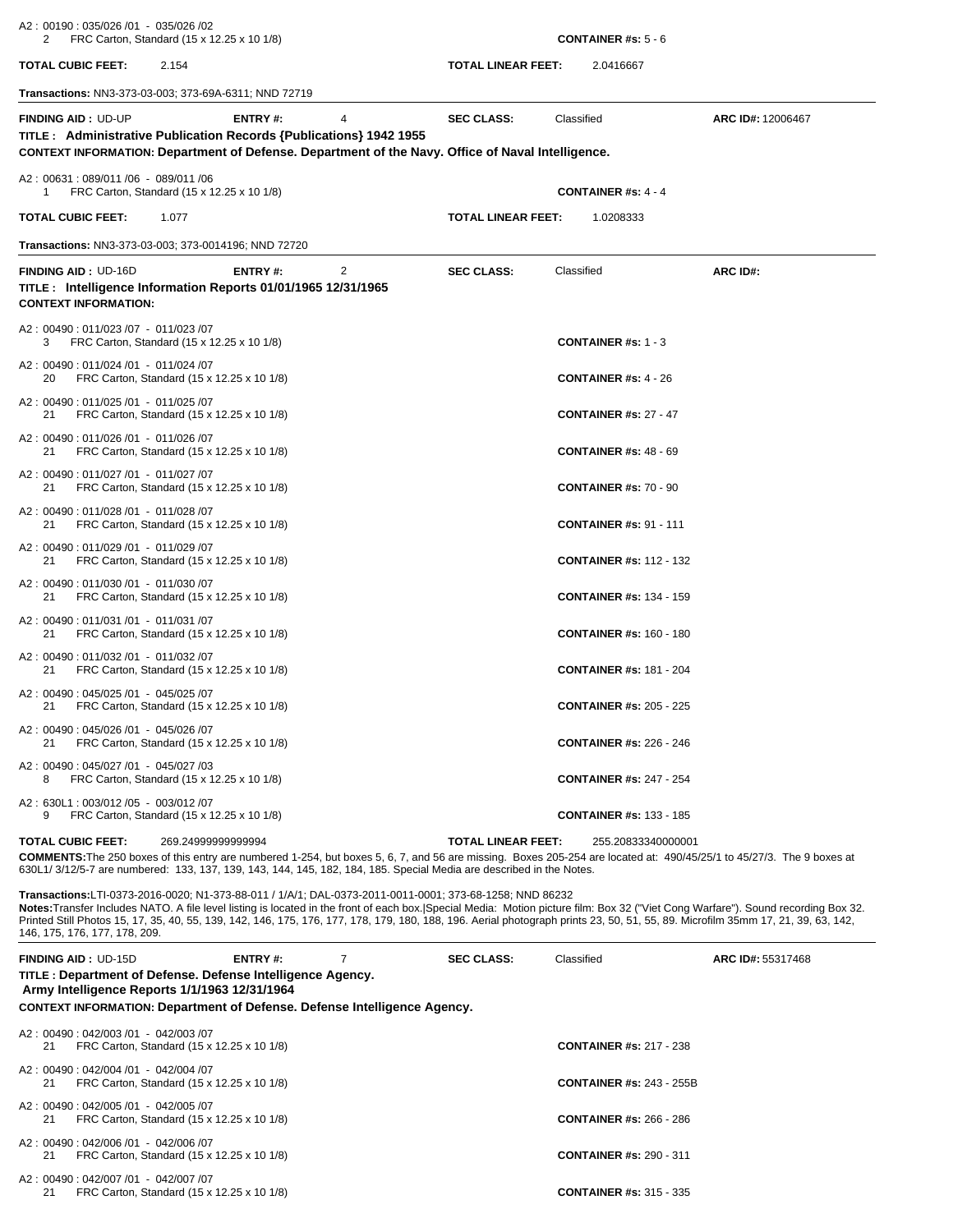| A2: 00490: 042/008 /01 - 042/008 /07<br>FRC Carton, Standard (15 x 12.25 x 10 1/8)<br>21                                                                                                                                                                               |                           | <b>CONTAINER #s: 339 - 359</b> |                   |
|------------------------------------------------------------------------------------------------------------------------------------------------------------------------------------------------------------------------------------------------------------------------|---------------------------|--------------------------------|-------------------|
| A2: 00490: 042/009 /01 - 042/009 /04<br>FRC Carton, Standard (15 x 12.25 x 10 1/8)<br>12                                                                                                                                                                               |                           | <b>CONTAINER #s: 363 - 374</b> |                   |
| A2: 00490: 042/003 /00 - 042/003 /00<br>FRC Carton, Standard (15 x 12.25 x 10 1/8)<br>3                                                                                                                                                                                |                           | <b>CONTAINER #s: 214 - 216</b> |                   |
| A2: 00490: 042/004 /00 - 042/004 /00<br>FRC Carton, Standard (15 x 12.25 x 10 1/8)<br>3                                                                                                                                                                                |                           | <b>CONTAINER #s: 239 - 242</b> |                   |
| A2: 00490: 042/005/00 - 042/005/00<br>FRC Carton, Standard (15 x 12.25 x 10 1/8)<br>3                                                                                                                                                                                  |                           | <b>CONTAINER #s: 263 - 265</b> |                   |
| A2: 00490: 042/006 /00 - 042/006 /00<br>FRC Carton, Standard (15 x 12.25 x 10 1/8)<br>3                                                                                                                                                                                |                           | <b>CONTAINER #s: 287 - 289</b> |                   |
| A2: 00490: 042/007 /00 - 042/007 /00<br>3<br>FRC Carton, Standard (15 x 12.25 x 10 1/8)                                                                                                                                                                                |                           | <b>CONTAINER #s: 312 - 314</b> |                   |
| A2: 00490: 042/008 /00 - 042/008 /00<br>FRC Carton, Standard (15 x 12.25 x 10 1/8)<br>3                                                                                                                                                                                |                           | <b>CONTAINER #s: 336 - 338</b> |                   |
| A2: 00490: 042/009 /00 - 042/009 /00<br>FRC Carton, Standard (15 x 12.25 x 10 1/8)<br>3                                                                                                                                                                                |                           | <b>CONTAINER #s: 360 - 362</b> |                   |
| <b>TOTAL CUBIC FEET:</b><br>171.24299999999997<br><b>COMMENTS:</b> The 159 boxes are numbered 214 to 374, but there are no boxes numbered 224, 240, 255, 296, and there are boxes numbered 255A and 255B. Records relate to<br>those accessioned under NN3-373-15-001. | <b>TOTAL LINEAR FEET:</b> | 162.3125                       |                   |
| Transactions:LTI-0373-2015-0125; N1-373-88-011 / 1/A/1; DAL-0373-2011-0011-0001; W373-66-3216; NND 83713<br>Notes: Box previouslyincorrectly labeled as 240 verified and correctly labeled as box 296.                                                                 |                           |                                |                   |
| <b>FINDING AID: UD-15D</b><br>ENTRY#:<br>6<br>TITLE: Department of Defense. Defense Intelligence Agency.<br>Intelligence Information Reports Enclosures 1/1/1963 12/31/1963<br><b>CONTEXT INFORMATION: Department of Defense. Defense Intelligence Agency.</b>         | <b>SEC CLASS:</b>         | Classified                     | ARC ID#: 55317467 |
| A2: 00490: 042/009 /05 - 042/009 /07<br>FRC Carton, Standard (15 x 12.25 x 10 1/8)<br>9                                                                                                                                                                                |                           | <b>CONTAINER #s: 1 - 9</b>     |                   |
| A2: 00490: 042/010 /01 - 042/010 /02<br>FRC Carton, Standard (15 x 12.25 x 10 1/8)<br>2                                                                                                                                                                                |                           | <b>CONTAINER #s: 14 - 15</b>   |                   |
| Custom Designed Box (18 x 24 x 5)<br>1                                                                                                                                                                                                                                 |                           | <b>CONTAINER #s: 13 - 13</b>   |                   |
| A2: 00490: 042/010 /00 - 042/010 /00<br>FRC Carton, Standard (15 x 12.25 x 10 1/8)<br>3                                                                                                                                                                                |                           | <b>CONTAINER #s: 10 - 12</b>   |                   |
| <b>TOTAL CUBIC FEET:</b><br>16.328<br>COMMENTS: Records relate to those accessioned under NN3-373-15-001. This series covers enclosure packages 4 (1 of 2), 4 (2 of 2), 5, 6, 7-1, 8, 9, 10, 11, 12, 13, 14, 15-1,<br>15-2 and 16.                                     | <b>TOTAL LINEAR FEET:</b> | 16.2916667                     |                   |
| Transactions:LTI-0373-2015-0128; N1-373-88-011 / 1/A/1; DAL-0373-2011-0011-0001; W373-66-3216; TR-0373-2015-0128; N1-373-88-011 / 1/A/1; LTI-0373-2015-0128; NND<br>83712                                                                                              |                           |                                |                   |
| <b>FINDING AID: UD-17D</b><br>ENTRY#:<br>1<br>TITLE : Intelligence Information Reports 01/01/1964 12/31/1964<br><b>CONTEXT INFORMATION:</b>                                                                                                                            | <b>SEC CLASS:</b>         | Classified                     | ARC ID#:          |
| A2: 00631: 015/050 /04 - 015/050 /04                                                                                                                                                                                                                                   |                           |                                |                   |
| FRC Carton, Standard (15 x 12.25 x 10 1/8)<br>1                                                                                                                                                                                                                        |                           | <b>CONTAINER #s: 35 - 35</b>   |                   |
| <b>TOTAL CUBIC FEET:</b><br>1.077<br><b>COMMENTS: Related Record Entry HS1-131553338. See notes.</b>                                                                                                                                                                   | TOTAL LINEAR FEET:        | 1.0208333                      |                   |
| Transactions:LTI-0373-2016-0021; N1-373-88-011/ 1/ A/ 1; DAL-0373-2011-0011-0001; W373-67A4993; NND 87439<br>Notes: 14130 is maintained with the accession dossiers.                                                                                                   |                           |                                |                   |
| <b>FINDING AID: UD-17D</b><br>ENTRY#:<br>2<br>TITLE: Office of Security (SEC) Investigative Reports Related to Convicted Espionage Agents 09/01/1963 10/31/1963<br><b>CONTEXT INFORMATION:</b>                                                                         | <b>SEC CLASS:</b>         | Classified                     | ARC ID#:          |
| A2: 00631: 015/050 /05 - 015/050 /05<br>FRC Carton, Standard (15 x 12.25 x 10 1/8)<br>1                                                                                                                                                                                |                           | <b>CONTAINER #s: 1 - 1</b>     |                   |
| <b>TOTAL CUBIC FEET:</b><br>1.077<br><b>COMMENTS:</b> See notes.                                                                                                                                                                                                       | TOTAL LINEAR FEET:        | 1.0208333                      |                   |
| Transactions:LTI-0373-2016-0022; N1-373-94-001/ 4; DAL-0373-2013-0001-0001; W373-78-0027; NND 87440<br>Notes: 14130 is maintained with the accession dossiers.                                                                                                         |                           |                                |                   |
| FINDING AID: UD-17D<br>3<br>ENTRY#:<br>TITLE: Administrative Publication Records 01/01/1962 12/31/1967<br><b>CONTEXT INFORMATION:</b>                                                                                                                                  | <b>SEC CLASS:</b>         | Classified                     | ARC ID#:          |
| A2: 00631: 015/050 /05 - 015/050 /06<br>FRC Carton, Standard (15 x 12.25 x 10 1/8)<br>4                                                                                                                                                                                |                           | <b>CONTAINER #s: 1 - 7</b>     |                   |
| <b>TOTAL CUBIC FEET:</b><br>4.308                                                                                                                                                                                                                                      | <b>TOTAL LINEAR FEET:</b> | 4.0833333                      |                   |